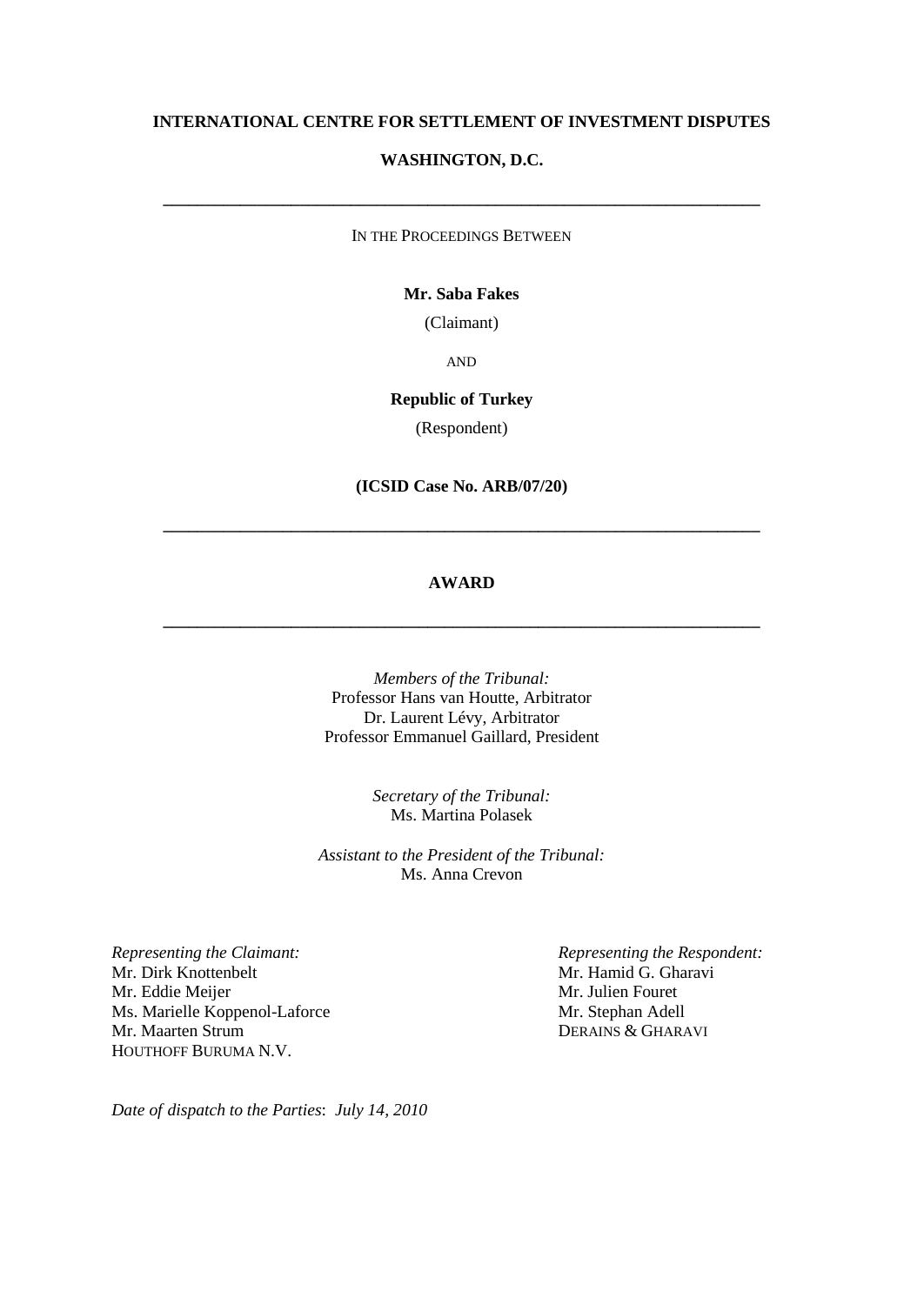# **Table of Contents**

| I.  |                                                                                                                                                                       |    |       |                                                                                                                                                                                                                                                                   |                                                                                                                                                                                                                                 |  |
|-----|-----------------------------------------------------------------------------------------------------------------------------------------------------------------------|----|-------|-------------------------------------------------------------------------------------------------------------------------------------------------------------------------------------------------------------------------------------------------------------------|---------------------------------------------------------------------------------------------------------------------------------------------------------------------------------------------------------------------------------|--|
| П.  |                                                                                                                                                                       |    |       |                                                                                                                                                                                                                                                                   |                                                                                                                                                                                                                                 |  |
| Ш.  |                                                                                                                                                                       |    |       |                                                                                                                                                                                                                                                                   |                                                                                                                                                                                                                                 |  |
| IV. |                                                                                                                                                                       |    |       |                                                                                                                                                                                                                                                                   |                                                                                                                                                                                                                                 |  |
| V.  |                                                                                                                                                                       |    |       |                                                                                                                                                                                                                                                                   |                                                                                                                                                                                                                                 |  |
|     | Does the Claimant Satisfy the Nationality Requirement under Article 25(2)(a) of<br>A.<br>the ICSID Convention and Article $1(a)(i)$ of the Netherlands-Turkey BIT? 19 |    |       |                                                                                                                                                                                                                                                                   |                                                                                                                                                                                                                                 |  |
|     |                                                                                                                                                                       | 1) |       |                                                                                                                                                                                                                                                                   |                                                                                                                                                                                                                                 |  |
|     |                                                                                                                                                                       | 2) |       |                                                                                                                                                                                                                                                                   |                                                                                                                                                                                                                                 |  |
|     | <b>B.</b>                                                                                                                                                             |    |       |                                                                                                                                                                                                                                                                   |                                                                                                                                                                                                                                 |  |
|     |                                                                                                                                                                       | 1) |       |                                                                                                                                                                                                                                                                   |                                                                                                                                                                                                                                 |  |
|     |                                                                                                                                                                       | 2) |       |                                                                                                                                                                                                                                                                   |                                                                                                                                                                                                                                 |  |
|     |                                                                                                                                                                       |    | (i)   |                                                                                                                                                                                                                                                                   | The definition of 'investment' within the meaning of Article                                                                                                                                                                    |  |
|     |                                                                                                                                                                       |    | (ii)  | The legality requirement of the Netherlands-Turkey BIT 37<br>Is there an investment within the meaning of Article $25(1)$ of the<br>ICSID Convention and Article 1(b) of the BIT and, if so, is the<br>investment made in accordance with Turkish law pursuant to |                                                                                                                                                                                                                                 |  |
|     |                                                                                                                                                                       |    | (iii) |                                                                                                                                                                                                                                                                   |                                                                                                                                                                                                                                 |  |
|     |                                                                                                                                                                       |    |       | (a)                                                                                                                                                                                                                                                               | Are the temporary share certificates valid under Turkish                                                                                                                                                                        |  |
|     |                                                                                                                                                                       |    |       | (b)                                                                                                                                                                                                                                                               | Do the rights, if any, derived by Mr. Fakes from the<br>"arrangement" between himself and Mr. Uzan, meet the<br>criteria of an investment under Article $25(1)$ of the<br>ICSID Convention and Article 1(b) of the Netherlands- |  |
|     | $\mathcal{C}$ .                                                                                                                                                       |    |       |                                                                                                                                                                                                                                                                   |                                                                                                                                                                                                                                 |  |
| VI. |                                                                                                                                                                       |    |       |                                                                                                                                                                                                                                                                   |                                                                                                                                                                                                                                 |  |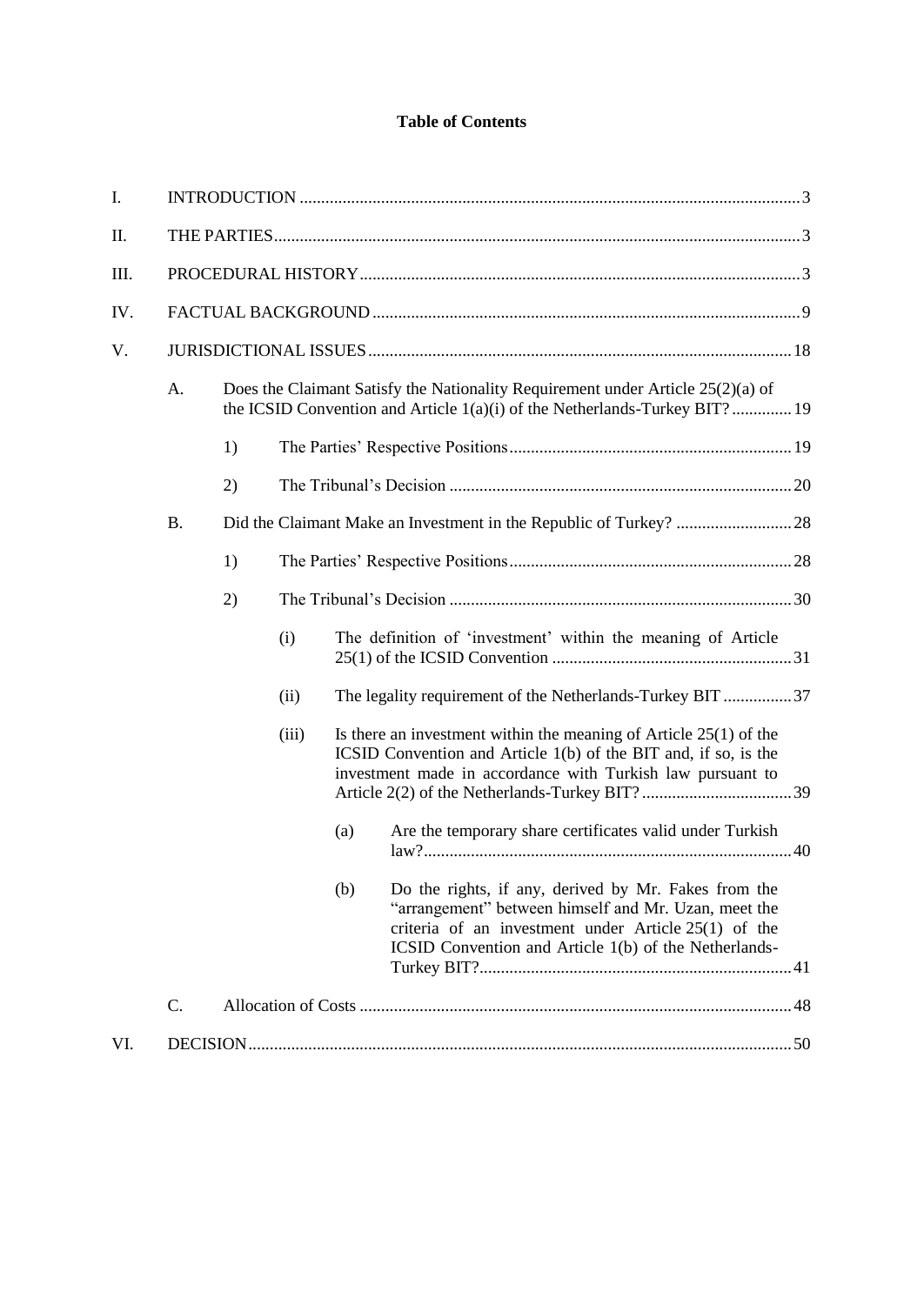#### **I. INTRODUCTION**

- 1. On August 13, 2007, the International Centre for Settlement of Investment Disputes ("ICSID" or "the Centre") registered a Request for Arbitration dated June 6, 2007, as supplemented by a letter dated August 3, 2007, submitted on behalf of Mr. Saba Fakes ("the Claimant") against the Republic of Turkey ("the Respondent"). The Request for Arbitration was filed on the basis of the ICSID Convention and the Agreement on Reciprocal Encouragement and Protection of Investments between the Kingdom of the Netherlands and the Republic of Turkey dated March 27, 1986 ("the Netherlands-Turkey Bilateral Investment Treaty" or "BIT") which entered into force on November 1, 1989.
- 2. The dispute relates to the alleged breaches by the Respondent of a number of the BIT"s standards, including the Respondent"s alleged failure to ensure to the Claimant fair and equitable treatment and the alleged expropriation of the Claimant's investment in Telsim Mobil Telekomunikayson Hizmetleri A.S. ("Telsim"), a leading Turkish telecommunications company put in receivership and subsequently sold to a third party by the Turkish authorities. The Claimant"s preliminary assessment of the damages it claims to have suffered as a result of the Respondent"s alleged breaches is for an amount up to US\$ 19,000,000,000 (nineteen billion United States dollars).

# **II. THE PARTIES**

- 3. The Claimant, Mr. Saba Fakes, is a dual Dutch and Jordanian national. The effectiveness of Mr. Fakes" Dutch nationality is disputed by the Republic of Turkey (*see infra* at para. 54 *et seq*.). Mr. Fakes is represented in these proceedings by Messrs. Dirk Knottenbelt, Eddie Meijer, Maarten Strum and Ms. Marielle Koppenol-Laforce of the law firm of Houthoff Buruma N.V., Weena 355, PO Box 1507, 3000 BC, Rotterdam, the Netherlands.
- 4. The Republic of Turkey is the Respondent in the present arbitration. It is represented by Messrs. Hamid G. Gharavi, Julien Fouret and Stephan Adell of the law firm of Derains & Gharavi, 25 rue Balzac, 75008, Paris, France.

# **III. PROCEDURAL HISTORY**

5. The Tribunal was constituted in accordance with the formula contained in Article 37(2)(b) of the ICSID Convention. On November 26, 2007, the Claimant appointed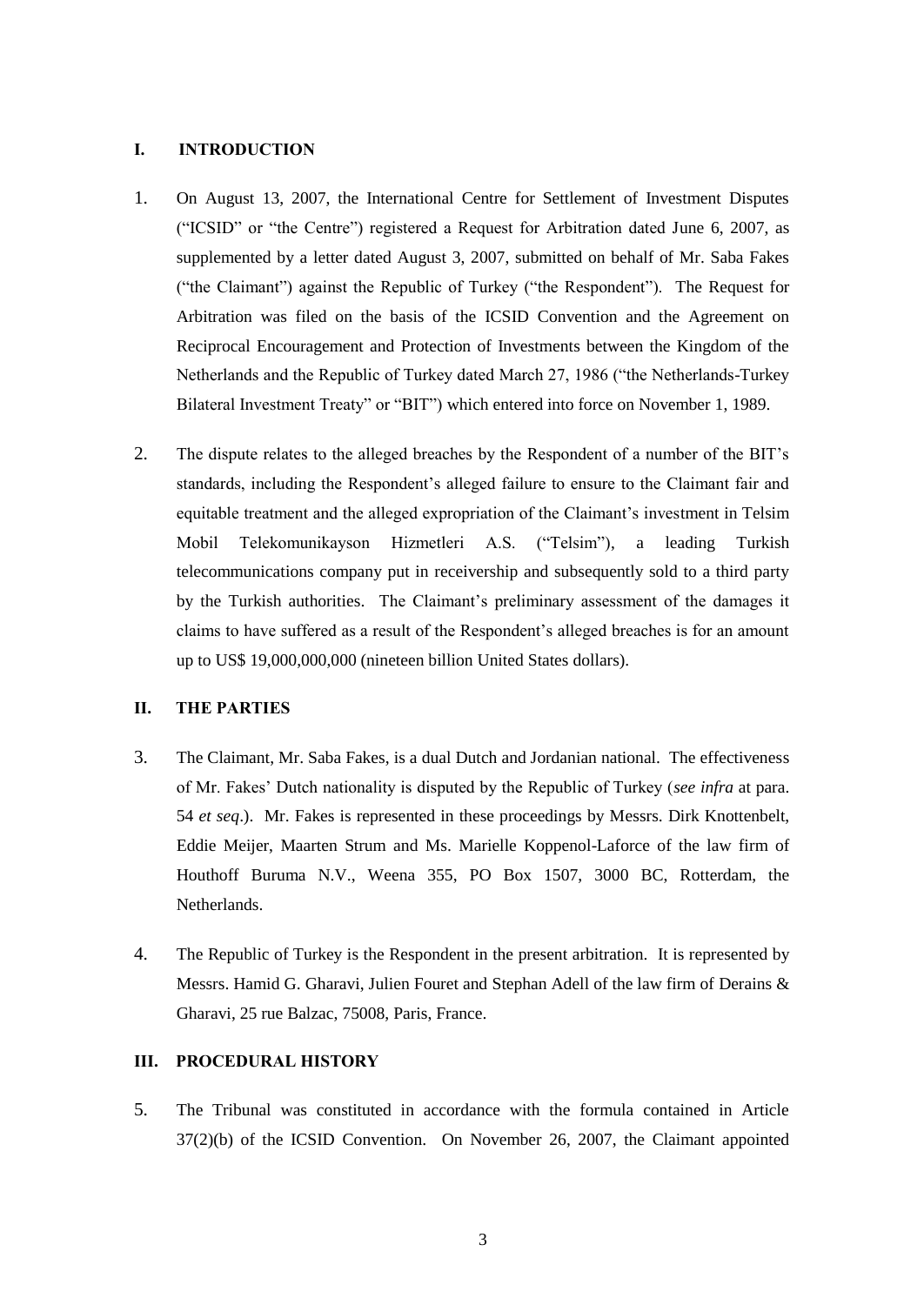Professor Hans van Houtte, a Belgian national, as arbitrator. On January 23, 2008, the Respondent appointed Dr. Laurent Lévy, a Swiss and Brazilian national, as arbitrator and proposed that Professor Emmanuel Gaillard, a French national, act as President of the Arbitral Tribunal.

- 6. On February 12, 2008, the Claimant informed ICSID that it had no objections to the appointment of Professor Gaillard as President of the Arbitral Tribunal. The Claimant objected, however, to the appointment of Dr. Lévy as arbitrator. On February 15, 2008, ICSID instructed the Parties that in accordance with Article 57 of the ICSID Convention and Rule 9 of the ICSID Rules of Procedure for Arbitration Proceedings ("Arbitration Rules"), a proposal for the disqualification of an arbitrator can be made to the tribunal once constituted.
- 7. On March 4, 2008, the Centre notified the Parties that Professor Emmanuel Gaillard, Professor Hans van Houtte and Dr. Laurent Lévy had accepted their appointments, and that the Tribunal was deemed to have been constituted and the proceedings to have begun on that day, in accordance with Arbitration Rule 6(1).
- 8. On March 14, 2008, following the constitution of the Arbitral Tribunal, the Claimant submitted his Proposal to disqualify Dr. Laurent Lévy as an arbitrator, pursuant to Article 57 of the ICSID Convention and Arbitration Rule 9. The same day, the Centre invited the Respondent to submit by March 21, 2008 its observations on the Claimant"s Proposal to disqualify Dr. Lévy. The Respondent submitted its observations on March 21, 2008.
- 9. Pursuant to Article 58 of the ICSID Convention and Arbitration Rule 9(4), on April 28, 2008 Professor Emmanuel Gaillard and Professor Hans van Houtte issued a Decision dismissing the Claimant"s Proposal to disqualify Dr. Laurent Lévy as an arbitrator. Following the communication of this Decision by the Centre to the Parties, the proceedings resumed on April 28, 2008, in accordance with Arbitration Rule 9(6).
- 10. On June 20, 2008, the Claimant submitted a request for provisional measures in relation to an alleged risk of surveillance of counsel for the Claimant by the Respondent. Shortly thereafter, on June 24, 2008 the Respondent submitted its jurisdictional objections to the Claimant"s Request for Arbitration, in which it requested the bifurcation of the arbitral proceedings and the production of certain documents, together with a separate request for security for costs.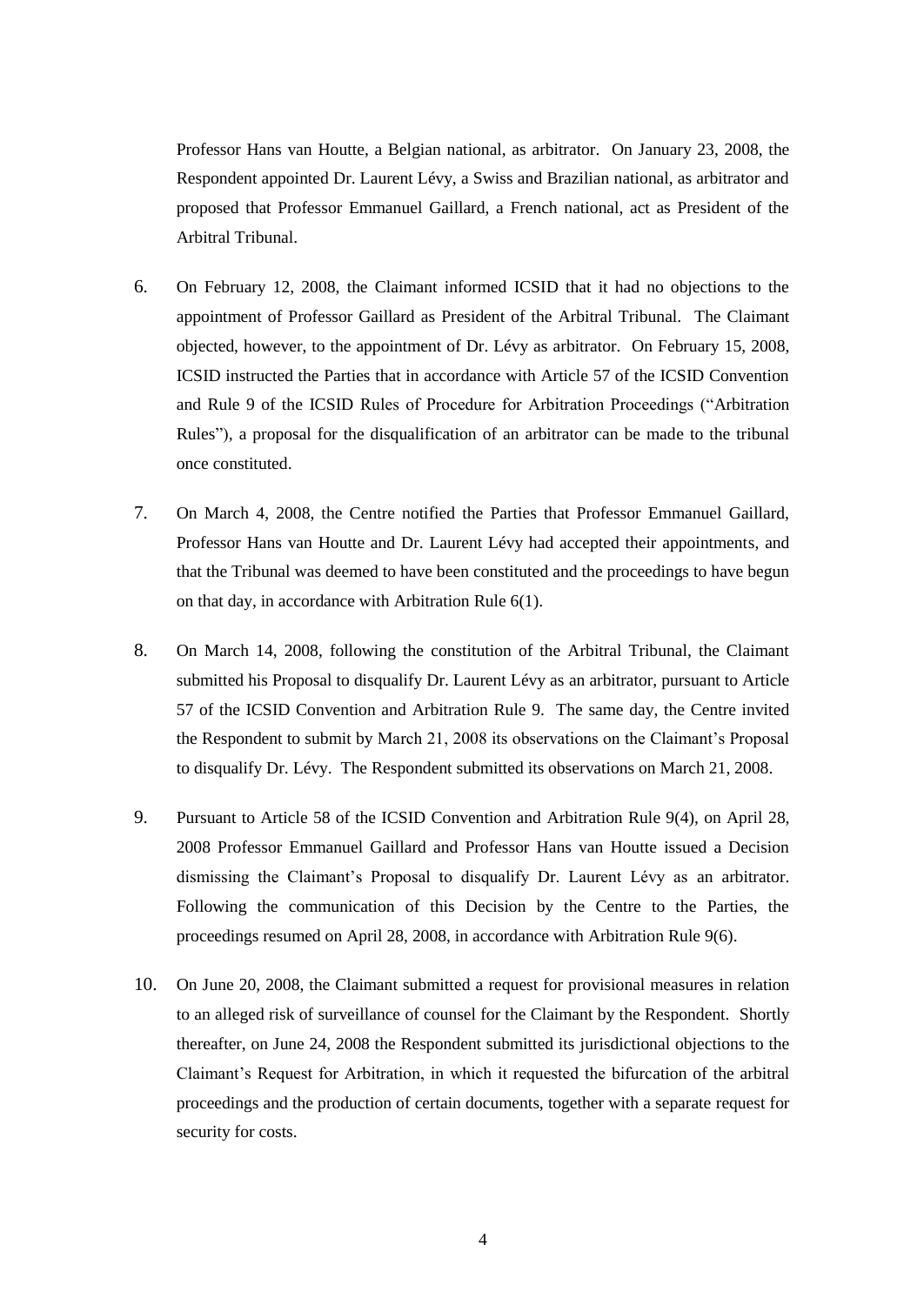- 11. At the first session of the Arbitral Tribunal, held on June 26, 2008 at the World Bank premises in Paris, the Tribunal determined various procedural matters and set a schedule for the Parties' further submissions on preliminary issues raised in the Parties' respective requests of June 20, 2008 and June 24, 2008.
- 12. Pursuant to this schedule, on July 18, 2008 the Claimant filed his first round of observations on the Respondent"s request for security for costs, and the Respondent filed its first round of observations on the Claimant"s request for provisional measures. On August 29, 2008, the Parties filed their respective replies to the first round of observations on the request for provisional measures and on the request for security for costs. Also on August 29, 2008, the Claimant filed his first round of observations on the Respondent"s request for bifurcation and production of documents. On September 10, 2008, the Respondent filed its second round of observations on its request for bifurcation and production of documents, together with its additional observations on the Claimant"s request for provisional measures. Finally, on September 12, 2008 the Claimant filed his second round of observations on the Respondent"s requests for bifurcation, production of documents and security for costs, together with his final observations on his request for provisional measures.
- 13. On October 1, 2008, the Tribunal issued its Decision on Preliminary Issues rejecting the Claimant"s request for provisional measures as well as the Respondent"s requests for production of documents and for security for costs, and granting the Respondent"s request for bifurcation.
- 14. The Tribunal thus decided to examine the Respondent"s jurisdictional objections as a preliminary matter. Noting that the examination of these objections could not proceed without the Claimant putting forward evidence of his ownership of shares in Telsim, and that the Respondent had already submitted the gist of its legal arguments in support of its jurisdictional objections, the Tribunal set out the schedule for the filing of the Parties" written pleadings on the Respondent's Jurisdictional Objections. Pursuant to this schedule:
	- a) On January 30, 2009, the Claimant filed his Memorial on the Respondent"s Jurisdictional Objections ("Memorial"), together with supporting documents, as well as an Expert Opinion of Prof. Rudolf Dolzer and a Witness Statement of Mr. Saba Fakes.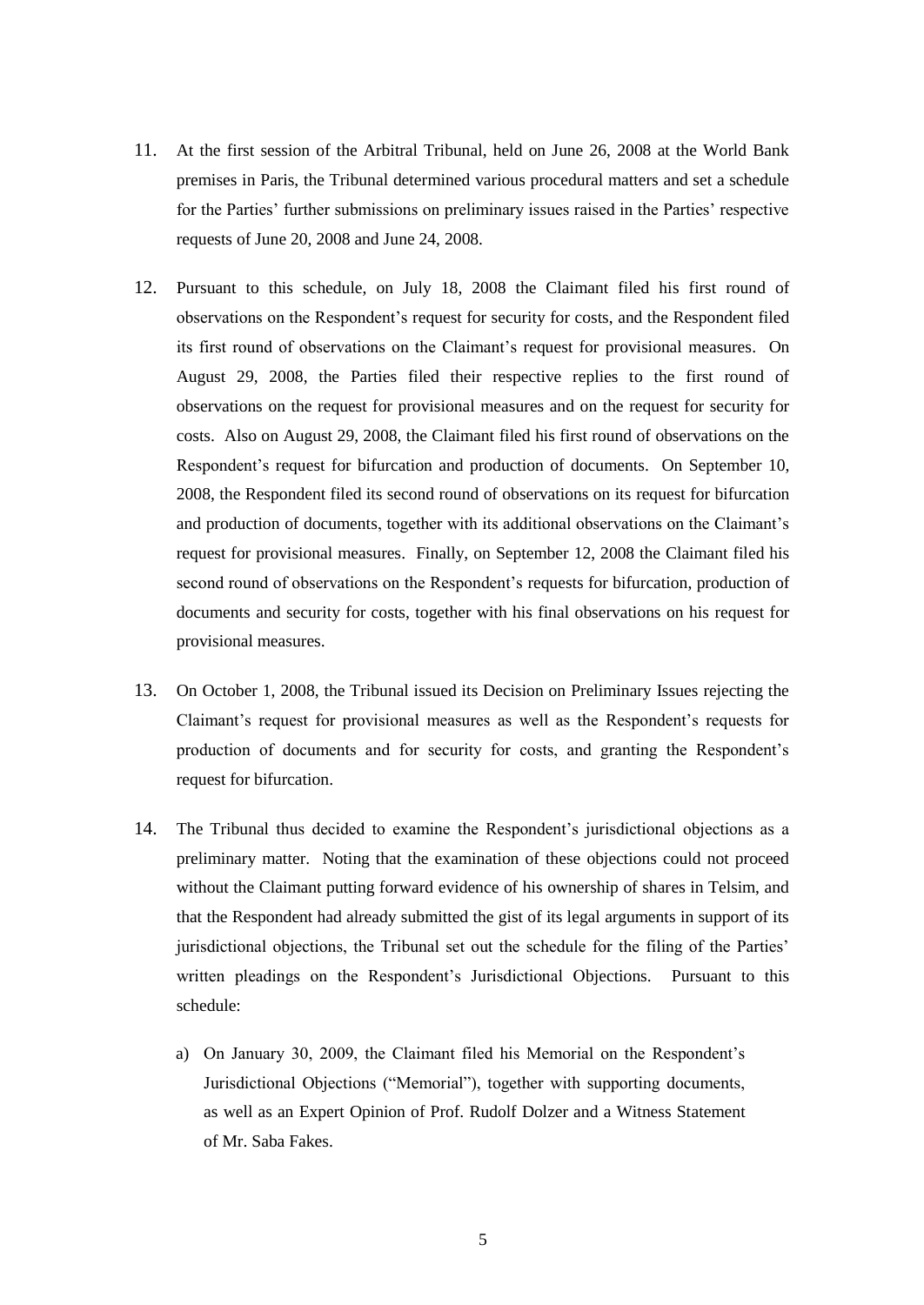- b) On April 30, 2009, the Respondent filed its Response to the Claimant"s Memorial on the Respondent's Jurisdictional Objections ("Response"), together with supporting documents.
- c) On June 30, 2009, the Claimant filed his Reply to the Respondent"s Response ("Reply"), together with supporting documents, as well as a Supplemental Expert Opinion of Prof. Rudolf Dolzer, a Legal Opinion of Prof. Hayri Domaniç, a Witness Statement of Mr. Hakan Uzan and a second Witness Statement of Mr. Saba Fakes.
- d) On August 31, 2009, the Respondent filed its Rejoinder on the Claimant"s Reply ("Rejoinder"), together with supporting documents, as well as an Expert Opinion of Dr. Kemal Erol and a Legal Opinion of Prof. Mehmet Bahtiyar.
- 15. Following the exchange of written pleadings, on September 8, 2009 the Tribunal held a pre-hearing telephone conference with the Parties in order to determine the various organizational issues in relation to the hearing on jurisdiction. In advance of this prehearing conference, the Parties submitted on September 4, 2009 their respective positions in relation to these organizational issues.
- 16. Subsequent to the pre-hearing conference, ICSID considered the possible legal implications arising from Mr. Hakan Uzan"s examination before the Tribunal in light of Mr. Uzan being subject to an Interpol Notice and a US arrest warrant, while the Arbitral Tribunal, by letter of September 24, 2009, invited the parties to comment on the implications of the examination of Mr. Uzan.
- 17. On September 30, 2009 the Parties provided their respective observations as regards the opportunity and potential implications of Mr. Uzan"s examination by video-conference. On October 1, 2009, after careful examination of the Parties' positions and having taken into consideration ICSID"s views, the Tribunal reached the decision that, in "*these exceptional circumstances*," the examination of Mr. Hakan Uzan, initially intended to be organized by video-conference, was not necessary and that Mr. Uzan"s witness statement would remain on record. The Tribunal further invited the Parties to state at the hearing their respective positions on a possible examination of Mr. Uzan in writing by way of questionnaire.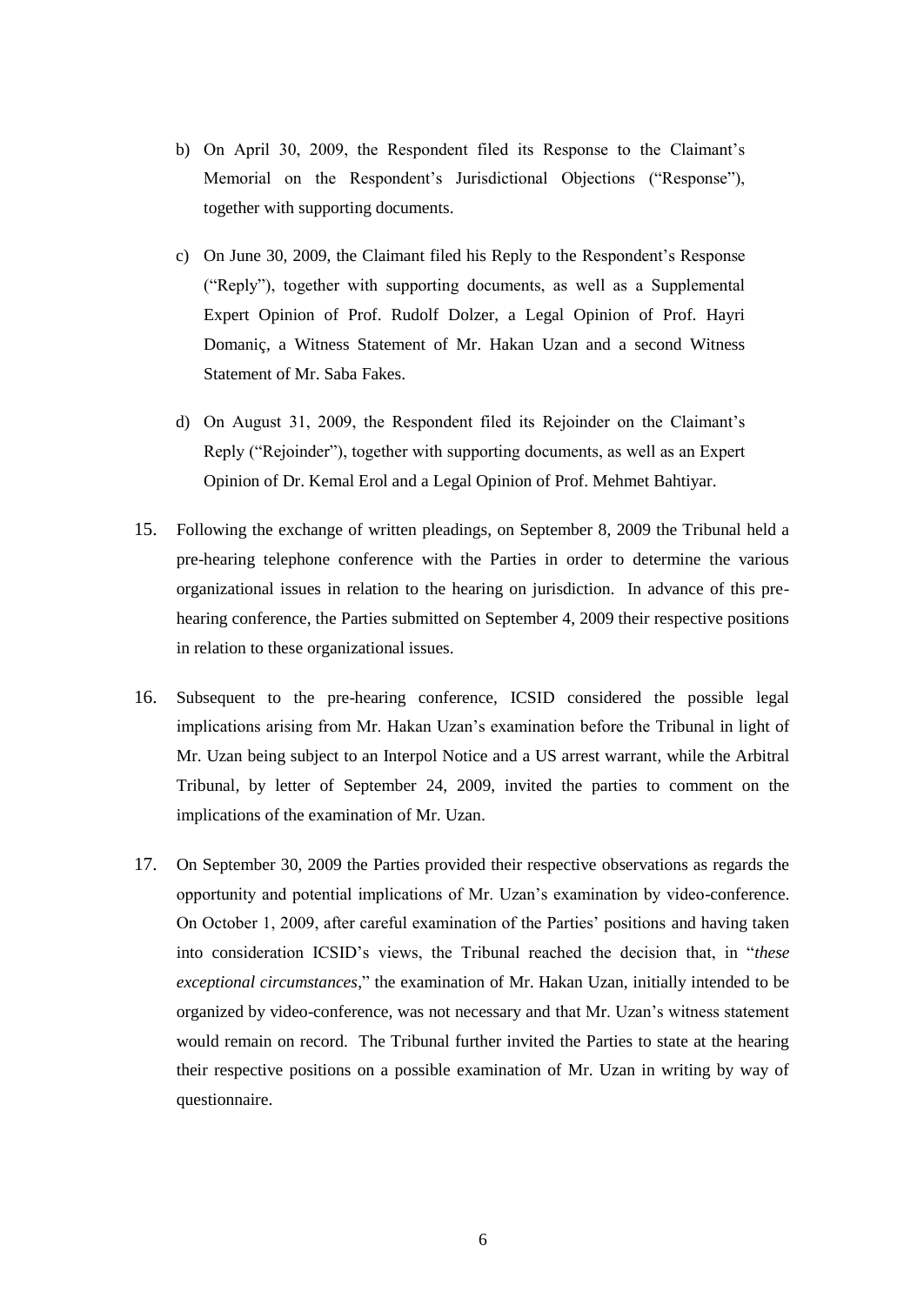- 18. The hearing on jurisdiction took place at the World Bank premises in Paris on October 5- 6, 2009. The following persons attended the hearing:
	- On behalf of the Claimant: Mr. Saba Fakes, Claimant Mr. Dirk Knottenbelt, Houthoff Buruma Ms. Marielle Koppenol-Laforce, Houthoff Buruma Mr. Maarten Sturm, Houthoff Buruma, and Prof. Christian Rumpf, Rumpf Rechtsanwälte
	- On behalf of the Respondent:

Mr. Fethi Calik, Vice Chairman, Saving Deposit Insurance Fund, Turkey Ms. Asli Yildirim, Head of foreign litigation and arbitration, Saving Deposit Insurance Fund, Turkey Ms. Ayse Ozge Daggez, Lawyer, Saving Deposit Insurance Fund, Turkey Mr. Ismail Emrah Karayel, Lawyer, Saving Deposit Insurance Fund, Turkey Ms. Dilek Bacanh, In-house counsel, Ministry of Finance of the Republic of Turkey Mr. Ilker Cetin, In-house counsel, Ministry of Finance of the Republic of **Turkey** Prof. Ziya Akinci, Akinci Law Firm

Ms. Cemile Gokyayla, Akinci Law Firm

Mr. Hamid G. Gharavi, Derains Gharavi & Lazareff

Mr. Stephan Adell, Derains Gharavi & Lazareff

Mr. Julien Fouret, Derains Gharavi & Lazareff, and

Mr. Rory Wheeler, Derains Gharavi & Lazareff

- 19. Mr. Saba Fakes, Prof. Rudolf Dolzer, Prof. Mehmet Bahtiyar and Dr. Kemal Erol provided oral testimony before the Tribunal.
- 20. Prof. Hayri Domaniç, whose cross-examination was initially scheduled to take place by way of video-conference, was unable to present his expert testimony due to poor health conditions and an unscheduled hospital admittance on the eve of the hearing on jurisdiction. Under these circumstances, the question of Prof. Domaniç"s examination at a subsequent date was discussed at the hearing. The Respondent indicated that it had no questions for Prof. Domaniç, because, in its opinion, any delay or postponement of the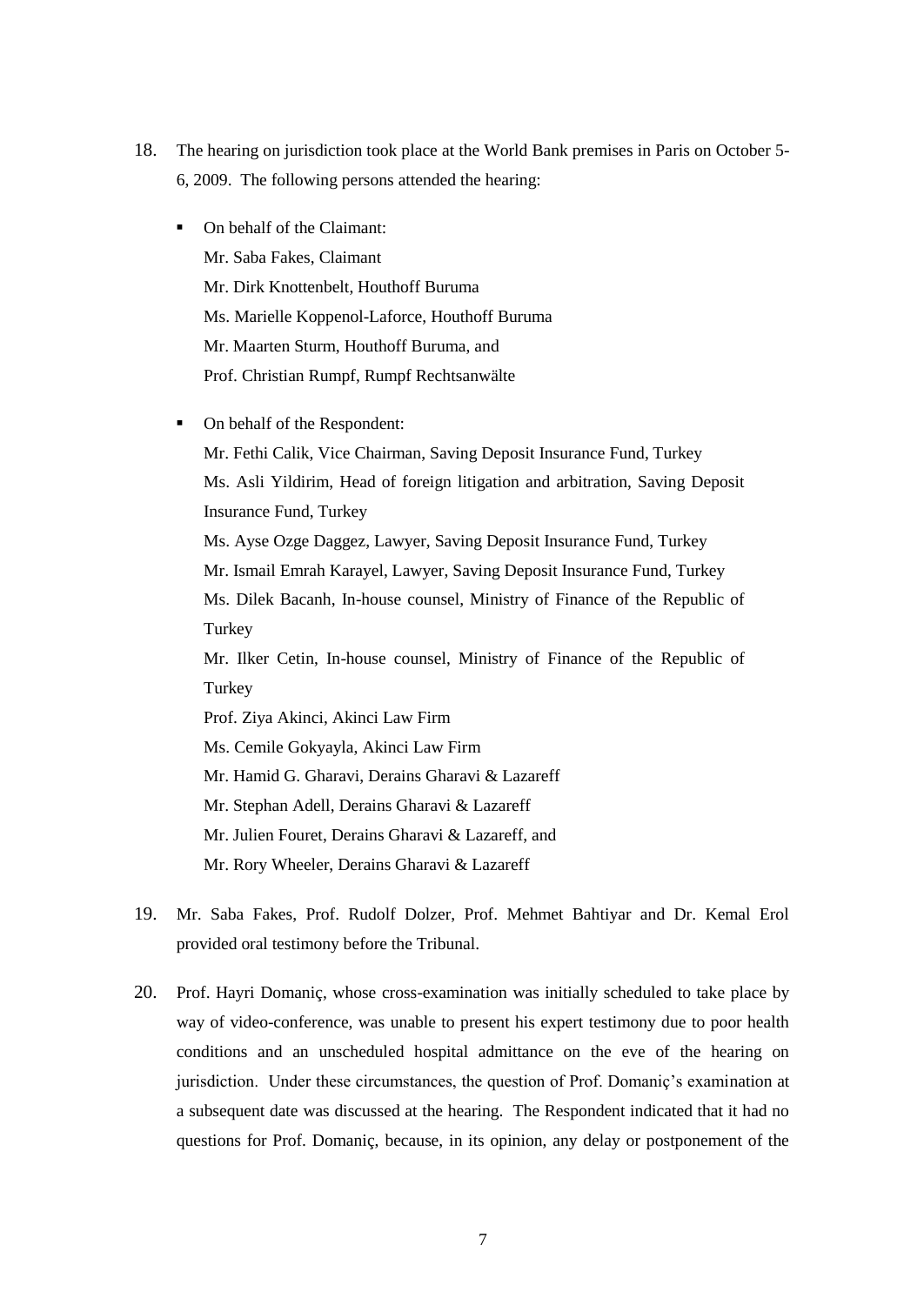proceedings "*outweigh*[ed] *any advantages* [it] *would gain out of cross-examining him*."<sup>1</sup> The Tribunal also indicated that it was "*satisfied with the record as it stands*" 2 and had no questions to Prof. Domaniç in view of the limited scope of his expert opinion. Absent any questions from the Respondent or the Tribunal, the Tribunal took the decision not to re-schedule Prof. Domaniç"s cross-examination and to keep in the record his Legal Opinion, the probative value of which would be determined in due course.<sup>3</sup>

- 21. The issue of Mr. Hakan Uzan"s testimony was also discussed during the hearing on jurisdiction. Although emphasizing that it would be both inappropriate and illegal for it to cross-examine Mr. Uzan, the Republic of Turkey indicated that it had no objections to keeping Mr. Uzan"s witness statement in the record of the arbitration. Considering that, in the absence of any cross-examination of Mr. Uzan by the Respondent or any questions from the Tribunal, there would be no opportunity for the Claimant to submit questions to Mr. Uzan in re-direct examination, the Tribunal reached the conclusion that the Claimant would not be prejudiced in any manner by Mr. Uzan"s absence at the hearing on jurisdiction.<sup>4</sup>
- 22. The Tribunal further determined that it did not require any additional factual evidence with respect to Mr. Fakes' and Mr. Uzan's written witness statements. The Tribunal nonetheless asked the Parties whether they wished to present any further witnesses who would be in a position to testify on the events described in Mr. Uzan"s witness statement. The Parties stated that they did not intend to submit any further witness statements.<sup>5</sup>
- 23. By unanimous decision, the Tribunal maintained in the record the witness statement of Mr. Uzan, the probative value of which would be determined in due course, and decided that there was no need for any further written statements by Mr. Hakan Uzan.<sup>6</sup>
- 24. The Tribunal further decided to grant the Claimant's request to submit a post-hearing brief, and authorized the simultaneous filing of such briefs by both Parties six weeks after

 $\bar{1}$ <sup>1</sup> Transcript of Hearing on Jurisdiction, October 6, 2009, at 189/17-18.

<sup>&</sup>lt;sup>2</sup> Transcript of Hearing on Jurisdiction, October 6, 2009, at 190/22-23.

<sup>&</sup>lt;sup>3</sup> Transcript of Hearing on Jurisdiction, October 6, 2009, at 210/2-11.

<sup>4</sup> Transcript of Hearing on Jurisdiction, October 6, 2009, at 197/8-12.

<sup>&</sup>lt;sup>5</sup> Transcript of Hearing on Jurisdiction, October 6, 2009, at 2001/11-16.

<sup>6</sup> Transcript of Hearing on Jurisdiction, October 6, 2009, at 210/13-23.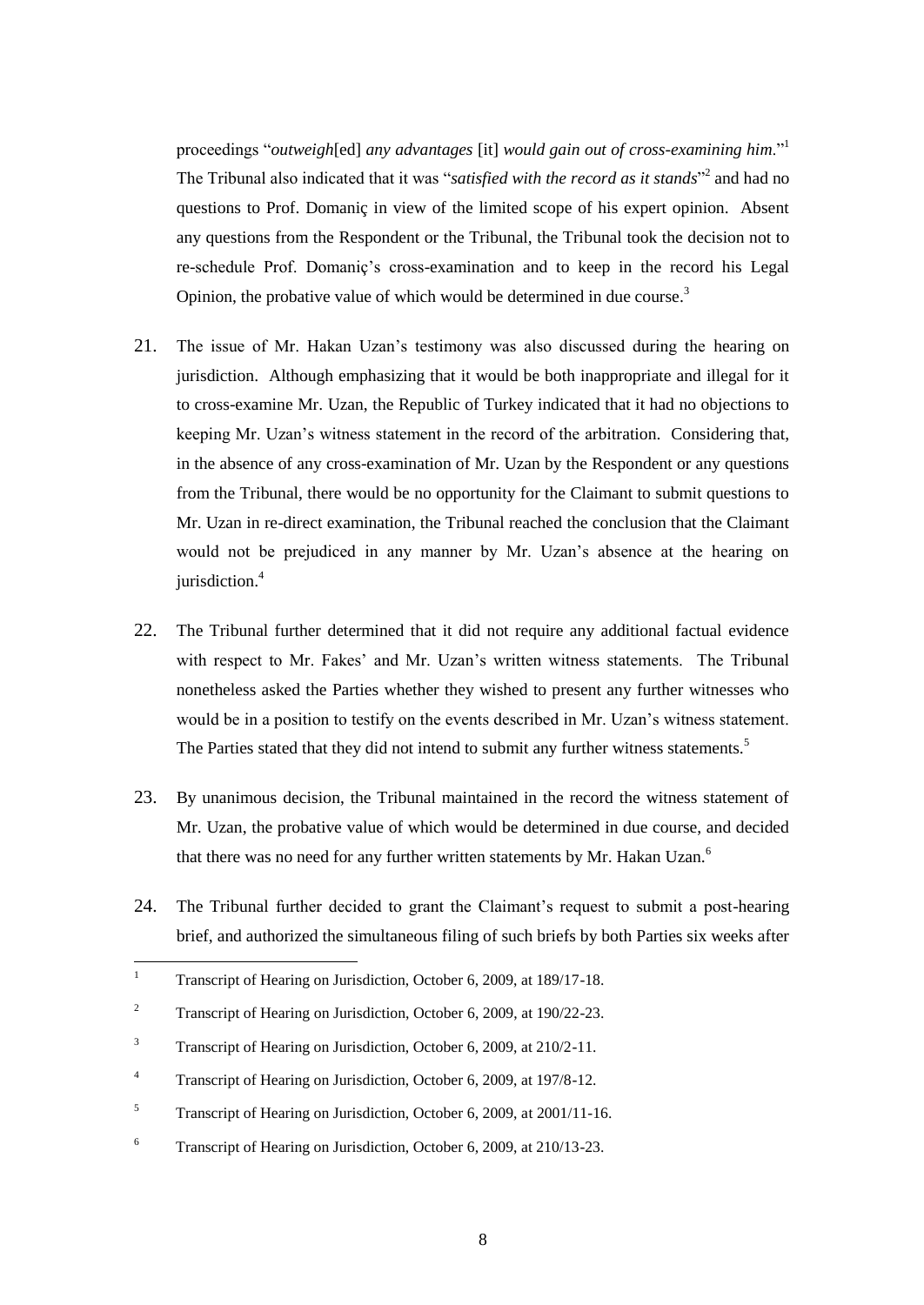the completion of the hearing on jurisdiction. The Parties' respective post-hearing briefs were filed on November 18, 2009.

- 25. On December 2, 2009, the Parties submitted their respective Statements of Costs.
- 26. Finally, on December 11, 2009, the Claimant reopened the issue of Mr. Hakan Uzan"s examination before the Tribunal in view of arrangements made by ICSID in another case in which Mr. Uzan submitted a witness statement. By letter of same date, the Respondent objected to this request.
- 27. Having carefully examined the Claimant's request for Mr. Uzan to be called to testify in these proceedings, the Tribunal recalled that, at the end of the hearing on jurisdiction, it had decided (i) that Mr. Uzan's written statement would be maintained in the record, and (ii) that neither the Respondent nor the Tribunal had any questions to address to Mr. Uzan. The Tribunal also recalled that the Parties were granted an additional opportunity to explain the factual and legal background of the case by way of post-hearing briefs. In light of the foregoing, the Tribunal decided to reject the Claimant"s request. This decision was communicated to the Parties on December 17, 2009.

# **IV. FACTUAL BACKGROUND**

- 28. The circumstances underlying the dispute between the Parties relate to various investigations and lawsuits brought against the Uzans, a prominent family in Turkey who controlled a vast group of companies in a variety of business sectors including banking, electricity, television and telecommunications. These investigations and lawsuits ultimately resulted in the freezing and subsequent sale by the Turkish authorities of various assets held directly or indirectly by the Uzans. It is undisputed between the Parties that Messrs. Kemal Uzan, Cem Uzan and Hakan Uzan are Turkish nationals and are, consequently, barred from bringing a claim against the Republic of Turkey on the basis of the ICSID Convention and the Netherlands-Turkey BIT.
- 29. The present dispute centres specifically on the receivership and subsequent sale by the Turkish authorities of assets held by Telsim, a major mobile phone company founded and organized under the laws of Turkey in 1993, which became the second largest mobile phone company in Turkey with approximately 10 million subscribers. It is undisputed between the Parties that at least until March 28, 2003, approximately 67% of the shares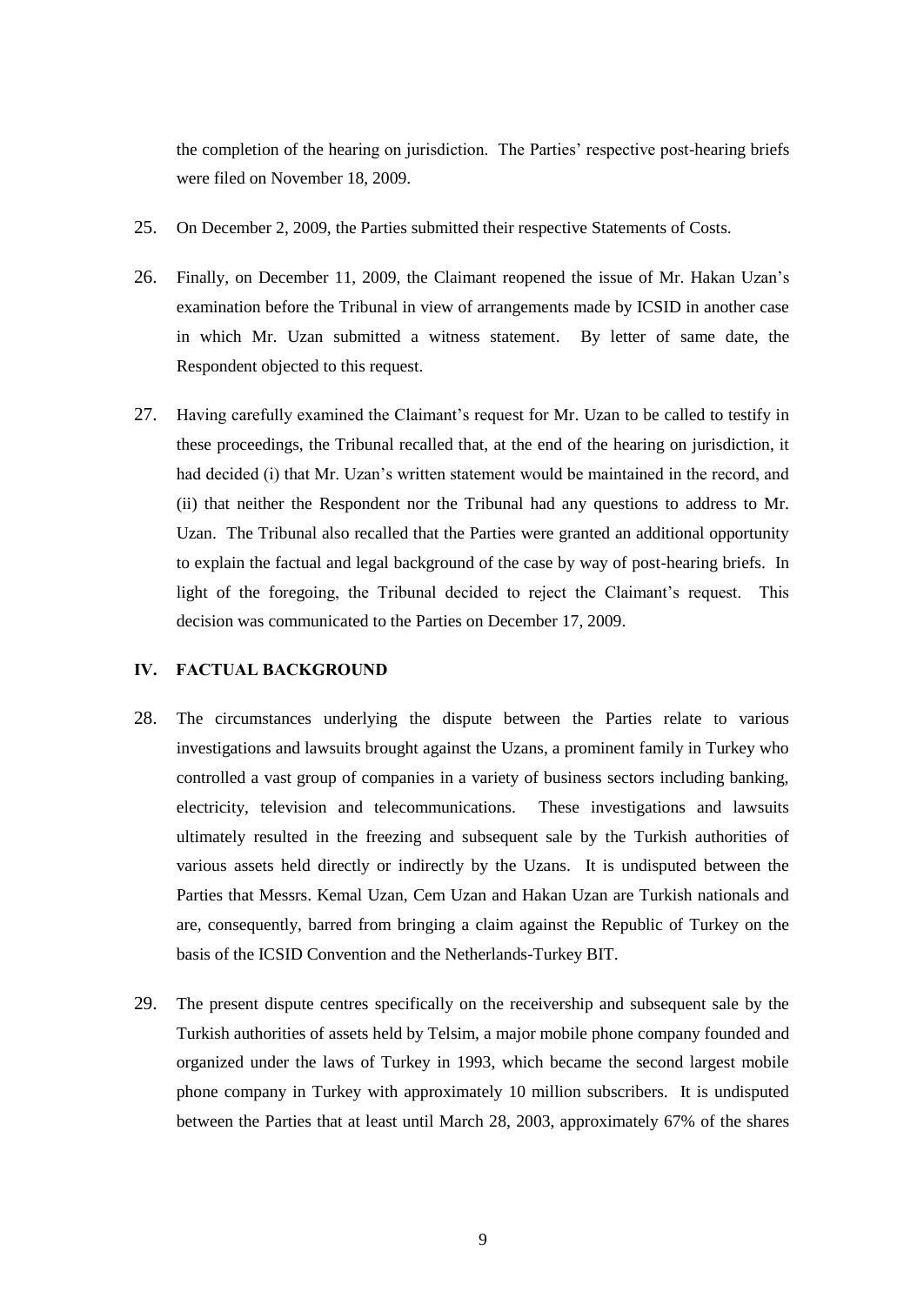in Telsim were indirectly held by the Uzans, through Standard Telekomünikasyon Bilgisayar Hizmetleri AS ("Standard Telekom").

- 30. The Claimant submits that on July 3, 2003 he became the legal owner of 66.96% of the shares in Telsim, which constituted his investment in the Republic of Turkey. The Claimant also submits that in July 2003 the Respondent commenced a series of actions that resulted in the expropriation of the Claimant"s investment through the arrest of his shares in Telsim, and the subsequent forced sale of Telsim"s assets to a third party.
- 31. In particular, the Claimant submits that the Respondent put Telsim in receivership and "*grossly mismanaged Telsim between February 2004 and December 2005 causing the value of Claimant's shares to decrease dramatically*."<sup>7</sup> The Claimant further submits that in December 2005 the Respondent sold Telsim"s assets through an auction process that "*lacked competitive bidding*" at a price that "*vastly undervalued Telsim*" and reflected "Turkey's poor management of the company up until the sale."<sup>8</sup> According to the Claimant, when Telsim was sold to a third party by the Turkish authorities, he received no compensation for the loss of his investment.
- 32. The Claimant maintains that the Republic of Turkey"s actions were committed in violation of its undertakings under the Netherlands-Turkey BIT. Namely, the Claimant submits that the Respondent breached (i) its obligation not to deprive the Claimant of his investment without just compensation as required under Article 5 of the BIT; (ii) its obligation to transfer to the Claimant, without unreasonable delay, payments resulting from his investment, including profits, dividends, capital gains and similar payments, and the proceeds of the sale and liquidation of all or any part of the investment under Article 4 of the BIT; (iii) its obligation to ensure to the Claimant"s investment fair and equitable treatment as required under Article 3(1) of the BIT; (iv) its obligation not to impair, by unreasonable or discriminatory measures, the operation, management, maintenance, use, enjoyment, sale or liquidation of the Claimant's investment as required by Article 3(1) of the BIT; (v) its obligation to accord to the Claimant"s investment full security and protection as required under Article 3(2) of the BIT; and (vi) its obligation to promote economic cooperation through the protection of the Claimant"s investment in Turkey as required by Article 2(1) of the BIT.

 $\overline{7}$ <sup>7</sup> Claimant"s Request for Arbitration of June 6, 2007, paras 21 and 35.

<sup>8</sup> *Ibid*., para 23.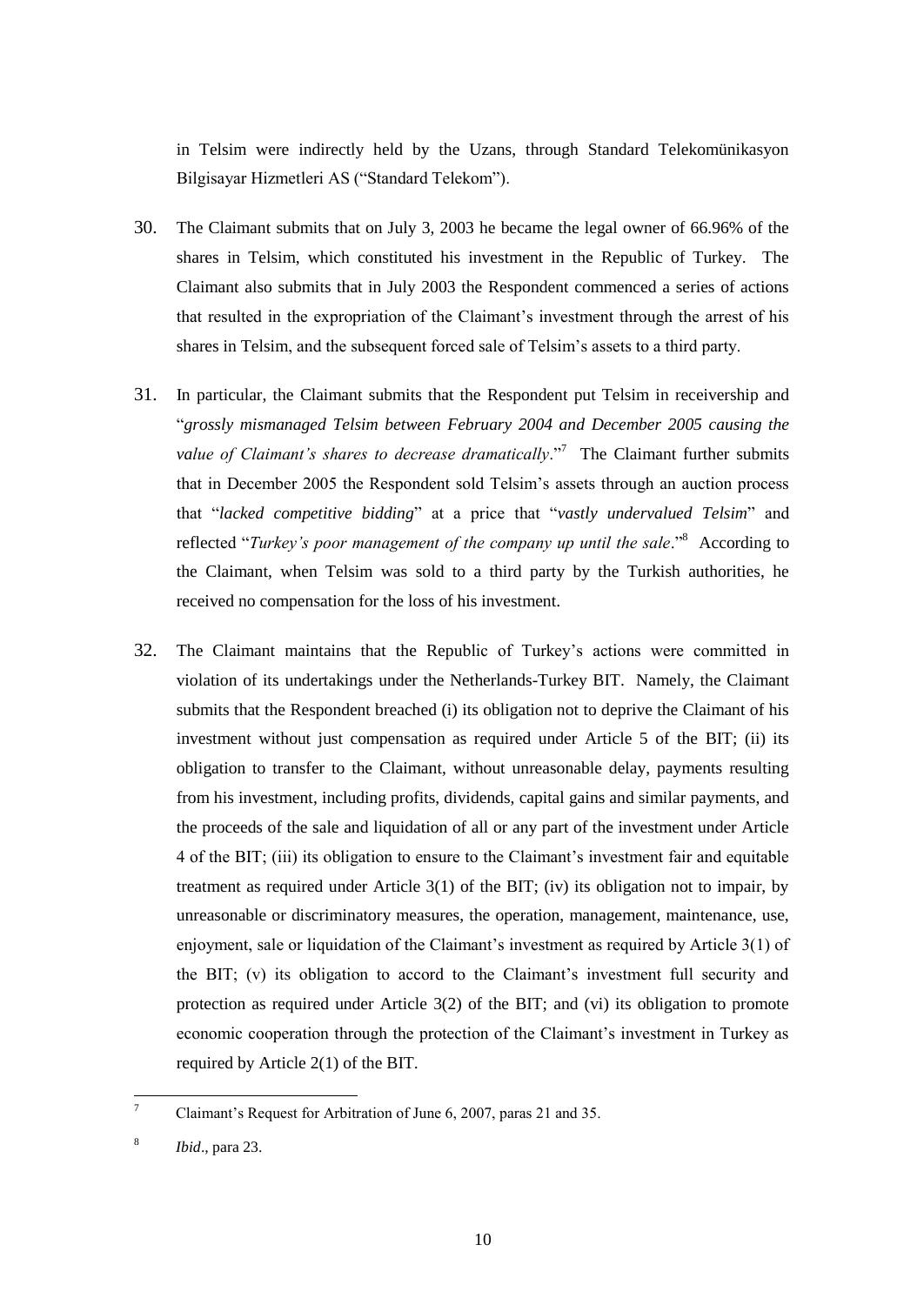- 33. The Respondent argues that the present dispute "*arises directly from the largest banking fraud in the history of the Republic of Turkey, perpetrated by members of the Uzan family and entities controlled by them*."<sup>9</sup> According to the Respondent, the "*fraudulent schemes of the Uzan Group were brought to light*" in 2001-2002 when Nokia Corporation and Motorola Credit Corporation brought a lawsuit against the Uzan family members and several companies controlled by them in the United States District Court for the Southern District of New York, alleging common law fraud and RICO claims and seeking recovery of the loaned funds.<sup>10</sup> The Respondent emphasized that on July 31, 2003, that Court found the Uzans and a number of companies held by the Uzans guilty of fraud, and held them jointly and severally liable.
- 34. The Respondent claims that, following these proceedings, it uncovered "*irregularities in*  the financial operations of the Uzan Group".<sup>11</sup> According to the Respondent, an investigation conducted in June 2003 revealed that "*the Uzan family, through Imar bank, had hidden and diverted savings deposits in the amount of USD 6 billion by way of a sophisticated system of double bookkeeping. The embezzled funds were hidden within the*  Uzan Group of companies that were shareholders of Imar Bank."<sup>12</sup> The Respondent further maintains that it discovered "*further financial irregularities at Imar Bank*  involving Telsim, namely fraudulent conveyances within the Uzan Group."<sup>13</sup> This ultimately led to the authorities" decision to put Telsim in receivership in order to undertake "*remedial measures to cure the shortcomings in the operation and accounts of Telsim*" <sup>14</sup> and, subsequently, sell the bulk of Telsim"s assets to a third buyer "*to reimburse part of the debts contracted by the Uzans as a result of their fraud*."<sup>15</sup>
- 35. In parallel, since 2003, a number of criminal proceedings have been brought in Turkey against the Uzan family members in their individual capacity on charges ranging from fraud to fraudulent conveyance and money-laundering.

<sup>12</sup> *Ibid*.

<sup>14</sup> *Ibid*.

 $\overline{9}$ Respondent's Preliminary Jurisdictional Objections of June 24, 2008, at para 5.

 $10$  *Ibid.*, at para 6.

 $11$  *Ibid.*, at para 8.

<sup>13</sup> *Ibid*., at para 11.

<sup>&</sup>lt;sup>15</sup> Respondent's Response on Jurisdiction of April 30, 2009, at para 51.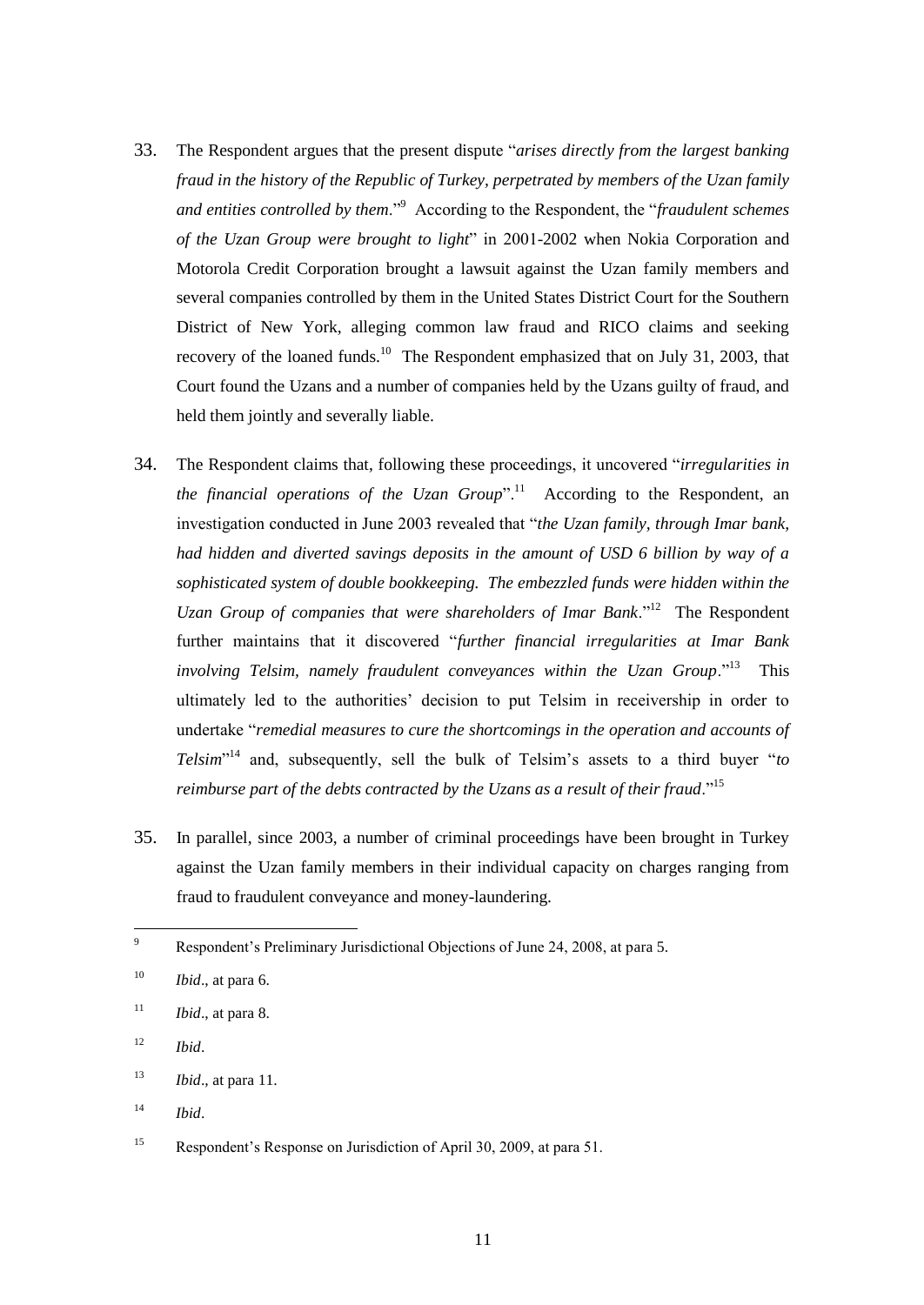- 36. While the nature of the Respondent"s actions in relation to the sale of Telsim"s assets, as well as the characterization to be given to such actions is in dispute between the Parties, the Arbitral Tribunal does not need to address these questions for the purpose of its jurisdiction. The chronology of the events leading to the sale of Telsim"s assets to a third party is however relevant to the issue of the jurisdiction of the Centre and of the Arbitral Tribunal.
- 37. The following events led to the sale of the assets allegedly held by the Claimant by the Turkish authorities:
	- a) On February 10-27, 2003, the Turkish authorities questioned certain operations of some companies held by the Uzan family. However, these notices made no mention of Telsim or Standard Telekom.<sup>16</sup>
	- b) In June 2003, Turkey"s Banking Regulation and Supervision Agency ("BRSA") opened an investigation of Imar Bank T.A.S. held by the Uzan family.
	- c) Following this investigation, on July 3, 2003 the BRSA revoked Imar Bank"s banking licence.<sup>17</sup>
	- d) Immediately thereafter, on July 4, 2003, Turkey"s Savings Deposit Insurance Fund ("SDIF") assumed management and control of Imar Bank and obtained injunctions from the 1<sup>st</sup> Commercial Court of First Instance of Ankara to freeze the assets and receivables of the Bank"s board members and controlling shareholders, including the members of the Uzan family.<sup>18</sup> The injunctions did not specifically mention Telsim or Standard Telekom.
	- e) On July 31, 2003, the United States District Court for the Southern District of New York issued a judgment finding the Uzans and a number of companies

 $16$ <sup>16</sup> Official Notice of the Ministry of Energy and Natural Resources to Cukurova Elektrik (February 10, 2003), **Exhibit R-27**; Official Notice of the Ministry of Energy and Natural Resources to Kepez Elektrik (February 10, 2003), **Exhibit R-28**; and Response of the Ministry of Energy and Natural Resources to Cukurova Elektrik (February 27, 2003), **Exhibit R-29**.

<sup>17</sup> Decision No. 1085 of BRSA, **Exhibit C-8**.

<sup>18</sup> Decisions by the 1st Commercial Court of First Instance of Ankara (July 4, 2003), **Exhibit R-3**.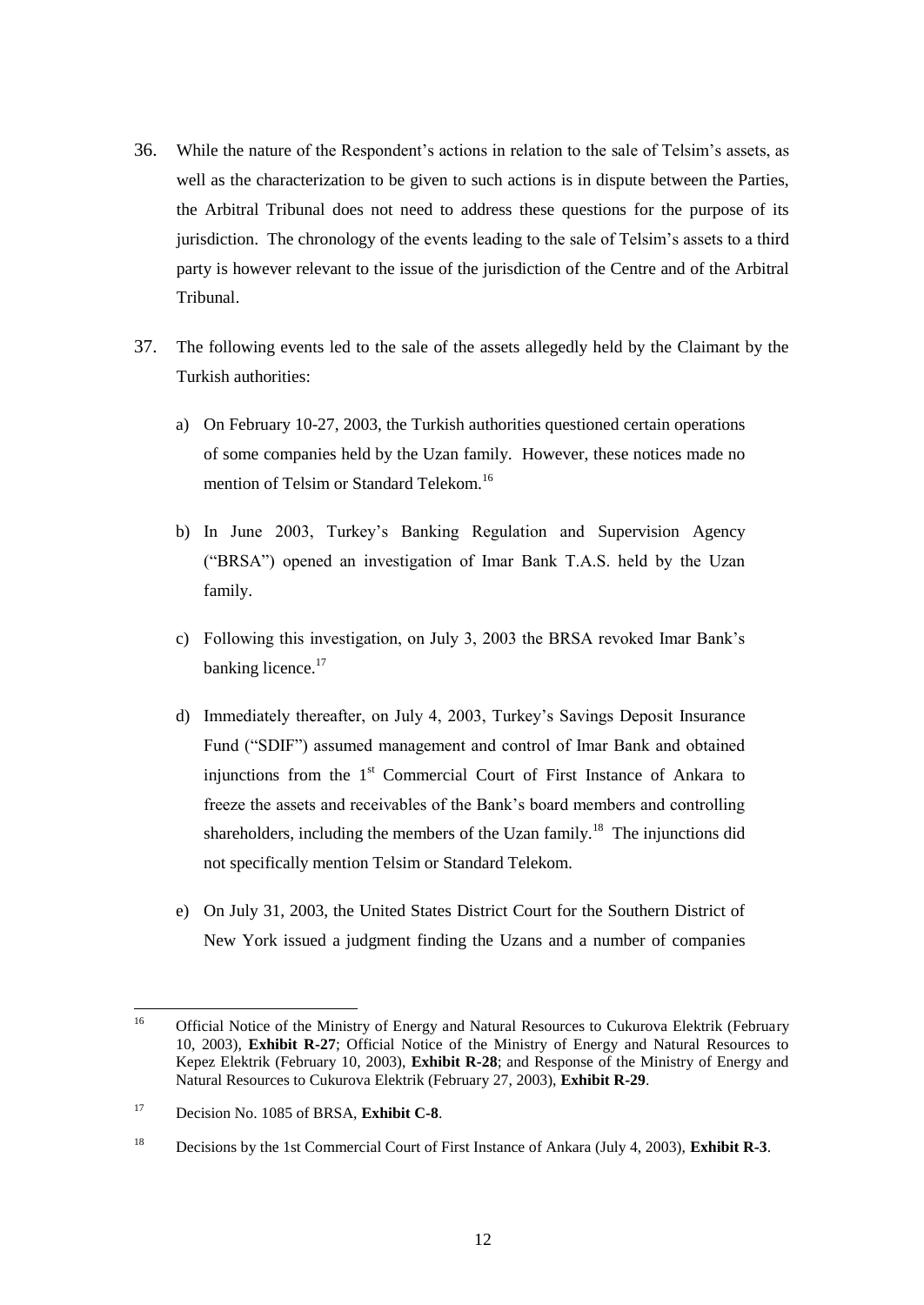held by the Uzans, including Standard Telekom, guilty of fraud and holding them jointly and severally liable.<sup>19</sup>

- f) On August 14 and 26, 2003, the SDIF obtained two further injunctions from the Sisli  $2<sup>nd</sup>$  Criminal Court of Peace against the assets of the managers, shareholders, and former authorized signatories of Imar Bank.<sup>20</sup> The second injunction, issued on August 26, 2003, expressly referred to Telsim and Standard Telecom.
- g) On February 13, 2004, the SDIF appointed Telsim"s Directors and seized the rights attached to Telsim"s shares, with the exception of the right to receive dividends. $^{21}$
- h) On December 13, 2005, the SDIF sold most of Telsim's assets to Vodafone for an amount of approximately USD 4.5 billion.<sup>22</sup> This sale was finalized on May 25, 2006.
- 38. The Claimant alleges to be the legitimate owner of approximately 67% of the shares in Telsim, which it claims to have acquired on July 3, 2003. The Claimant"s description of this acquisition is contested by the Respondent both in terms of its legal characterization and as a matter of fact. The Respondent observes that certain dates crucial for the demonstration of Mr. Fakes" ownership of shares in Telsim conspicuously coincide with the freezing of those shares, as well as the subsequent sale of Telsim"s assets by the Turkish authorities.
- 39. The circumstances surrounding the Claimant's alleged acquisition of shares in Telsim are disputed by the Parties.
- 40. The Claimant submits as follows:

<sup>19</sup> <sup>19</sup> Motorola Credit Corporation and Nokia Corporation v. Kemal Uzan et al., 274 F.Supp.2d 481 (SDNY 2003), **Exhibit R-2**.

<sup>20</sup> Sisli Court Injunction 2003/426 (August 14, 2003), **Exhibit R-4**; and Sisli Court Injunction 2003/442 (August 26, 2003), **Exhibit R-5**. Both Injunctions were also submitted as **Exhibit C-3**.

<sup>21</sup> **Exhibit C-11** ("Seizure papers").

<sup>22</sup> **Exhibits C-6** and **C-7**.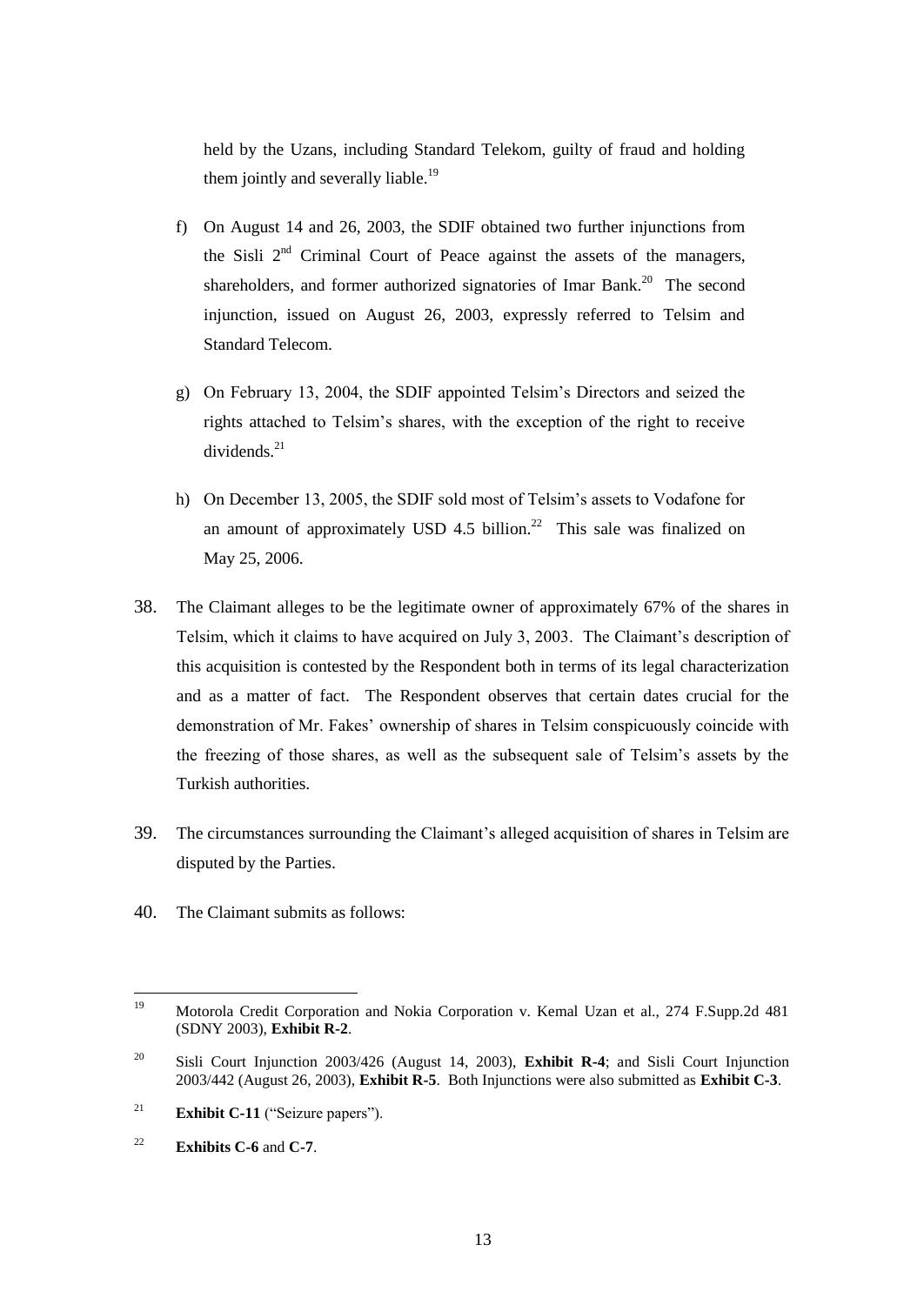- a) On January 2, 2003, Telsim"s Board of Directors issued a resolution authorizing the issuance, at the request of Standard Telekom, of a "*Consent Certificate*" representing the shares owned by Standard Telekom in Telsim.<sup>23</sup>
- b) On the basis of this resolution, on February 10, 2003, Telsim issued 32 temporary share certificates to Standard Telekom, to be "*exchanged for share certificates to be issued in the future*".<sup>24</sup>
- c) On February 14, 2003, Standard Telekom"s Board of Directors issued a resolution authorizing Mr. Hakan Uzan to sell Standard Telekom"s shares in Telsim, to negotiate and sign the sale agreements, and to complete all transactions regarding such sale agreements.<sup>25</sup>
- d) Between March 28 and April 2, 2003, Standard Telekom transferred the 32 temporary share certificates representing its shareholding in Telsim to Masoud International Trading Establishment ("Masoud"), $^{26}$  a company incorporated in Jordan by Mr. Nasser Masoud, a Jordanian national.
- e) In late April 2003, Mr. Fakes received a proposal from Mr. Sinan Ghosheh, an accountant and financial advisor in Amman, concerning a "*possible business investment involving Telsim*."<sup>27</sup> It was explained to the Claimant that "*Mr*. *Ghosheh had created with Mr. Uzan a structure whereby a third party would be the legal owner of the relevant shares* [in Telsim] *over which Mr. Hakan*  Uzan had beneficial rights over."<sup>28</sup> The Claimant understood that, at the time of his discussions with Mr. Ghosheh, Masoud was the legal owner of approximately 67% of shares in Telsim, and that the proposal consisted in the Claimant acquiring the legal ownership of these shares from Masoud. The Claimant alleges that it accepted this proposal.

<sup>23</sup> <sup>23</sup> Telsim Board Resolution (January 2, 2003), **Exhibit C-49**.

<sup>24</sup> Temporary Registered Share Certificates, **Exhibits C-25** and **C-38**.

<sup>25</sup> Standard Telekom Resolution of the Board of Directors (February 14, 2003), **Exhibit C-53**.

<sup>26</sup> Temporary Registered Share Certificates, **Exhibit C-25**.

<sup>27</sup> Fakes Witness Statement I, para 9.

<sup>28</sup> Fakes Witness Statement I, para 10.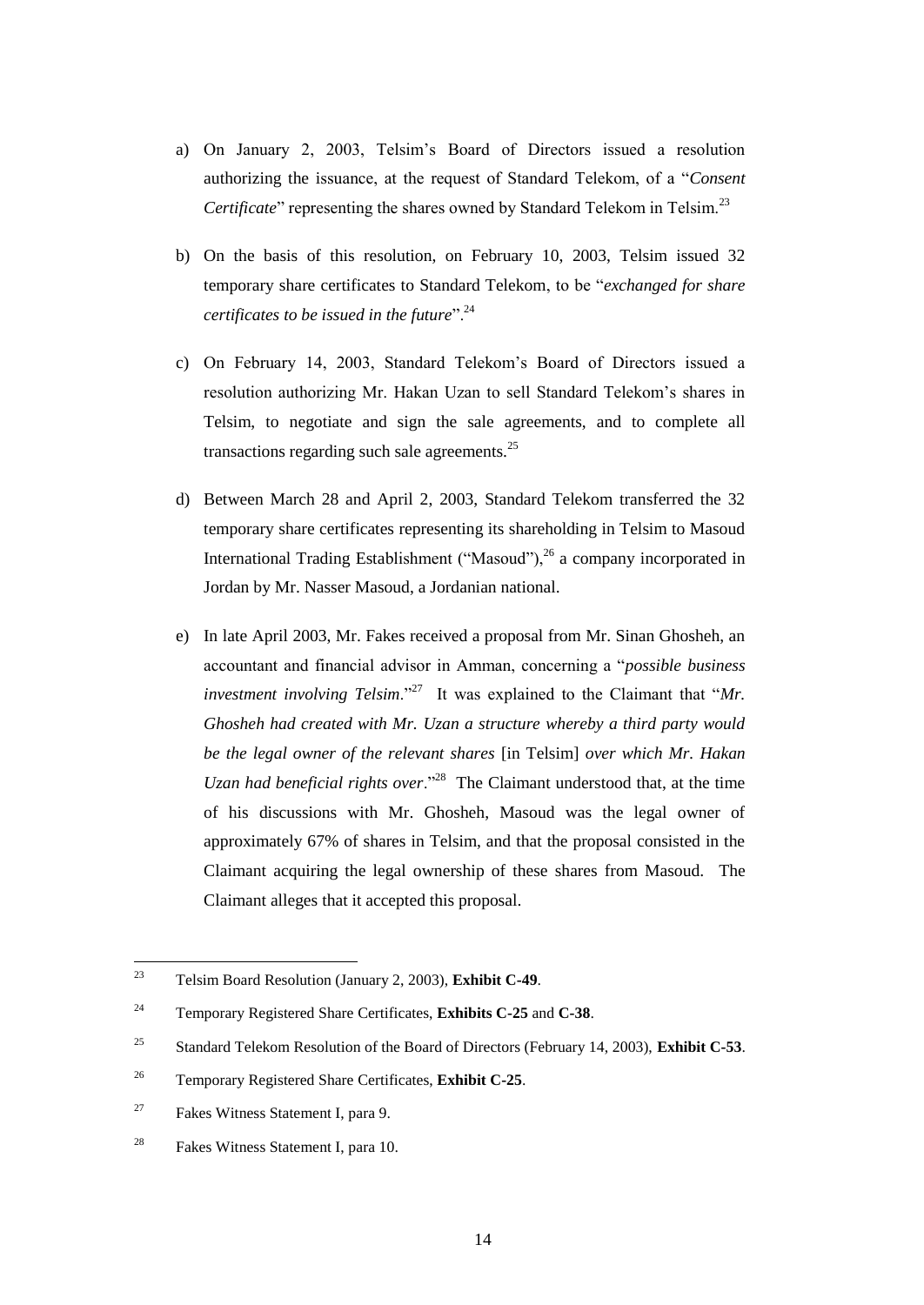- f) On June 30 and July 1-2, 2003, the Claimant and Masoud signed 10 Agreements of Purchase, Transfer, Assignment of Rights and Sale of Shares, concerning the transfer of "*shares owned by the Vendor*" in Telsim ("Masoud-Fakes Agreements").<sup>29</sup> Pursuant to these Agreements, Masoud agreed to transfer a total of 66.96% of shares in Telsim to the Claimant for a total of US\$ 3,800 paid upon the execution of the Agreements and US\$ 17,668,000 to be due and payable upon the occurrence of certain events described in the Agreements. The Claimant paid the amount of US\$ 3,800, which was immediately payable upon the execution of the Agreements, in cash. $30$
- g) On July 3, 2003, Masoud endorsed and delivered to the Claimant 32 temporary share certificates, representing  $66.96\%$  of shares in Telsim.<sup>31</sup> Following the transfer of these temporary share certificates, the Claimant alleges that he became the legal owner of 66.96% of shares in Telsim. However, pursuant to an oral agreement between Mr. Fakes and Mr. Hakan Uzan concluded in 2003, Mr. Hakan Uzan remained the beneficial owner of these shares.<sup>32</sup>
- h) On July 15, 2003, the Claimant received two letters from Telsim informing the Claimant that Telsim had "*undertaken all requirements for the recording of the new shareholding with the Records of* [the] *company*" and confirming that Mr. Fakes was registered as a shareholder in Telsim's records.<sup>33</sup> The first letter was signed by Mr. Hakan Uzan in his capacity as Chief Executive Officer of Telsim, and the second letter was simply signed "*on behalf of Shareholders Services*."
- 41. The Claimant submits that he is the legal owner of 66.96% of shares in Telsim since July 3, 2003. He acknowledges that, since that date, he has not received any invitation to a

<sup>29</sup> <sup>29</sup> Share Purchase Agreements between Fakes and Masoud, **Exhibit C-24**.

<sup>30</sup> Fakes Witness Statement II, para 9.

<sup>31</sup> Share Purchase Agreements between Fakes and Masoud, **Exhibit C-24**.

<sup>&</sup>lt;sup>32</sup> Fakes Witness Statement II, para 5. Pursuant to Mr. Fakes' statement during the hearing on jurisdiction, the oral agreement between him and Mr. Uzan was entered into prior to the signing of the Masoud-Fakes Agreements (see Transcript of Hearing on Jurisdiction, October 5, 2009, at 103/16/18).

<sup>33</sup> Letters from Telsim to Mr. Saba Fakes dated July 15, 2003, **Exhibit C-26**.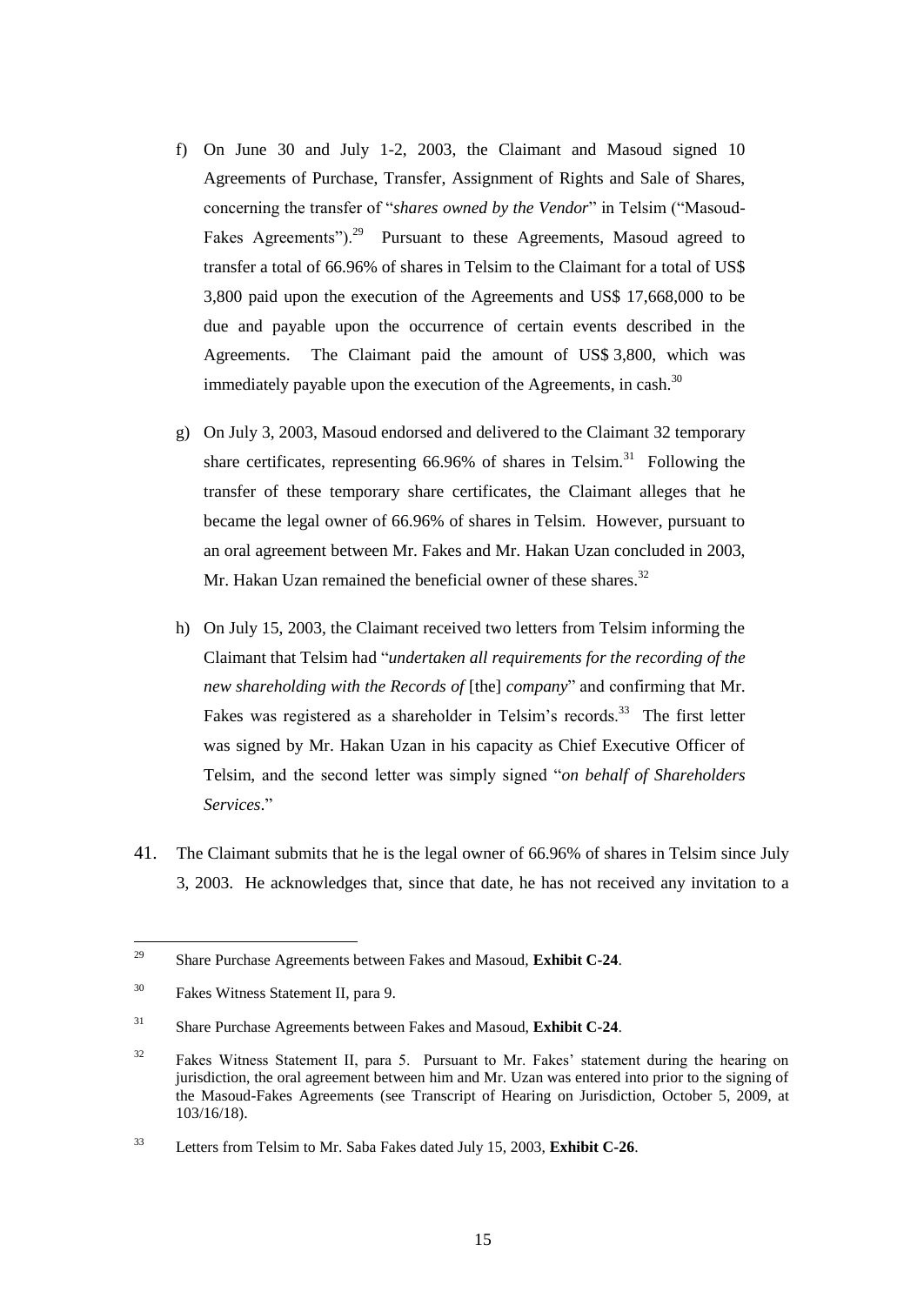meeting of Telsim"s shareholders or any other communication from Telsim, save for the two letters of July 15, 2003 described above.

- 42. As regards the events leading to the receivership and sale of the shares in Telsim, the Claimant submits that while he followed the developments as they unfolded, he was advised by Mr. Ghosheh "*not to become involved . . . and wait until the dispute between Turkey and the Uzan family had been resolved*."<sup>34</sup> The Claimant maintains that he followed this advice and did not undertake any action to secure his claims in relation to his shareholding in Telsim between July 2003 and May 2006, when the sale of Telsim"s assets to Vodafone was finalized. In particular, during this period the Claimant did not contact the Turkish authorities to indicate that the sale of Telsim"s assets would breach his rights as the legal holder of 67% of Telsim's shares.
- 43. However, the Claimant submits that after the sale of Telsim"s assets to Vodafone he conferred with Mr. Ghosheh regarding his possible options in relation to his holding in Telsim. From his and Mr. Ghosheh"s research, the Claimant maintains that he understood that he could file a claim against the Respondent on the basis of the Netherlands-Turkey BIT. $^{35}$  On March 14, 2007, the Claimant sent a notice letter to the Republic of Turkey requesting the payment of compensation in the amount of up to US\$ 19,000,000,000 for the alleged expropriation of his investment in Telsim.
- 44. For its part, the Respondent submits that the claims brought by Mr. Fakes are "*abusive and frivolous*," and that he does not qualify as an "investor" who made an "investment" in the Republic of Turkey. The Respondent maintains that "*Mr. Fakes is serving as a front, for jurisdictional purposes, for the Uzans, a Turkish family whose assets have been frozen in the Republic of Turkey because of proven fraud and criminal activity, and who cannot, as Turkish nationals, bring claims in their own right against the Respondent before ICSID*."<sup>36</sup>
- 45. According to the Respondent, the Claimant did not provide sufficient evidence of his ownership of shares in Telsim. The Respondent questions whether the evidence presented by the Claimant was contemporaneous to the facts in dispute. In particular, the

 $34$ Fakes Witness Statement I, para 24.

<sup>35</sup> Fakes Witness Statement I, paras 27-28.

<sup>36</sup> Respondent"s Preliminary Jurisdictional Objections dated June 24, 2008, para 3.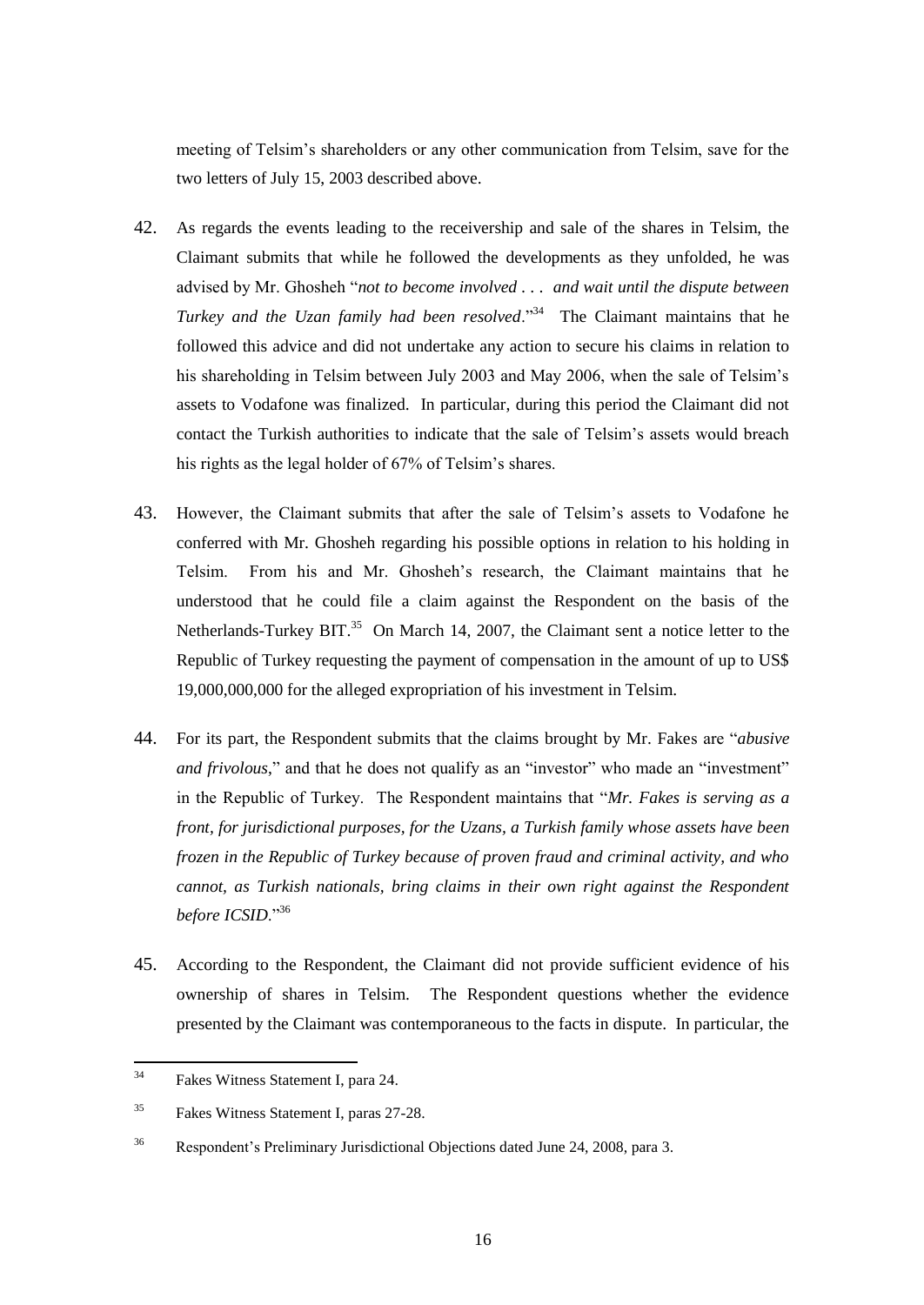Respondent submits that the temporary share certificates contain only one signature – that of Mr. Hakan Uzan - whereas two signatures are required by Turkish law. Likewise, the two letters of July 15, 2003 addressed by Telsim to the Claimant lack a second signature, were issued in English only, and have no reference number, whereas Telsim"s letters, according to the Respondent, where customarily drafted in Turkish and referenced for archival purposes.

- 46. The Respondent also questions the timing of the Claimant"s purported acquisition of shares in Telsim, which the Claimant maintains became "effective" on July 3, 2003, the very day of the revocation of Imar Bank"s licence and on the eve of the freezing of assets held by the Uzan family members.
- 47. The Respondent also emphasizes that Mr. Fakes" purported shareholding in Telsim was never recorded in Telsim"s records. On the contrary, in August 2003, *i.e.* after the purported acquisition of the shares in dispute by the Claimant, those shares have remained registered under the names of Standard Telekom and the Uzan family members.
- 48. In support of this argument, the Respondent submits two letters sent by Telsim to the Turkish Telecommunications Authority on August 14 and August 20, 2003. In reply to the Authority"s query, Telsim stated that until August 20, 2003 "*all of the share transfers were made to the group companies and all of them below 10% threshold.*" 37
- 49. The Respondent further points to the following elements: the four-year period that lapsed between the alleged acquisition of the shares in Telsim by the Claimant and the Claimant"s disclosure of his alleged ownership of those shares; the alleged attempts by the members of the Uzan family to retroactively transfer the ownership of certain of their other assets to third parties; the lack of credibility of the Claimant"s profile as a serious investor; and the various lawsuits brought in Jordan against Messrs. Ghosheh, Masoud and Harbawi as individuals closely involved in structuring the agreements between Messrs. Uzan, Masoud and Fakes.

 $37$ <sup>37</sup> Telsim Letter No. 2083 to the Telecommunications Authority (August 20, 2003), **Exhibit R-34**; Telsim Letter No. 1987 to the Telecommunications Authority (August 14, 2003), **Exhibit R-76**.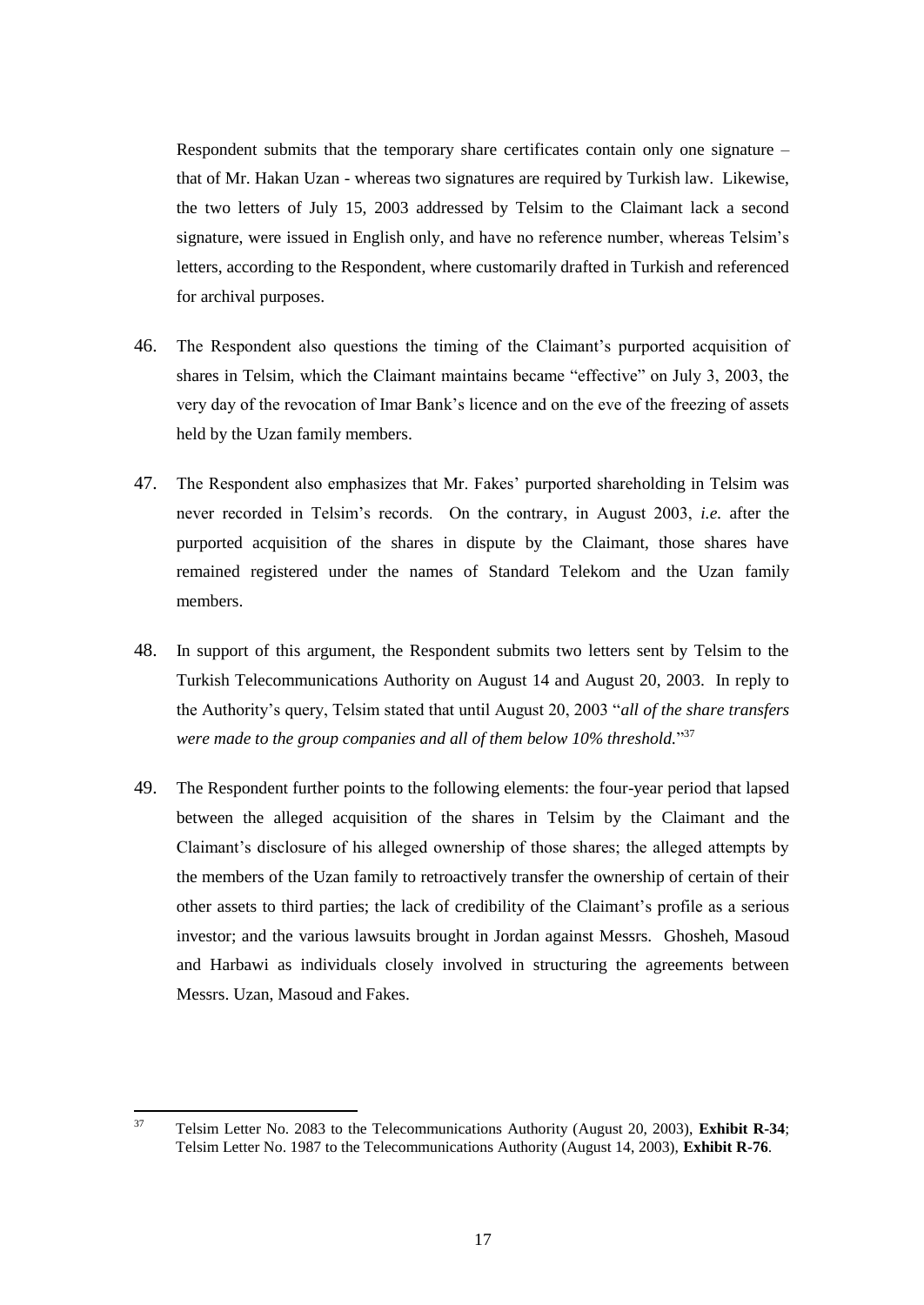50. The Respondent concludes that Mr. Fakes "*is simply acting as a "dummy" shareholder, bringing this claim on behalf of Uzans*" <sup>38</sup> and objects to the jurisdiction of the Centre and of the Tribunal to hear the Claimant"s claims.

# **V. JURISDICTIONAL ISSUES**

- 51. The Respondent"s jurisdictional objections may be summarized as follows:
	- The Claimant lacks effective Dutch nationality which is necessary for him to qualify as an investor under Article 1(a)(i) of the Netherlands-Turkey BIT and Article 25(2)(a) of the ICSID Convention.
	- The Claimant did not make an "investment" within the meaning of Article 25(1) of the ICSID Convention and Article 1 of the Netherlands-Turkey BIT. The Claimant holds, at best, an assigned claim belonging to third parties, namely the Uzan family, and has engaged in abusive treaty shopping prohibited under general principles of international law; and
	- The Claimant"s alleged investment was made in violation of the laws and regulations of the Republic of Turkey and, thus, does not qualify as a protected investment under Articles 2(1) and (2) of the Netherlands-Turkey BIT.
- 52. The Respondent also argued that the Claimant had failed to first bring the dispute before the courts of Turkey as required under Article 8(2) of the Netherlands-Turkey BIT. However, this objection was withdrawn by the Respondent in its Response of April 30, 2009. There is, consequently, no need for the Tribunal to address this issue.
- 53. The Tribunal will address each of the Respondent"s jurisdictional objections in turn below. Finally, the Tribunal will determine the allocation of the costs incurred by the **Parties**

 $38$ <sup>38</sup> Respondent"s Preliminary Jurisdictional Objections dated June 24, 2008, para 15.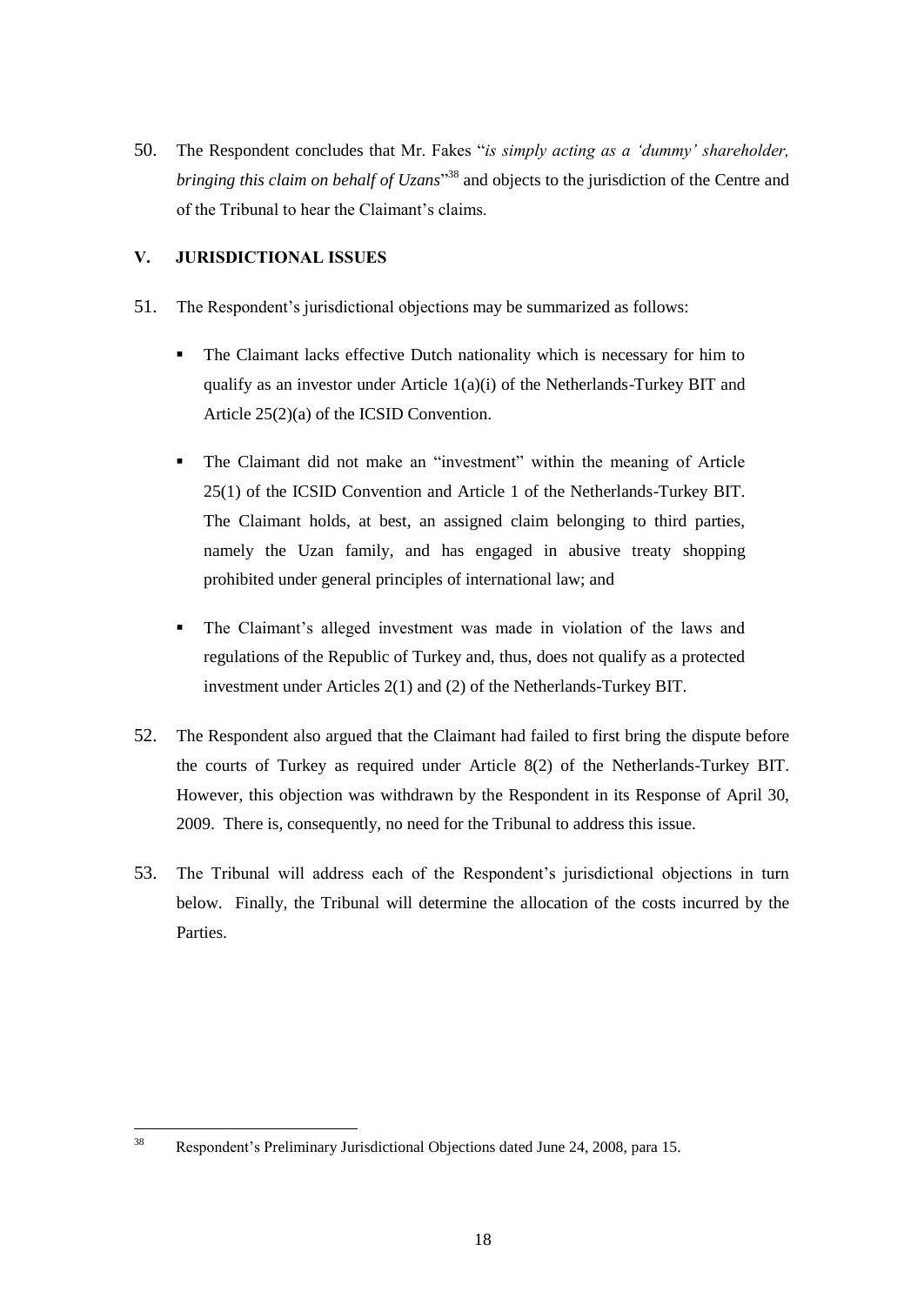# **A. Does the Claimant Satisfy the Nationality Requirement under Article 25(2)(a) of the ICSID Convention and Article 1(a)(i) of the Netherlands-Turkey BIT?**

# **1) The Parties' Respective Positions**

- 54. The Respondent accepts that the Claimant holds both Jordanian and Dutch nationalities.<sup>39</sup> The Respondent contends, however, that in order to bring ICSID arbitration under the Netherlands-Turkey BIT, it does not suffice to hold Dutch nationality. Such nationality must be effective. The Respondent submits that the effective nationality test, as established in the *Nottebohm* case by the ICJ, is one of international law without limitations to any particular forum. The Respondent maintains that the Claimant did not submit any evidence of the effectiveness of his Dutch nationality. To the contrary, according to the Respondent, the evidence before the Tribunal suggests that the Claimant holds an effective Jordanian nationality, and should be precluded from relying on the provisions of the Netherlands-Turkey BIT.
- 55. The Claimant argues that the question of his effective nationality is irrelevant in the context of ICSID arbitration. The Claimant submits that while he is a dual national, such dual nationality does not concern the nationality of the Respondent State. To the extent that he is a national of a Contracting Party within the meaning of Article  $1(a)(i)$  of the Netherlands-Turkey BIT and does not hold the nationality of the host State, the Claimant qualifies as an investor both under the Netherlands-Turkey BIT and Article 25(2)(a) of the ICSID Convention. Furthermore, the Claimant disputes the contention that he does not have effective Dutch nationality and submits that he has a substantial bond to the Netherlands. The Claimant emphasizes that he has always maintained a genuine link with the Netherlands (he was born to a Dutch mother and a Jordanian father who acquired Dutch nationality when the Claimant was eight years of age), and that his Dutch nationality is effective.

 $39$ While the Respondent initially argued that the Claimant failed to establish his Dutch nationality altogether, it subsequently abandoned this position and accepted the fact that the Claimant holds Dutch nationality, instead focusing on the effectiveness of such nationality: "*Respondent is now satisfied with Claimant"s proof of Dutch nationality but maintains its jurisdictional objections*  with regard to the effective nationality of Claimant<sup>"</sup> (Respondent's Rejoinder on Jurisdiction of August 31, 2009, para 269).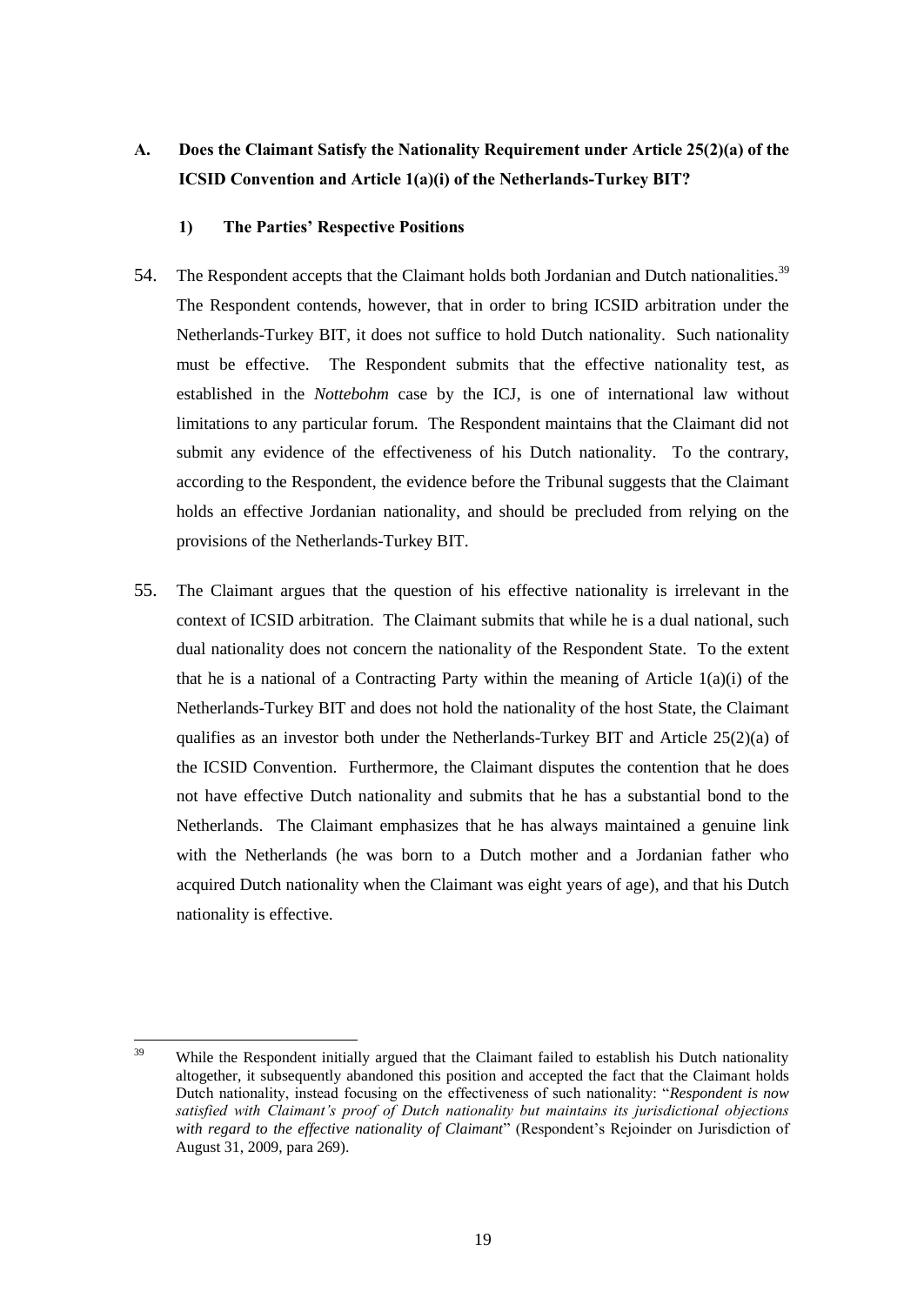# **2) The Tribunal's Decision**

- 56. Having examined the Parties" submissions, as well as the relevant sections of Prof. Dolzer's expert opinions in relation to the consequences, if any, of the Claimant's dual nationality on the Tribunal"s jurisdiction in the present arbitration, the Tribunal is not convinced by the Respondent"s arguments that the Claimant should be precluded from submitting his claims to the present Tribunal due to the alleged lack of effectiveness of his Dutch nationality.<sup>40</sup>
- 57. Article 25(2)(a) of the ICSID Convention and Article 1(a)(i) of the Netherlands-Turkey BIT are the two relevant provisions to be considered in the present case for the purposes of the Tribunal"s jurisdiction *ratione personae*. The Tribunal will examine these provisions in turn.
- 58. Pursuant to Article 25(2)(a) of the ICSID Convention, "*national of another Contracting State*" means:

"*any natural person who had the nationality of a Contracting State other than the State party to the dispute on the date on which the parties consented to submit such dispute to conciliation or arbitration as well as on the date on which the request was registered pursuant to paragraph (3) of Article 28 or paragraph (3) of Article 26, but does not include any person who on either date also had the nationality of the Contracting State party to the dispute*"

59. The wording of Article 25(2)(a) of the ICSID Convention expressly excludes from the Centre"s jurisdiction any natural person who holds the nationality of a Contracting State party to the dispute. This exclusion applies "*even if at the same time*" the investor holds

 $40$ The Tribunal notes in this respect that, contrary to the Respondent's contention, the Tribunal did not accept in its Decision on Preliminary Issues the effective nationality test within the framework of the ICSID Convention, nor did it come to any conclusion on the issue of the Claimant"s effective nationality. At para 23 of its Decision on Preliminary Issues, the Tribunal merely referred to the Parties" positions in that regard and requested a proper briefing on the issue prior to reaching its determination: "*The Claimant"s general representation that he "has genuine links with the Netherlands" . . . does not suffice to put to rest the Respondent"s objection relating to Mr. Fakes" effective nationality, to the extent that the Respondent continues to challenge Mr. Fakes" standing as investor under Article 1(a) of the Netherlands-Turkey BIT and Article 25(2) of the ICSID Convention. A proper briefing of this issue by the Parties is required prior to any determination by the Tribunal on the Respondent"s jurisdictional objection relating to the Claimant"s standing as investor under the Netherlands-Turkey BIT and the ICSID Convention*."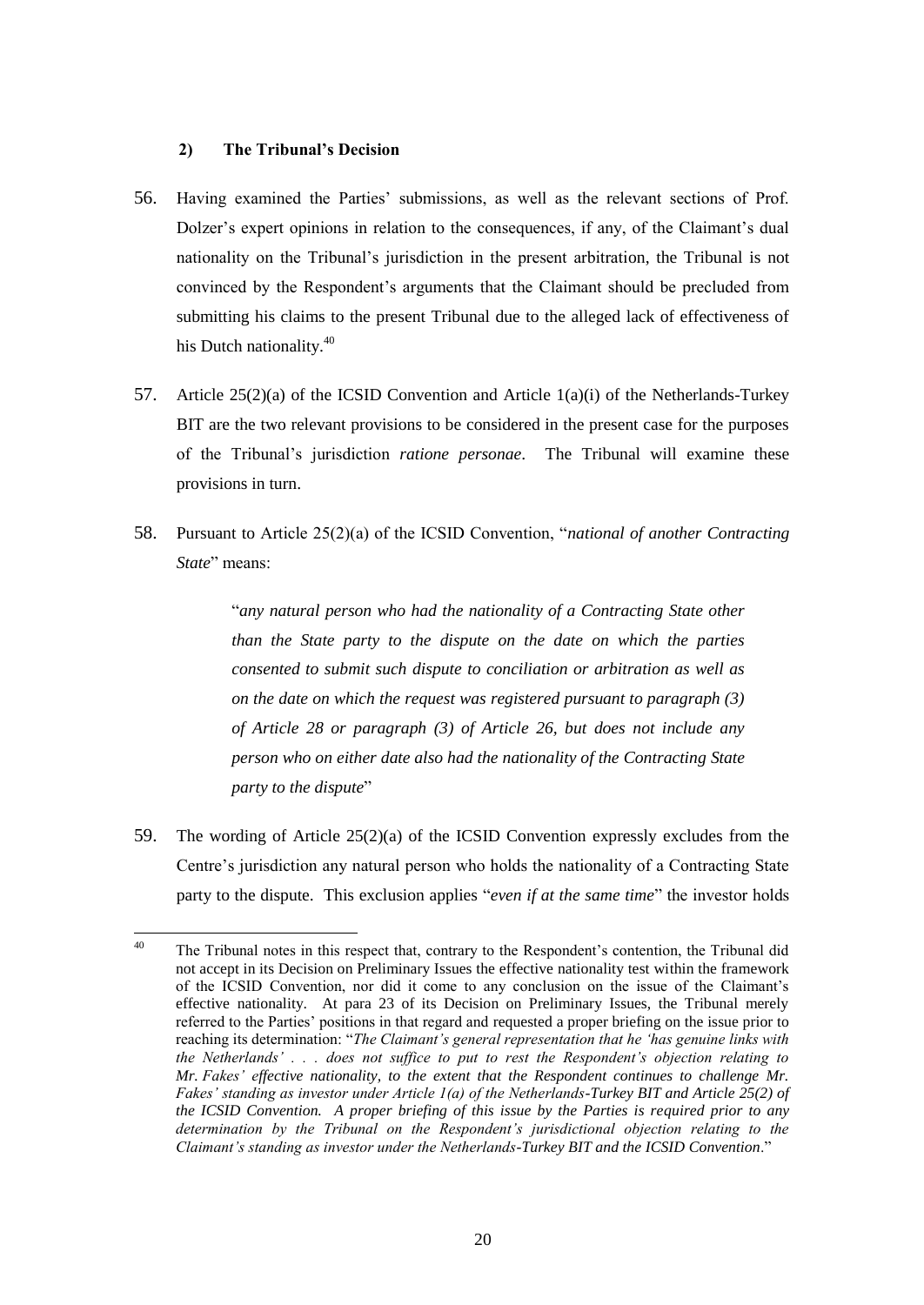the nationality of another Contracting Party. As underlined in the Report of the Executive Directors, "[t]*his ineligibility is absolute and cannot be cured even if the State party to the dispute has given its consent*."<sup>41</sup>

- 60. As emphasized by Aron Broches, the nationality requirement in Article  $25(2)(a)$  consists of two parts, a negative one and a positive one: "*The negative one … is that the non-State party may not have the nationality of the State with which it has a dispute. The positive one is that it must have the nationality of a State which is a party to the Convention.*" 42
- 61. The explicit exclusion from the Centre"s jurisdiction of dual nationals who hold the nationality of the host State is the only jurisdictional bar relating to a natural person"s nationality that was contemplated by the drafters of the Convention. It is significant, in the Tribunal"s opinion, that this bar is not subject to the test of the effectiveness of the host State"s nationality. Indeed, the Contracting Parties have avoided any reference to the effectiveness of an investor"s nationality for the purposes of Article 25 of the ICSID  $Convention<sup>43</sup>$
- 62. On the other hand, the Contracting Parties to the ICSID Convention did not exclude claims of dual nationals *per se*, in circumstances when such dual nationals (i) hold the nationality of at least one Contracting State and (ii) do not hold the nationality of the host State. This is precisely the case here, since the Claimant holds the nationality of an ICSID Contracting Party (the Netherlands) and does not hold the nationality of the Respondent State.
- 63. It is of particular importance that, as regards dual nationals who do not hold the nationality of the host State (for example, a dual national who holds the nationality of two Contracting States other than the host State, or the nationality of a Contracting State

 $41$ <sup>41</sup> Report of the Executive Directors on the Convention on the Settlement of Investment Disputes between States and Nationals of Other States, para 29.

<sup>42</sup> A. Broches, *Selected Essays: World Bank, ICSID, and Other Subjects of Public and Private International Law*, Martinus Nijhoff Publishers (1995), at p. 202, **Exhibit C-66**.

<sup>43</sup> See *Victor Pey Casado et Foundation Presidente Allende v. Chile* (ICSID Case No. ARB/98/2), Award, May 8, 2008, para 241.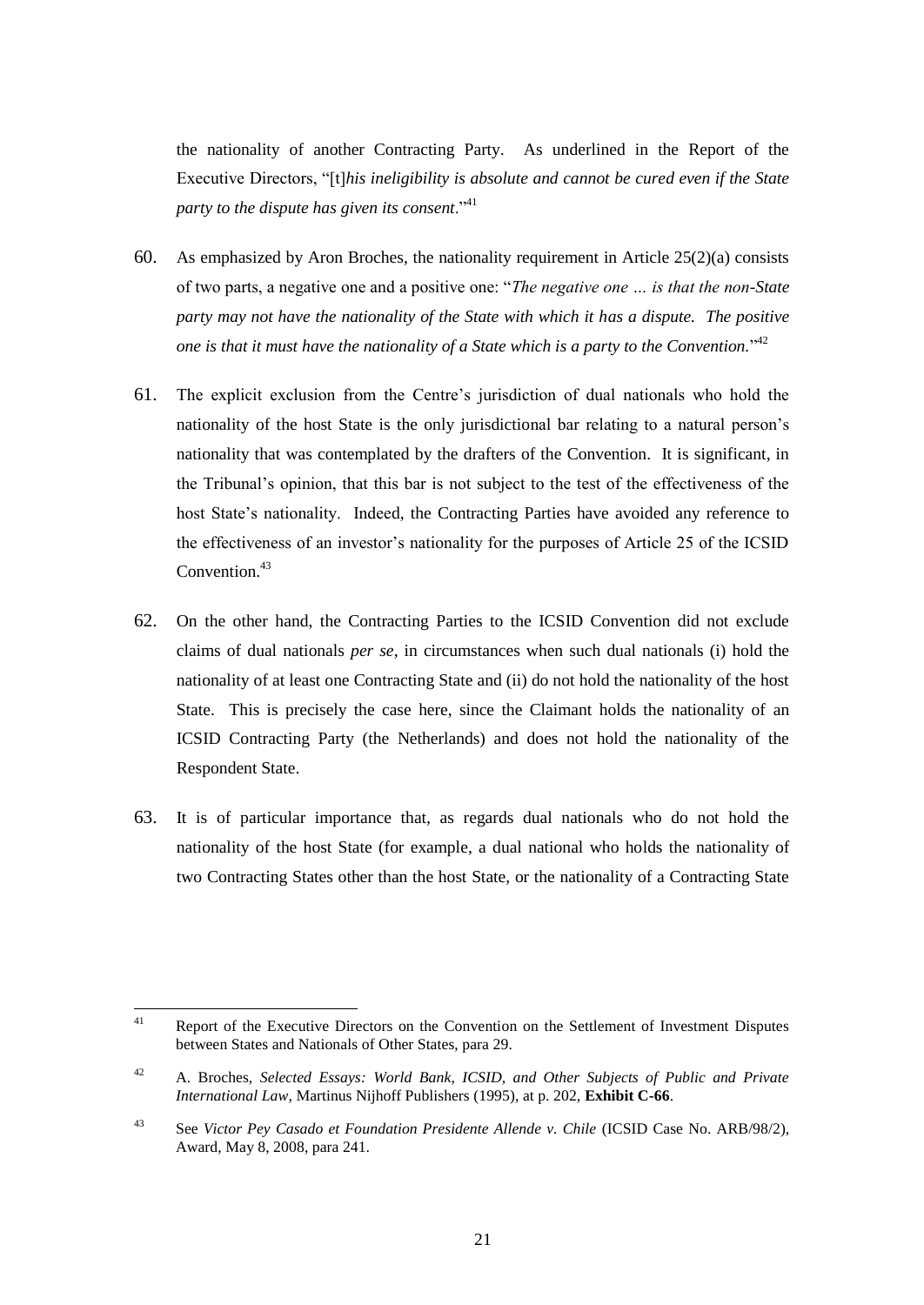other than the host State and a non-Contracting State), the ICSID drafters did not subject their access to ICSID jurisdiction to the effective nationality test.<sup>44</sup>

- 64. Similarly, the text of the BIT leaves no room as to the question of whether the Contracting Parties intended such effectiveness test to be applied in the context of the BIT. Pursuant to Article  $1(a)(i)$  of the Netherlands-Turkey BIT, for the purposes of this BIT ""*investor" means: (i) a natural person who is a national of a Contracting Party under its applicable law.*" It clearly results from this definition that the Netherlands-Turkey BIT does not require an investor"s nationality to be effective for him or her to bring a claim against the host State on the basis of the BIT. The Tribunal concurs with the *Micula* Tribunal, which ruled on a similar issue in relation to the Sweden-Romania BIT, that "*the clear definition and the specific regime established by the terms of the BIT should prevail and that to hold otherwise would result in an illegitimate revision of the BIT*."<sup>45</sup> On that basis, the *Micula* Tribunal rejected the respondent State's argument that "*the Swedish nationality of* [the claimants could] *not be opposed to Romania because of purported tenuous links with Sweden*."<sup>46</sup>
- 65. The Netherlands-Turkey BIT therefore does not exclude dual nationals from the protection extended by the BIT, to the effect that Mr. Fakes may file a claim against the Republic of Turkey as a Dutch national regardless of the fact that he also holds Jordanian nationality.<sup>47</sup>
- 66. The Respondent argues, nevertheless, that the Claimant should be required to prove the effectiveness of his Dutch nationality in order to fulfill "*the joint nationality*

 $44$ The Tribunal observes, in this respect, that during the negotiations a delegate from Guatemala suggested including the requirement of effective nationality in the Convention, but that suggestion was not adopted by the drafters of the Convention (see Supplemental Expert Opinion of Prof. Dolzer, para 46). See also *Victor Pey Casado et Foundation Presidente Allende v. Chile* (ICSID Case No. ARB/98/2), Award, May 8, 2008, para 241.

<sup>45</sup> *Micula et al. v. Romania* (ICSID Case No. ARB/05/20), Decision on Jurisdiction and Admissibility, September 24, 2008, para 101.

<sup>46</sup> *Ibid*., para 105.

<sup>&</sup>lt;sup>47</sup> For a similar solution, in relation to the nationality requirement in the Chile-Spain BIT of October 2, 1991, see *Victor Pey Casado et Foundation Presidente Allende v. Chile* (ICSID Case No. ARB/98/2), Award, May 8, 2008, para 415: "*to fulfill the nationality requirement within the meaning of the BIT, it suffices for the Claimant to demonstrate that he holds the nationality of the Contracting Party to the BIT other than the Host State. The fact that the Claimant holds dual nationality, including instances when one of the nationalities is that of the Host State, does not preclude such claimant from the protection offered by the BIT*" (Tribunal's translation).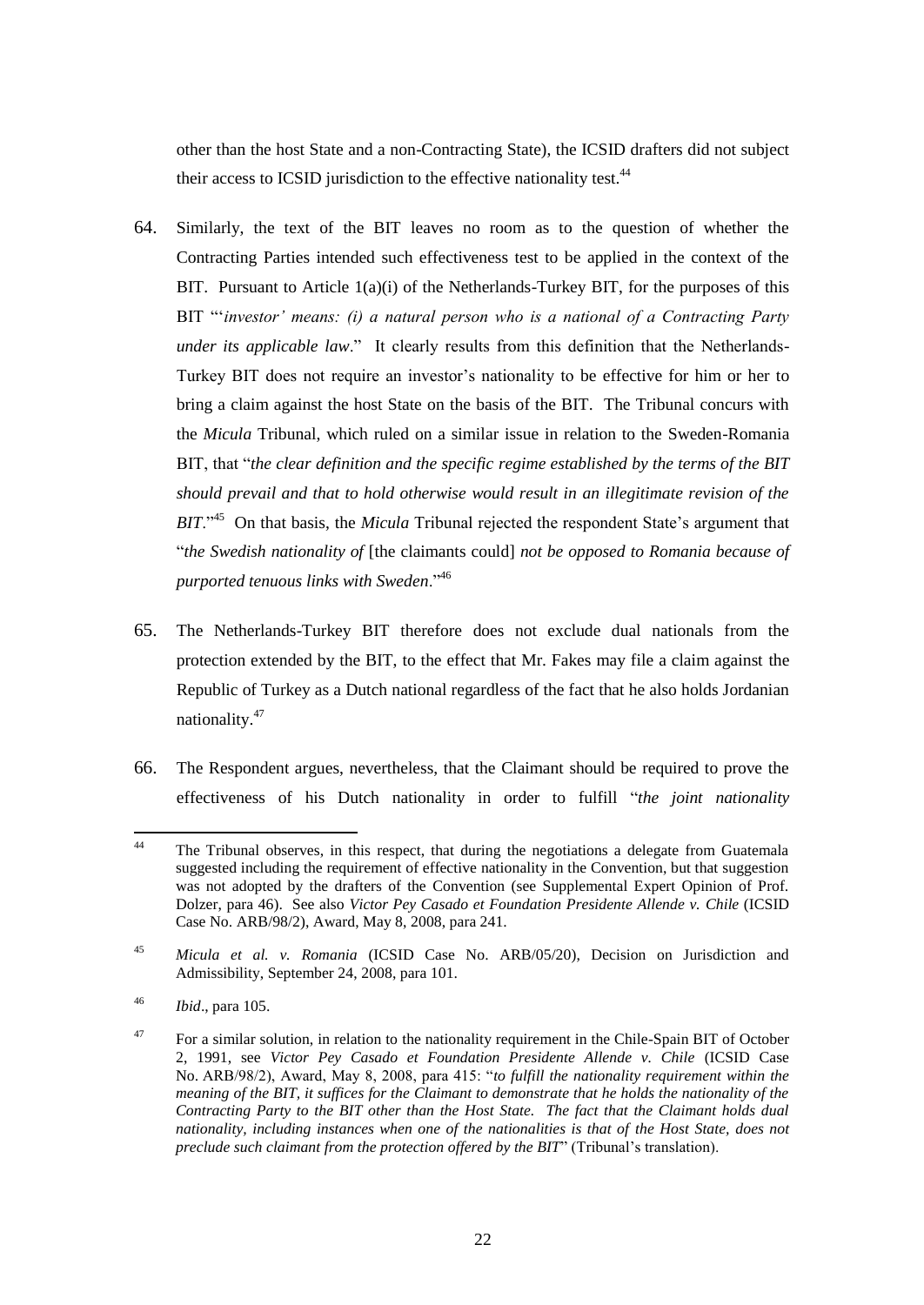*requirement*" under Articles 1(a) of the BIT and  $25(2)(a)$  of the ICSID Convention.<sup>48</sup> The Respondent suggests that the Claimant"s nationality should meet the effective nationality test as set forth in the *Nottebohm* case and in Decision A/18 of the Iran-US Claims Tribunal. According to the Respondent, when faced with a similar issue, previous ICSID tribunals did not exclude "*in any way*" the application of this test in the context of investor-State arbitration.

- 67. The Tribunal is not convinced by this argument for the following reasons.
- 68. First, while the *Nottebohm* case set forth a requirement of a "genuine link" *with the State of nationality*, that requirement was applied in the context of diplomatic protection of nationals by way of claims filed by the State whose nationality they hold. The issue in that case was not one of dual *nationality* and its consequences, if any, on an individual"s right to bring a direct claim against a third State, but whether a State could exercise diplomatic protection *on behalf of* an individual who had no "genuine link" with that State.
- 69. The Tribunal notes that treaties for the promotion and protection of investments, as well as the ICSID Convention, establish a separate mechanism of direct recourse to international arbitration against the host State. Pursuant to Article 27(1) of the ICSID Convention, Contracting Parties have waived their right to grant diplomatic protection to, or bring an international claim on behalf of, their nationals who pursue arbitration under the auspices of the Centre. The rules of customary international law applicable in the context of diplomatic protection do not apply as such to investor-State arbitration. As underscored by Professor Dolzer in his Expert Opinion, "*the rules of nationality in a BIT do not follow the rules of customary law as they pertain to the right of diplomatic protection between two states which have both granted nationality to the same person*."<sup>49</sup> As also summarized by Anthony C. Sinclair in a recent study on ICSID"s nationality requirements referred to by the Respondent, "[a]*n increasingly clear distinction is evident in the ICSID jurisprudence between standing for the purposes of ICSID jurisdiction, especially in cases where the parties have formulated a particular agreement on nationality, and rules governing the nationality of claims for the purposes of diplomatic protection. This is a manifestation of the very scheme of ICSID, which "firmly*

<sup>48</sup> Respondent's Response on Jurisdiction of April 30, 2009, para 244.

<sup>49</sup> Supplemental Expert Opinion of Professor Dr. Dr. Rudolf Dolzer, para 39.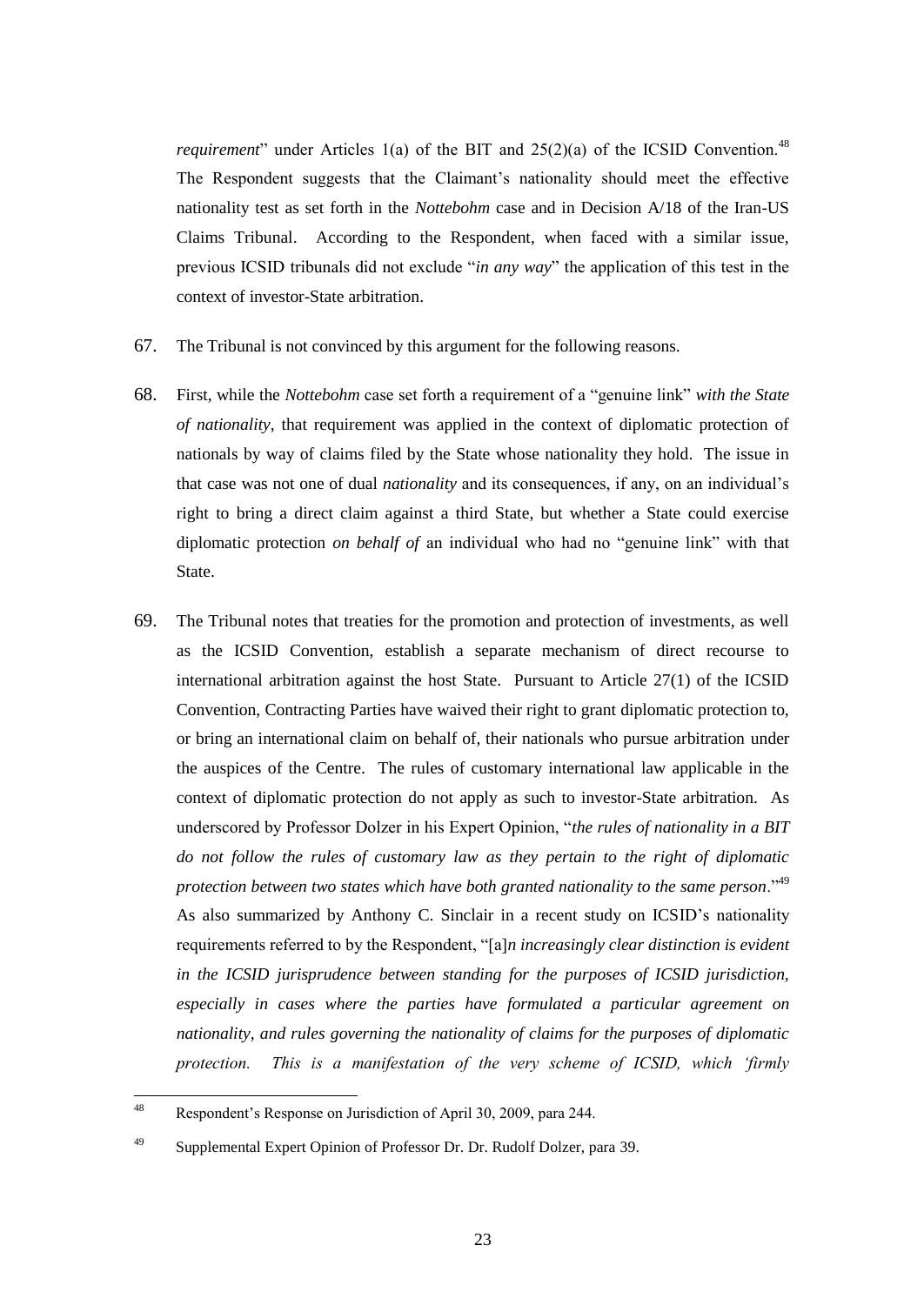*establishes the capacity of a private individual or a corporation to proceed directly against a State in an international forum", and renders an award binding on both State and investor. Nationality, for the purposes of ICSID, merely "serves as a means of bringing the private party within the jurisdictional pale of the Centre," to the point where the significance of the bond of nationality seems to have diminished to a mere formality. This bond is "relevant only to determine whether the facilities of [ICSID] could be used by the parties [who have] agreed to do so*.""<sup>50</sup>

- 70. For the same reason, the Tribunal considers that the effective nationality test in *Nottebohm* and in Decision A/18 of the Iran-US Claims Tribunal cannot supersede the clear language of Article  $1(a)(i)$  of the Netherlands-Turkey BIT. This Article is the only relevant provision in the BIT that deals with the issue of nationality. Had the Contracting Parties intended to set additional limitations as regards jurisdiction *ratione personae*, no doubt they would have expressly stated such limitations in the text of the BIT.
- 71. Second, Decision A/18, relied upon by the Respondent, was rendered by the Iran-US Claims Tribunal established on the basis of the Algiers Declarations for the specific purpose "*of deciding claims of nationals of the United States against Iran and claims of*  nationals of Iran against the United States".<sup>51</sup> The decisions of the Iran-US Claims Tribunal, including Decision A/18, dealt with the specific issue of whether dual Iran-US nationals could bring a claim against Iran where their Iranian nationality was not dominant and effective. The Iran-US Claims Tribunal allowed such claims and ruled that "*references to "national" and "nationals" in the Algiers declarations must be understood as consistent with that rule* [the effective nationality test in *Nottebohm*] *unless an*

<sup>50</sup> <sup>50</sup> A. Sinclair, "ICSID"s Nationality Requirement", in TJ Grierson Weiler (ed.), *Investment Treaty Arbitration and International Law* (2008), at pp. 86-87, **Exhibit R-97**, quoting A. Broches, "The Convention on the Settlement of Investment Disputes between States and Nationals of Other States" (1972) 136 *Recueil des Cours* 331, 349, C.F. Amerasinghe, "The Jurisdiction of the International Centre for the Settlement of Investment Disputes" (1979) 19 *Indian. J. Intl. L*., 198, 203, Chairman"s Report on the Preliminary Draft of the Convention of 9 July 1964, Doc Z11, in *Documents Concerning the Origins and Formulation of the Convention on the Settlement of Investment Disputes between States and Nationals of Other States* (Washington, D.C.: ICSID, 1968) Vol. II, 557, 579-582, and A. Broches, in Summary Record of Proceedings of the Consultative Meeting of Legal Experts 16-20 December 1963, Doc Z7, in *Documents Concerning the Origins and Formulation of the Convention on the Settlement of Investment Disputes between States and Nationals of Other States* (Washington, D.C.: ICSID, 1968) Vol. II, 236, 256.

<sup>&</sup>lt;sup>51</sup> Declaration of the Government of the Democratic and Popular Republic of Algeria Concerning the Settlement of Claims by the Government of the United States of America and the Government of the Islamic Republic of Iran (Claims Settlement Declaration), January 19, 1981, Article II(1).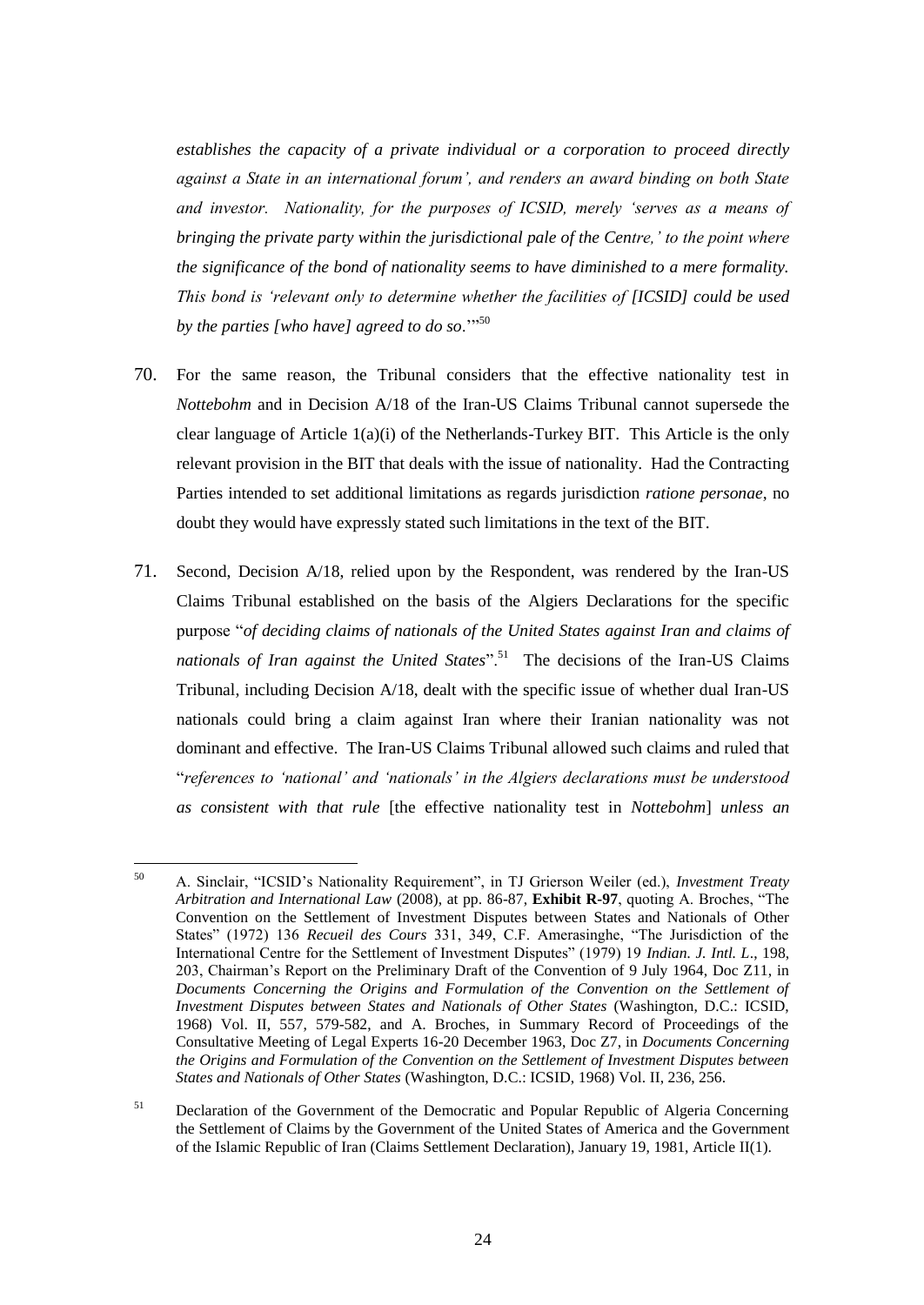*exception is clearly stated. As stated above, the Tribunal does not find that the text of the Algiers Declarations provides such a clear exception*."<sup>52</sup>

- 72. The present Tribunal observes that, contrary to the Algiers Declarations, the ICSID Convention contains an express exclusion of claims by dual nationals when one of the nationalities is that of the host State regardless of whether those nationalities are effective. In the Tribunal"s opinion, this exclusion is an example of a "*clearly stated*" exception contemplated in Decision A/18. Consequently, the case law of the Iran-US Claims Tribunal, which adopts a different solution from that retained by the ICSID drafters in Article  $25(2)(a)$ , finds little, if any, application in the context of ICSID arbitration.
- 73. Third, the Tribunal considers that none of the ICSID cases cited by the Respondent provides support for its proposition that "*the Claimant"s position is in blatant contradiction with ICSID jurisprudence, which has recognized the effective nationality test as applied in Decision A/18*."<sup>53</sup> On the contrary, the Tribunal notes that previous ICSID decisions and awards specifically excluded the application of the effective nationality test in the context of investor-State arbitration. Indeed, when previous ICSID tribunals made references to the *Nottebohm* case or to Decision A/18, it was to rule that those decisions found no application in the context of the ICSID Convention. Specifically, the majority in the *Siag* case stated that it concurred "*with the finding of the ICSID Tribunal in the Champion Trading case that the regime established under Article 25 of the ICSID [Convention] does not leave room for a test of dominant or effective nationality. The BIT contains a clear definition of who is to be considered a national. … While it may be asserted that if this were a diplomatic protection case it could be argued differently, the parties have consented to have their dispute resolved under the ICSID Convention and it sets out a particular regime for the determination of jurisdiction. Under Article 9(3) of the BIT the avenue of diplomatic protection is specifically excluded while the arbitration is in progress. Developments in international law concerning*

 $52$ <sup>52</sup> Case A/18, decision No. DEC 32-A18-FT, April 6, 1984, 5 IUSCTR 251, at 263 et *seq*. The Iran-US Claims Tribunal ruled that "*it had jurisdiction over claims against Iran by dual Iran-United States nationals when the dominant and effective nationality of the claimant during the relevant period from the date the claim arose until 19 January 1981 was that of the United States*." (*Ibid*.)

<sup>53</sup> Respondent"s Rejoinder on Jurisdiction of August 31, 2009, para 277.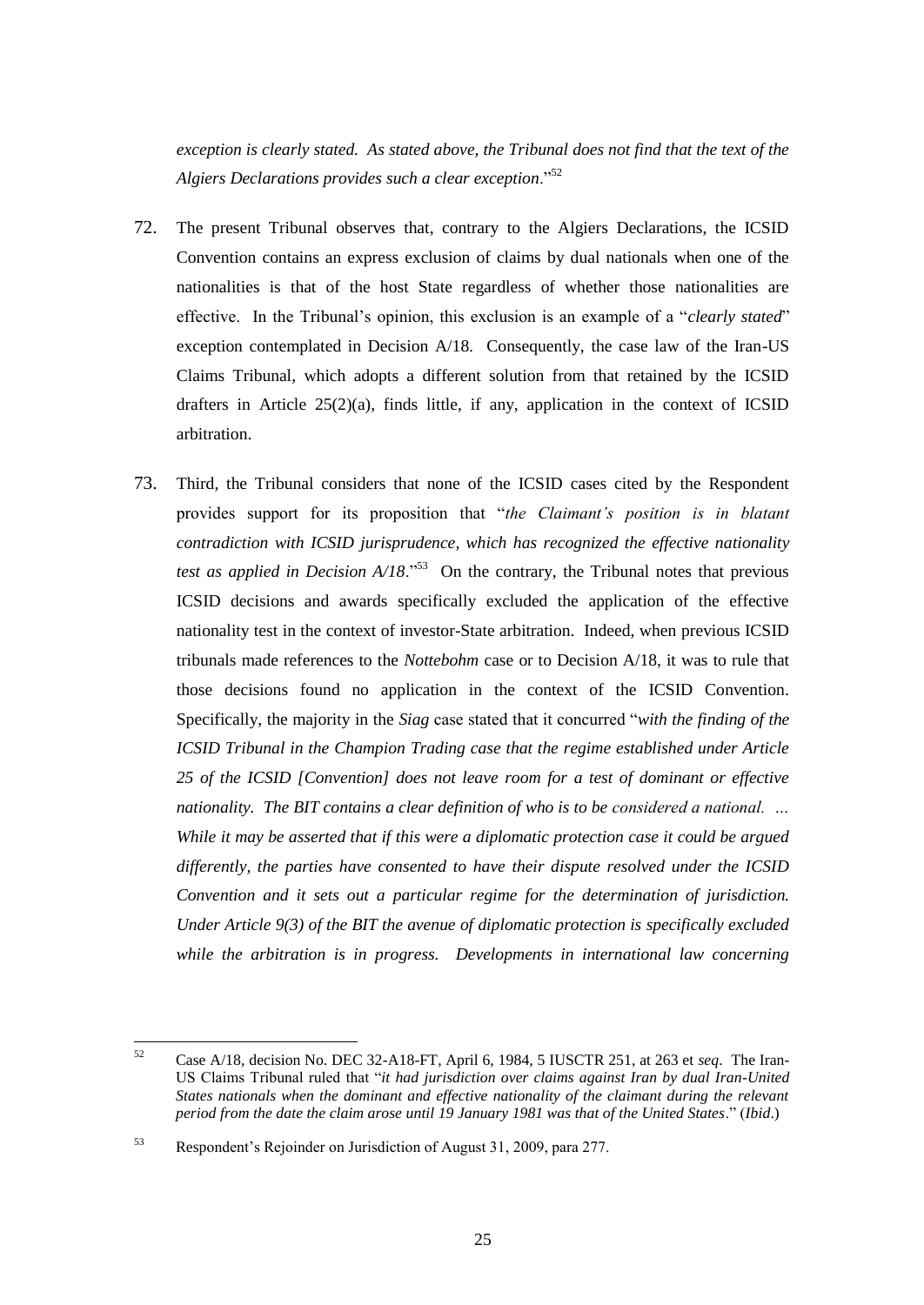*nationality of individuals in the field of diplomatic protection …, while of interest, must give way to the specific regime under the ICSID Convention and the terms of the BIT*."<sup>54</sup>

- 74. As regards the Tribunal constituted in the *Champion Trading* case, it ruled that "[t]*he Nottebohm and A/18 decisions, in the opinion of the Tribunal, find no application in the present case. The Convention in Article 25(2)(a) contains a clear and specific rule regarding dual nationals. The Tribunal notes that the above cited A/18 decision contained an important reservation that the real and effective nationality was indeed relevant "unless an exception is clearly stated." The Tribunal is faced here with such a clear exception*."<sup>55</sup>
- 75. The Respondent contends that this decision "*does not in any way exclude the application of the effective nationality test set forth in Nottebohm or in Decision A/18 in general. Rather, it merely concludes that these decisions "find no application in the present case," namely in the presence of dual nationals having the nationality of the Host State (Egypt and the United States) subject to the Article 25(2)(a) exception. The case at hand is very different. Mr. Fakes is not a national of the Republic of Turkey and thus cannot rely on*  this exception to circumvent the effective nationality test.<sup>556</sup> The Respondent submits that the effective nationality test is distinct and should not be "*confused*" with the question of dual nationality dealt with in Article 25(2)(a) of the ICSID Convention.
- 76. The Tribunal cannot side with this interpretation of the nationality requirements within the framework of the ICSID Convention, as such interpretation finds no support in the text of the Convention. The language of Article 25(2)(a) of the ICSID Convention is clear and does not require any further clarification. Pursuant to the generally accepted rules of treaty interpretation, as codified in Article 31 of the Vienna Convention on the Law of Treaties, the Tribunal is precluded from elaborating any interpretation that would run counter to this clear language, in particular any interpretation that would result in establishing additional limitations to the Centre"s jurisdiction where no such limitations were provided by the Contracting Parties.

<sup>54</sup> <sup>54</sup> *Waguih Elie George Siag and Clorinda Vecchi v. Egypt* (ICSID Case No. ARB/05/15), Decision on Jurisdiction, April 11, 2007, para 198.

<sup>55</sup> *Champion Trading Company et al. v. Egypt* (ICSID Case No. ARB/02/9), Decision on Jurisdiction, October 21, 2003, p. 16.

<sup>56</sup> Respondent"s Rejoinder on Jurisdiction of August 31, 2009, para 283 (emphasis added by the Respondent).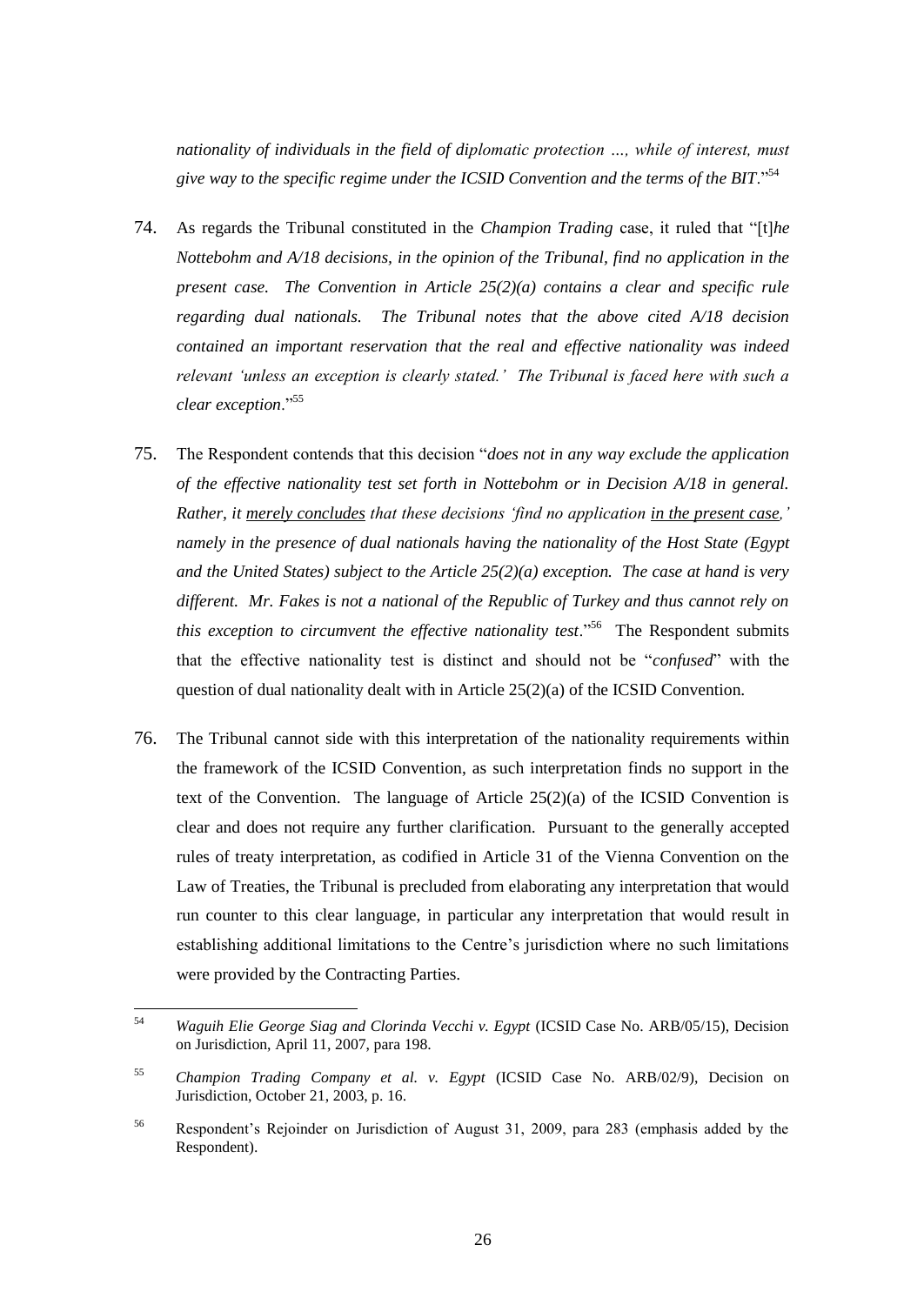- 77. This is not to say that the effective nationality test never has any bearing in the context of ICSID arbitration. One might envisage several instances when its application could be justified in light of the particular circumstances of a given case. Broches observed that "*there was a general recognition that in the course of ruling on their competence Commissions and Tribunals might have to decide whether a nationality of convenience, or a nationality acquired involuntarily by an investor could or should be disregarded*."<sup>57</sup>
- 78. Thus, one might argue that a nationality of convenience, acquired "*in exceptional circumstances of speed and accommodation*", for the purposes of bringing a claim before the Centre should not be considered to satisfy the nationality requirements of a BIT and Article  $25(2)(a)$  of the Convention.<sup>58</sup> Likewise, the question may arise whether a person deemed to have a nationality merely because such nationality has passed over several generations, with "*the third or fourth foreign born generation* [having] *no ties whatsoever with the country of its forefathers, could still be considered to have, for the*  purposes of the Convention, the nationality of [that] state.<sup>"59</sup> Neither of these situations is found in the present case. Mr. Fakes acquired his Dutch nationality as a youngster, while living in the Netherlands with his parents, and there is certainly nothing exceptional in such acquisition. His nationality is not one of convenience, obtained for the purposes of bringing his claim against the Respondent.
- 79. In light of the above, the Tribunal decides that the effective nationality test is not applicable in the present case. Thus, the effectiveness of the Claimant"s Dutch nationality is irrelevant for the purposes of determining the Tribunal"s jurisdiction.
- 80. In any event, as far as the facts of the present case are concerned, the Tribunal considers that Mr. Fakes has effective Dutch nationality. The effectiveness of Mr. Fakes" Dutch nationality is demonstrated, *inter alia*, by the fact that both of his parents held Dutch nationality, his wife and three children are also Dutch, he has spent a significant part of his childhood and early adulthood in the Netherlands, has studied in the Netherlands, holds a Dutch passport and driver"s license. These facts were not challenged by the

<sup>57</sup> <sup>57</sup> A. Broches, *Selected Essays: World Bank, ICSID, and Other Subjects of Public and Private International Law*, Martinus Nijhoff Publishers (1995), pp. 204-205, **Exhibit C-66**.

<sup>58</sup> See, for instance, A. Sinclair, "ICSID"s Nationality Requirement", in TJ Grierson Weiler (ed.), *Investment Treaty Arbitration and International Law* (2008), at p. 101, **Exhibit R-97**.

<sup>59</sup> *Champion Trading Company et al. v. Egypt* (ICSID Case No. ARB/02/9), Decision on Jurisdiction, October 21, 2003, at pp. 16-17.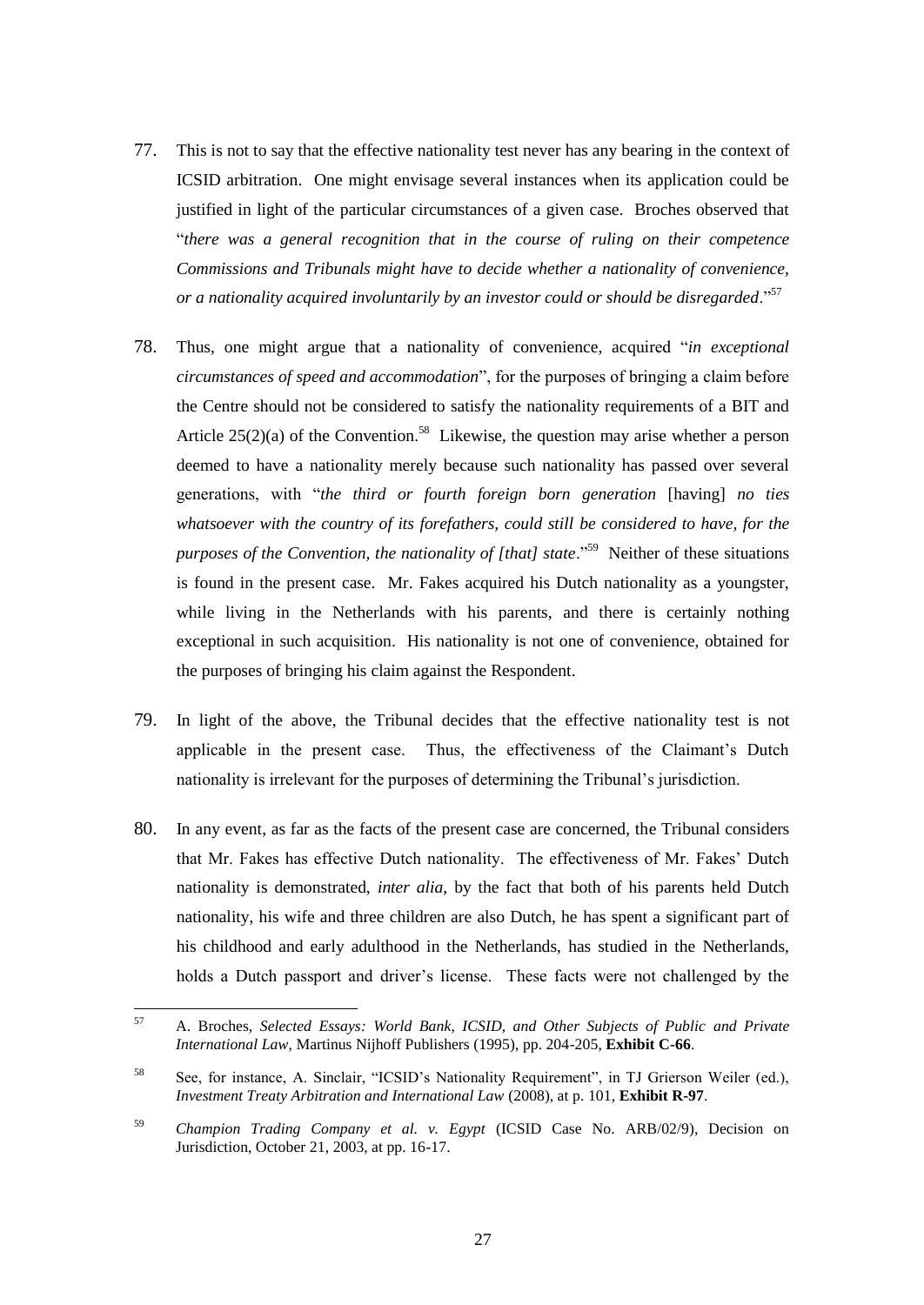Respondent, the Respondent merely arguing that they were not sufficient to demonstrate the effectiveness of the Claimant"s nationality. Against this background, the Tribunal is satisfied in the present case that the Claimant's links to the Netherlands are genuine and effective.

81. In view of the foregoing, the Respondent"s jurisdictional objection based on the Claimant"s nationality is rejected and the Tribunal finds that it has jurisdiction *ratione personae* over the Claimant.

# **B. Did the Claimant Make an Investment in the Republic of Turkey?**

# **1) The Parties' Respective Positions**

- 82. In objecting to the Tribunal"s jurisdiction, the Respondent argues that the Claimant"s alleged holding of shares in Telsim does not constitute a protected investment within the meaning of Article 25(1) of the ICSID Convention and Article 1 of the Netherlands-Turkey BIT. The Respondent submits that the definition of an investment is contingent on the fulfilment of the requirements of both the ICSID Convention and the relevant BIT.
- 83. The Respondent invites the Tribunal to follow the so-called *Salini* test when examining whether there is an investment within the meaning of Article 25(1) of the ICSID Convention, namely the fulfilment of the following four requirements: (i) a contribution, (ii) a certain duration, (iii) an element of risk, and (iv) a contribution to the host State"s economic development or, at the very minimum, a contribution to the economy of the host State. The Respondent argues that the Claimant's operation falls short of the *Salini* test, as none of the four requirements are met in the present case.
- 84. According to the Respondent, the Claimant's payment of US\$ 3,800 in cash cannot amount to a contribution reasonably expected under the ICSID Convention and the Netherlands-Turkey BIT. Likewise, the duration criterion is lacking, since the Claimant never intended to retain the shares in his ownership and for his benefit, but pursued an objective of facilitating the transfer of those shares to a third party. The fact that the Claimant was precluded from transferring the shares further due to the freezing orders imposed by the Turkish authorities is inoperative as far as the duration criterion is concerned. Moreover, by entering into an "arrangement" with Mr. Uzan, the Claimant did not assume any risk distinctive of an investment under the ICSID Convention. Finally, the Respondent submits that the Tribunal cannot disregard the necessity of a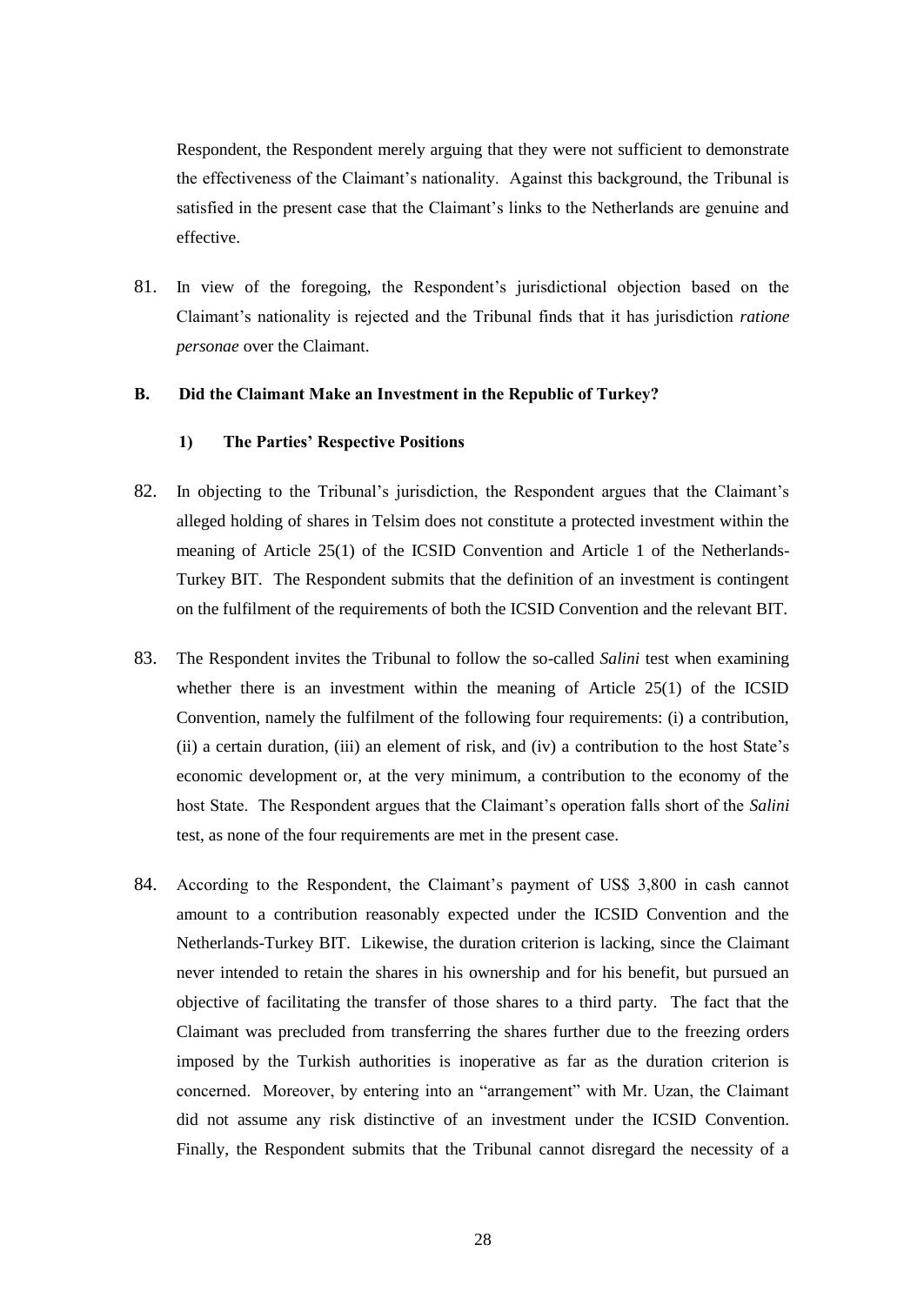contribution to the economic development of the host State or to the economy of the host State, which constitutes the fourth criterion of the definition of an investment under the ICSID Convention. According to the Respondent, the Claimant"s operation also fails to meet this criterion, to the extent that the Claimant did not carry out any economic activity and did not contribute to any flow of international capital or technology into the Republic of Turkey.

- 85. Furthermore, relying on the *Phoenix v. The Czech Republic* award of April 15, 2009,<sup>60</sup> the Respondent submits that an operation made in violation of the principle of good faith cannot qualify as an investment protected under the ICSID Convention and the relevant BIT. The Respondent contends that Mr. Fakes' arrangement violated the principle of good faith, as it was aimed at artificially transforming a domestic dispute between Turkish nationals, namely the Uzans, and the Turkish State into an international dispute involving a foreign national fronting the claims of Turkish nationals.
- 86. Finally, the Respondent submits that the Claimant"s operation constitutes nothing more than an assignment of claim and an abusive treaty shopping which violates the "investment" requirement of both the ICSID Convention and the Netherlands-Turkey BIT.
- 87. The Claimant rejects the Respondent's interpretation of the definition of an investment under Article  $25(1)$  of the ICSID Convention, and in particular the Respondent's reliance on the *Salini* and *Phoenix* tests for the purposes of defining protected investments. The Claimant submits that the definition of an investment agreed upon in the relevant BIT should prevail over the interpretation of the ICSID Convention in circumstances where the Convention"s drafters have explicitly left the term "investment" to be defined further by the Contracting Parties in their respective BITs.
- 88. The Claimant thus submits that the Tribunal should first examine the definition of an investment in Article 1 of the Netherlands-Turkey BIT, and that, as decided by the *ad hoc* Committee in *MHS v. Malaysia*, should such test be satisfied, no further condition is required under Article 25(1) of the ICSID Convention. In any event, according to the Claimant, his investment complies both with the definition of Article 1 of the

<sup>60</sup> <sup>60</sup> *Phoenix Action, Ltd. v. The Czech Republic* (ICSID Case No. ARB/06/5), Award, April 15, 2009.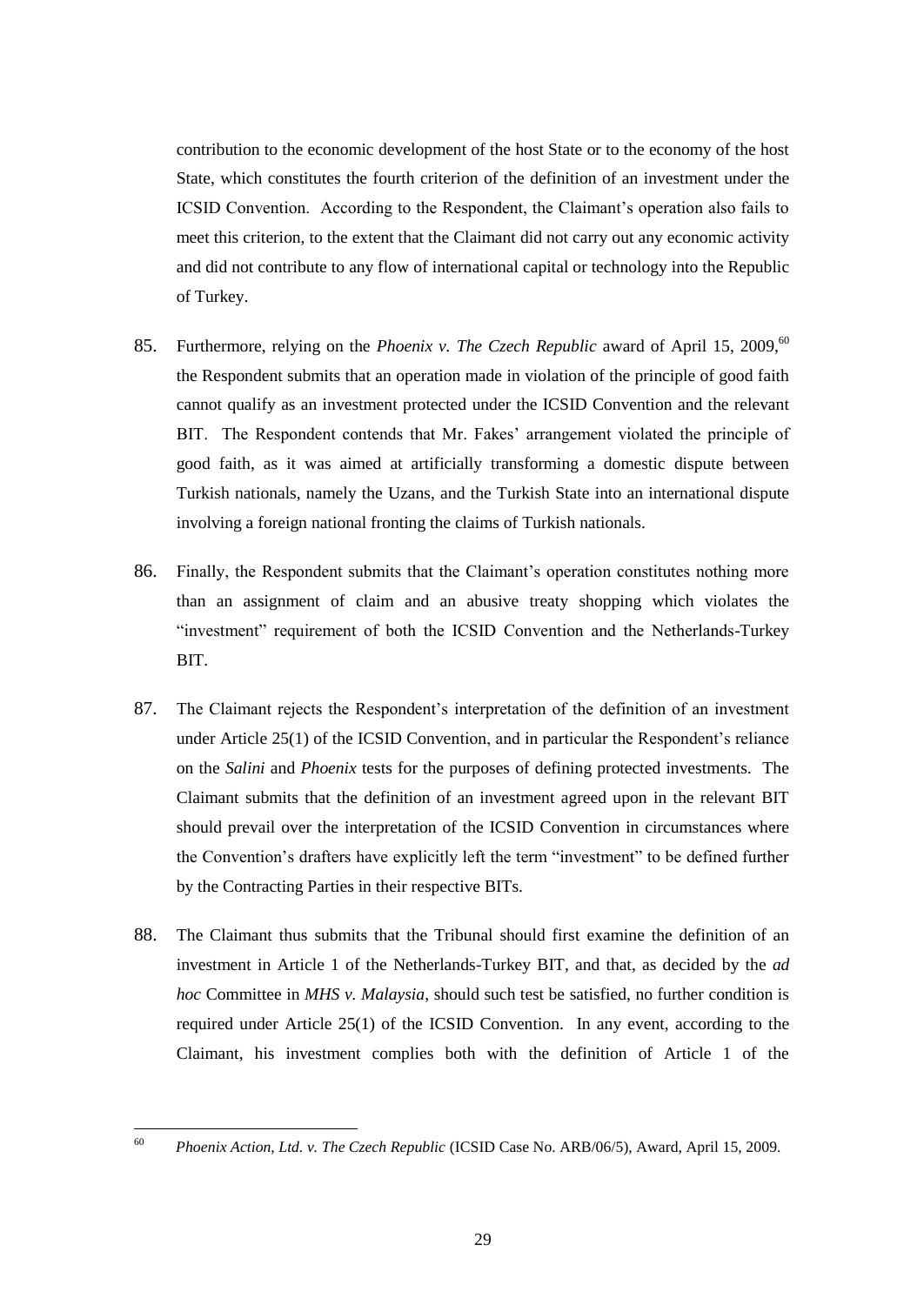Netherlands-Turkey BIT and with the criteria set out in the *Salini* test to the extent that the Tribunal should decide to apply that test in the present case.

# **2) The Tribunal's Decision**

- 89. The Respondent"s objections are based on the proposition that the Claimant does not meet the 'investment' requirement of Article 25(1) of the ICSID Convention. The Respondent further alleges that the Claimant does not meet the "investment" requirement of the Netherlands-Turkey BIT.
- 90. Article 25(1) of the ICSID Convention and Article 1(b) of the Netherlands-Turkey BIT are the relevant provisions with respect to this jurisdictional objection, and will be examined by the Tribunal in turn.
- 91. Article 25(1) of the ICSID Convention provides as follows:

"*The jurisdiction of the Centre shall extend to any legal dispute arising directly out of an investment, between a Contracting State (or any constituent subdivision or agency of a Contracting State designated to the Centre by that State) and a national of another Contracting State, which the parties to the dispute consent in writing to submit to the Centre. When the parties have given their consent, no party may withdraw its consent unilaterally*."

92. Article 1(b) of the Netherlands-Turkey BIT provides for its part:

"*For the purposes of the present Agreement:*

*. . .* 

*(b) "investment" means every kind of asset such as equity, debt, claims and service and investment contracts and includes:*

*(i) tangible and intangible property, including rights such as mortgages, liens and pledges;*

*(ii) shares of stock or other interests in a company or interests in the assets thereof;*

*(iii) a claim to money or a claim to performance having economic value and associated with an investment;*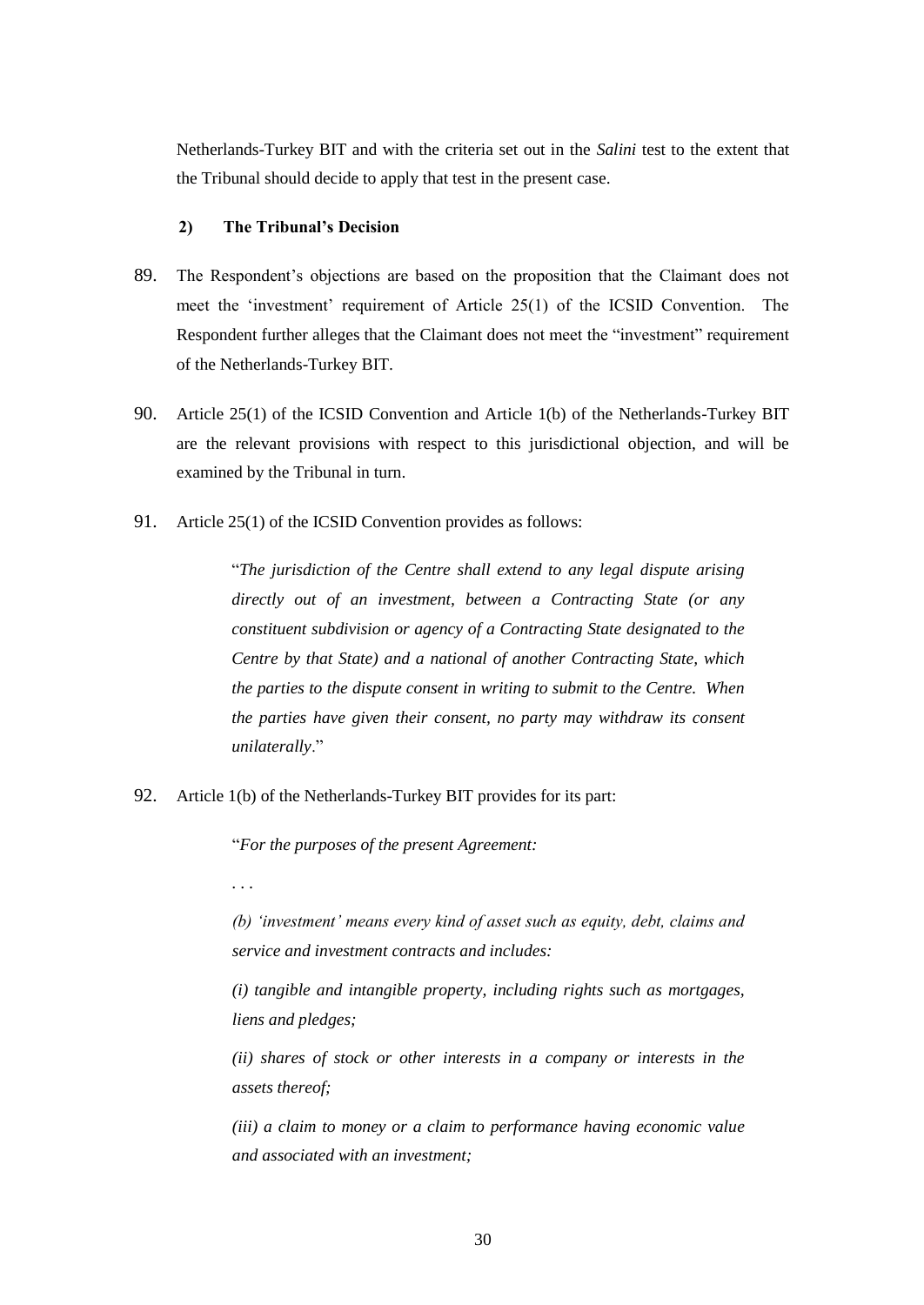*(iv) industrial property rights, including rights with respect to patents, trademarks, trade names, industrial designs and know-how and goodwill and copyrights;*

*(v) any right conferred by law or contract, and any licences and permits pursuant to law.*"

- 93. While the ownership of shares by a Dutch national in a company incorporated in the Republic of Turkey falls within the definition of an investment provided in Article 1(b)(ii) of the Netherlands-Turkey BIT, this general conclusion does not suffice to address fully the Respondent's jurisdictional objection.
- 94. Based on the Parties' arguments regarding the interpretation to be given to the applicable provisions and the existing case law, the Tribunal must resolve the following issues in order to determine the existence of an investment in the present case: *(i)* Does the ICSID Convention provide for an autonomous definition of "investment" that cannot be overridden by the terms of a given BIT, and if so, which criteria should be taken into consideration for the purposes of determining whether an investment exists within the meaning of Article 25(1) of the ICSID Convention? *(ii)* Does the Netherlands-Turkey BIT impose a condition of legality of the investment and, in the affirmative, what are the scope and content of such requirement? *(iii)* Does the Claimant's transaction meet the requirements set forth in the ICSID Convention and, for the purposes of consent within the meaning of Article 25(1) of the ICSID Convention, the requirements of the Netherlands-Turkey BIT?
	- *(i) The definition of "investment" within the meaning of Article 25(1) of the ICSID Convention*
- 95. In their respective submissions on the definition of "investment," both Parties extensively relied on the numerous ICSID awards and decisions that have addressed the notion of investment within the meaning of Article 25(1) of the ICSID Convention.
- 96. The Tribunal is not bound by the decisions adopted by previous ICSID tribunals. At the same time, it believes that it should pay due regard to earlier decisions of such tribunals. The present Tribunal shares the opinion of the Tribunal in the *Bayindir v. Pakistan* case that, unless there are compelling reasons to the contrary, it ought to follow solutions established in a series of consistent cases that are comparable to the case at hand, subject to the specificity of the treaty under consideration and the circumstances of the case. By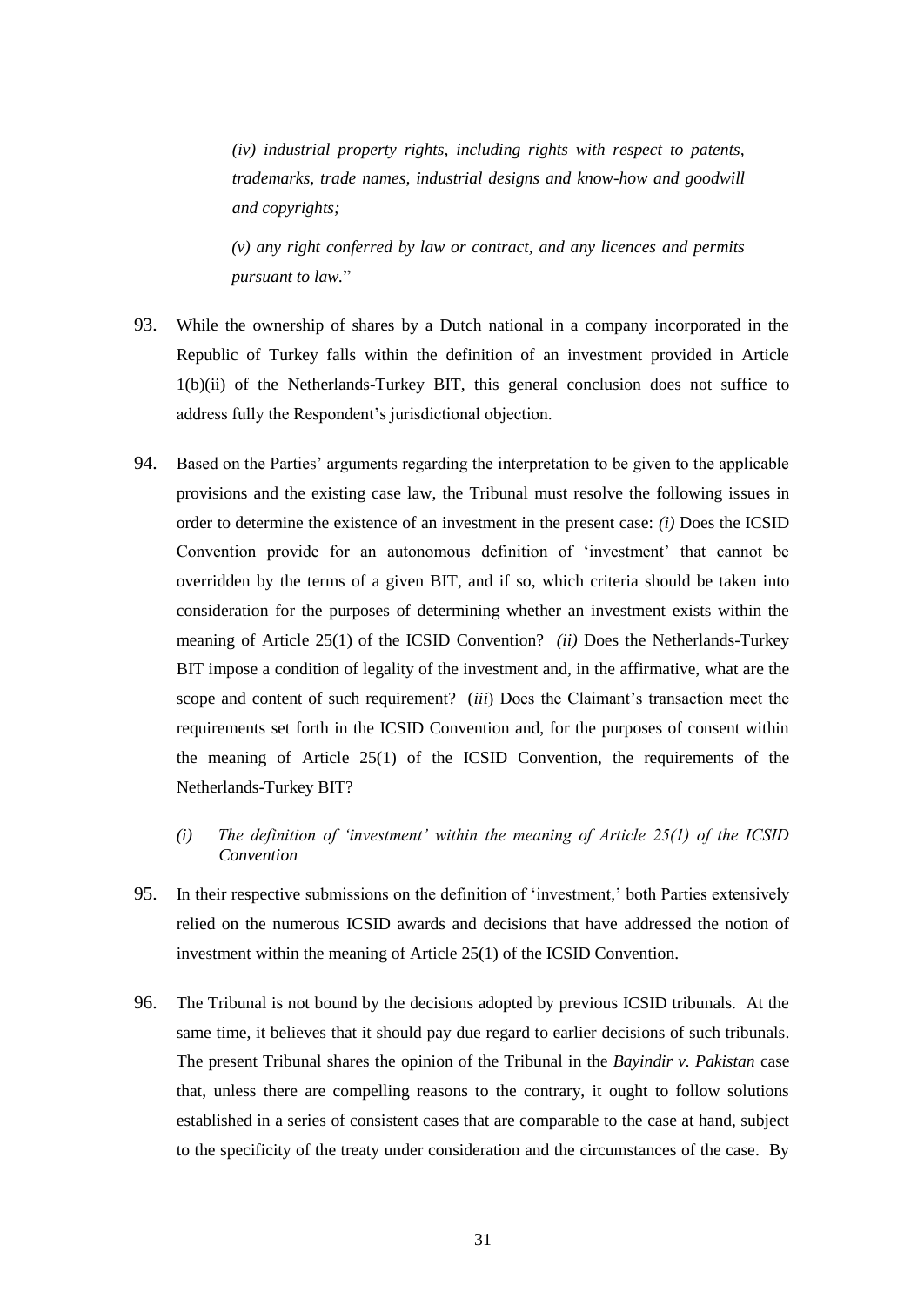doing so, it will fulfill its duty to seek to contribute to the harmonious development of investment law and thereby meet the legitimate expectations of the community of States and investors towards certainty of the rule of law.<sup>61</sup>

- 97. As far as the definition of "investment" is concerned, however, the Tribunal observes that, while a number of ICSID tribunals have dealt with this notion, no unanimous approach has emerged so far from the existing case law. The proposed solutions are inconsistent, if not conflicting, and do not provide any clear guidance to future arbitral tribunals.
- 98. In the Tribunal"s opinion, there currently exist, from a methodology standpoint, two distinct approaches to the notion of investment under the ICSID Convention. $62$
- 99. According to the first approach, while the ICSID Contracting Parties' freedom to extend ICSID protection to various types of economic operations is limited by an objective notion of what was meant to be protected within the framework of the ICSID Convention, that notion is apprehended through a number of characteristics which should be viewed as "*benchmarks or yardsticks to help a tribunal in assessing the existence of an investment, and their proponents or users rightly insist on the flexibility with which they should be used by a tribunal.*" 63 Accordingly, the suggested characteristics need not be satisfied cumulatively and any number of elements may suffice to characterize an economic operation as an investment in a given case.
- 100. Pursuant to this approach, the addition of new characteristics is meant to facilitate the recognition of an investment in a given case, as this approach accepts that an investment be recognized on the basis of some, but not all, of the said characteristics. As

 $61$ <sup>61</sup> *Bayindir v. Pakistan* (ICSID Case No. ARB/03/29), Award, August 27, 2009, para 145. See also *Saipem v. Bangladesh* (ICSID Case No. ARB/05/7), Decision on Jurisdiction and Recommendations on Provisional Measures, March 21, 2007, para 67; *Pey Casado v. Chile* (ICSID Case No. ARB/98/2), Award, May 9, 2008, para 119.

<sup>&</sup>lt;sup>62</sup> On these approaches, see E. Gaillard, "Identify or Define? Reflections on the Evolution of the Concept of Investment in ICSID Practice," in *International Investment Law for the 21st Century*. Essays in Honour of Christoph Schreuer, OUP, 2009, Ch. Binder, U. Kriebaum, A. Reinisch and S. Wittich (eds.), p. 403 *et seq*; K. Yannaca-Small, "Definition of "Investment": An Open-ended Search for a Balanced Approach", in *Arbitration Under International Investment Agreements*. *A Guide to the Key Issues*, OUP, 2010, p. 243.

<sup>63</sup> *RSM Production Corporation v. Grenada* (ICSID Case No. ARB/05/14), Award, March 13, 2009, para 241; see also *Ceskoslovenska Obchodni Banka v. The Slovak Republic*, Decision on Jurisdiction, May 24, 1999, para 64.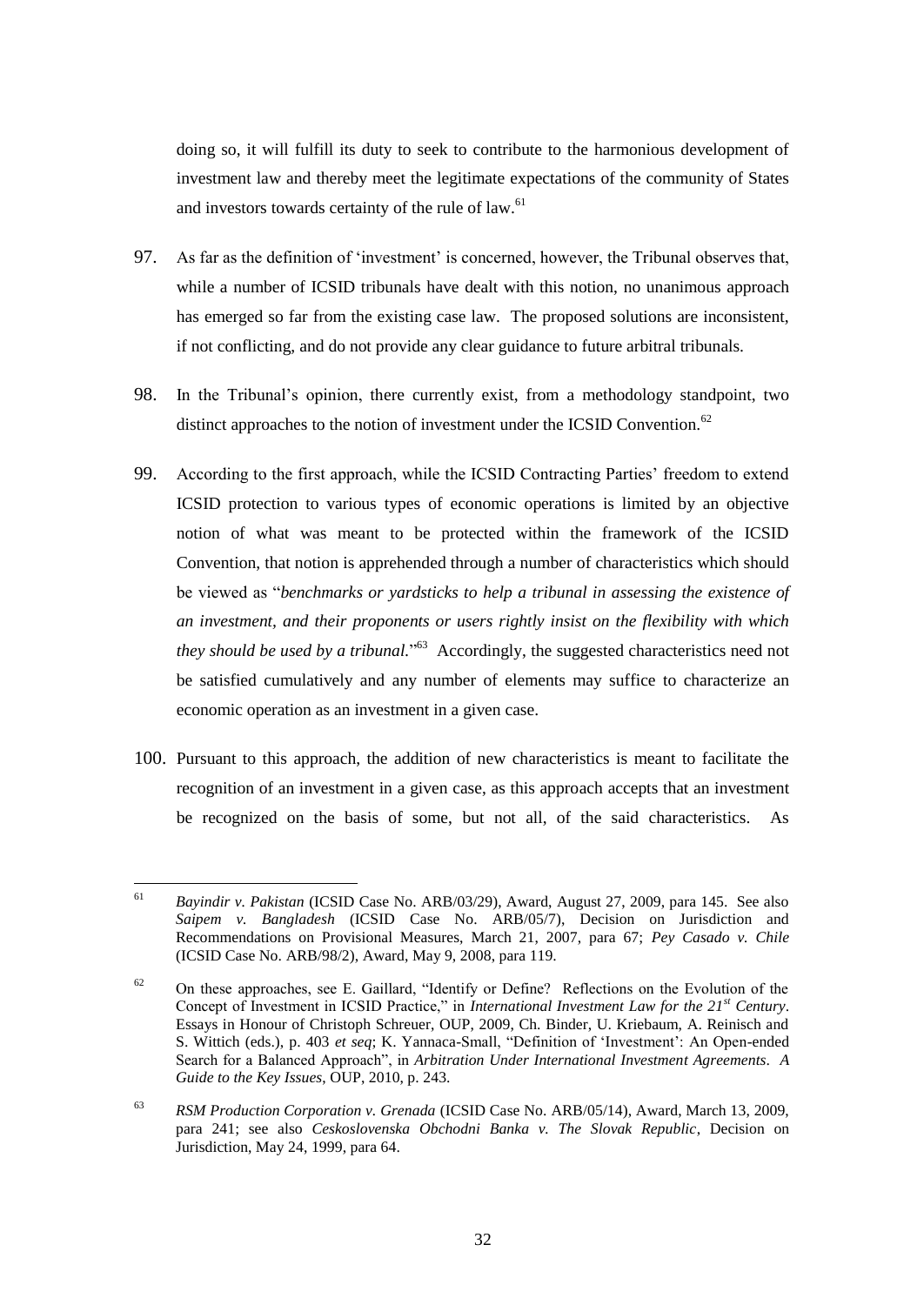summarized by the *MCI v. Ecuador* Tribunal, these characteristics are considered as "*mere examples*" to be applied, or not, in a given case:

"*The Tribunal states that the requirements that were taken into account in some arbitral proceedings for purposes of denoting the existence of an investment protected by a treaty (such as the duration and risk of the alleged investment) must be considered as mere examples and not necessarily as elements that are required for its existence.*" 64

- 101. The proponents of the second approach consider, on the contrary, that an objective definition of investment must necessarily include a certain number of elements for an operation to qualify as an "investment". As opposed to the first, it requires the constitutive elements to be satisfied cumulatively for an operation to qualify as an investment under the ICSID Convention.
- 102. However, no unanimous solution has emerged as to the precise number and content of such constitutive elements. A number of ICSID tribunals, such as the *LESI-Dipenta* Tribunal, considered that the term "investment" should be defined through the three objective criteria of (i) a contribution, (ii) a certain duration, and (iii) an element of risk. $65$
- 103. Several other tribunals ruled that at least four criteria are indispensible to satisfy the investment requirement of the ICSID Convention. These criteria, commonly referred to

<sup>64</sup> <sup>64</sup> *MCI Power Group LC and New Turbine v. Ecuador* (ICSID Case No. ARB/03/6), Award, July 31, 2007, para 165. See also C. Schreuer with L. Malintoppi, A. Reinisch, A. Sinclair, *The ICSID Convention. A Commentary*, Cambridge University Press, 2<sup>nd</sup> edition, 2009, para 153: ". . . *it seems possible to identify certain features that are typical to most of the operations in question. . . . These features should not necessarily be understood as jurisdictional requirements but merely as typical characteristics of investments under the Convention*."

<sup>65</sup> *LESI-Dipenta v. Algeria* (ICSID Case No. ARB/03/08), Award, January 10, 2005, para II.13(iv): "… *it seems to correspond to the purpose of the Convention that an agreement, in order to constitute an investment within the meaning of its provision, meet the following three criteria: it is necessary (i) that a contracting party to the agreement makes a contribution in the host country, (b) that such contribution is made with a certain duration in mind, and (c) that it contains an element of risk for the person making such contribution. On the other hand, it does not seem necessary that, in addition, an investment specifically contribute to the economic development of the host country, a condition which, in any event, is difficult to establish and which is implicitly covered by the three criteria retained above.*" (Tribunal"s translation). See also *Bayindir v. Pakistan* (ICSID Case No. ARB/03/29), Decision on Jurisdiction, November 14, 2005, paras 131- 137; and *Victor Pey Casado et Foundation Presidente Allende v. Chile* (ICSID Case No. ARB/98/2), Award, May 8, 2008, para 233.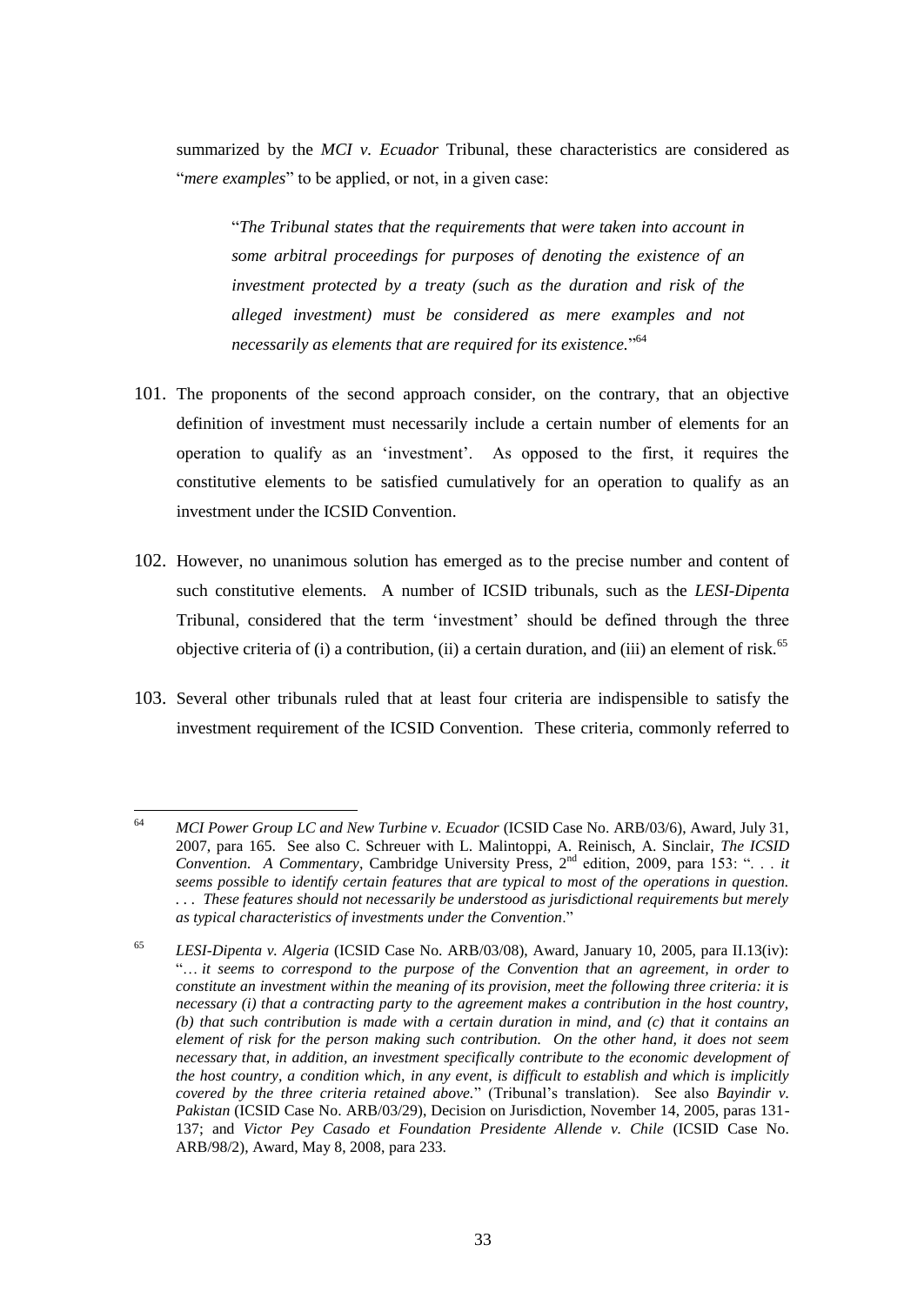as the *Salini* test, consist of (i) a contribution, (ii) a certain duration, (iii) an element of risk, and (iv) a contribution to the host State's economic development.<sup>66</sup>

- 104. Some tribunals have considered that five, and not four, criteria should be fulfilled for an economic transaction to be qualified as an investment, elaborating further on the *Salini*  criteria by adding the requirement of a regularity of profit and return.<sup>67</sup> In a recent case, a tribunal supplemented the *Salini* test by two further requirements, namely that assets be invested in good faith and in accordance with the laws of the host State, thus bringing the total number of requirements to  $s$ ix.<sup>68</sup>
- 105. Yet other tribunals have suggested that the requirements listed by the *Salini* Tribunal should be examined as to the "*nature and degree of their presence*" in a given case.<sup>69</sup> For example, a contribution to the host State's economic development should satisfy "*the requirement of significance*" in order for an operation to qualify as an investment under the ICSID Convention.<sup>70</sup>
- 106. The Tribunal observes that this ever-increasing list of elements to be retained for the definition of investments has led to a reaction on the part of a number of tribunals, which decided to revert to what they considered to be the initial spirit of the ICSID Convention and to view the notion of "investment" purely through the prism of consent to ICSID arbitration: to the extent that contracting States to investment treaties have consented to ICSID jurisdiction in such treaties and the drafters of the ICSID Convention did not define the term "investment", such consent necessarily embraces their consent to the definition of protected investments as provided in those treaties. Under this latter

<sup>66</sup> Salini Constuttori SPA and Italstrade SPA v. Kingdom of Morocco (ICSID Case No. ARB/00/4), Decision on Jurisdiction, July 23, 2001, paras 50-58.

<sup>67</sup> *Joy Mining v. Egypt* (ICSID Case No. ARB/03/11), Award on Jurisdiction, August 6, 2004, para 53; see also *Helnan International Hotels v. Egypt* (ICSID Case No. ARB/05/19), Decision on Objection to Jurisdiction, October 17, 2006, para 77.

<sup>68</sup> *Phoenix Action, Ltd. v. The Czech Republic* (ICSID Case No. ARB/06/5), Award, April 15, 2009, para 114.

<sup>69</sup> *Malaysian Historical Salvors v. The Government of Malaysia* (ICSID Case No. ARB/05/10), Award on Jurisdiction, May 17, 2007, para 106(e), subsequently annulled by a Decision rendered on April 16, 2009.

<sup>70</sup> *Ibid*., para 123.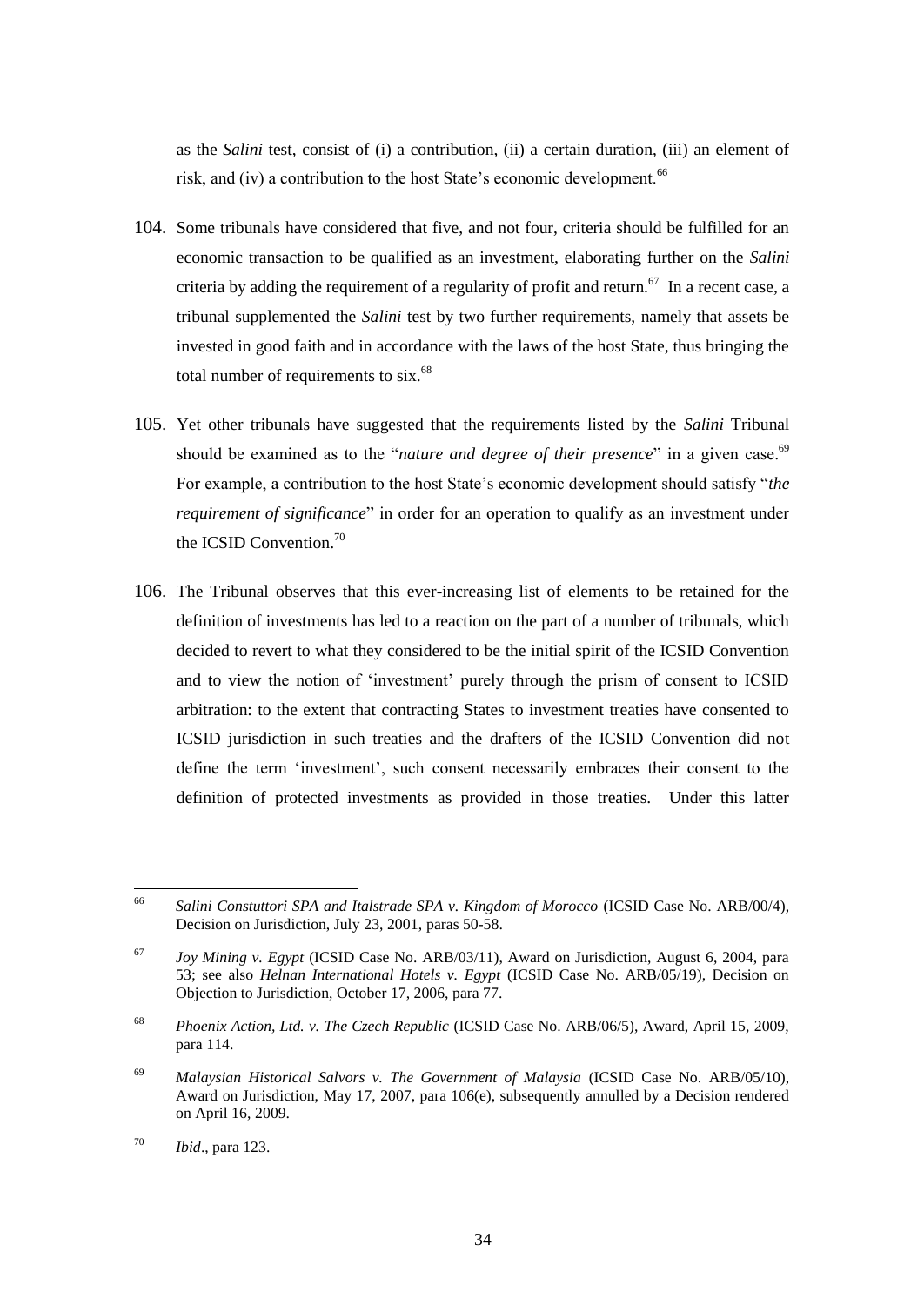approach, the definition of an investment by contracting States in their respective BITs is therefore the only relevant definition to be considered by an ICSID tribunal.<sup>71</sup>

- 107. For its part, the Tribunal believes that "investment" under the ICSID Convention is to be interpreted as follows.
- 108. First, the Tribunal considers that the notion of investment, which is one of the conditions to be satisfied for the Centre to have jurisdiction, cannot be defined simply through a reference to the parties" consent, which is a distinct condition for the Centre"s jurisdiction. The Tribunal believes that an objective definition of the notion of investment was contemplated within the framework of the ICSID Convention, since certain terms of Article 25 would otherwise be devoid of any meaning.
- 109. In this respect, the Tribunal agrees with the Tribunal in the *Joy Mining v. Egypt* case, which emphasized that the "*Convention itself, in resorting to the concept of investment in connection with jurisdiction, establishes a framework to this effect: jurisdiction cannot be based on something different or entirely unrelated. . . . The parties to the dispute cannot by contract or treaty define as investment, for the purposes of ICSID jurisdiction, something which does not satisfy the objective requirements of Article 25 of the Convention*."<sup>72</sup>
- 110. Second, the present Tribunal considers that the criteria of (i) a contribution, (ii) a certain duration, and (iii) an element of risk, are both necessary and sufficient to define an investment within the framework of the ICSID Convention. In the Tribunal"s opinion, this approach reflects an objective definition of "investment" that embodies specific criteria corresponding to the ordinary meaning of the term "investment", without doing violence either to the text or the object and purpose of the ICSID Convention. These three criteria derive from the ordinary meaning of the word "investment," be it in the context of a complex international transaction or that of the education of one"s child: in both instances, one is required to contribute a certain amount of funds or know-how, one

 $71$ <sup>71</sup> *Biwater Gauff v. Tanzania* (ICSID Case No. ARB/05/22), Award, July 24, 2008, and *Malaysian Historical Salvors v. The Government of Malaysia* (ICSID Case No. ARB/05/10), Decision on the Application for Annulment, April 16, 2009.

<sup>72</sup> *Joy Mining v. Egypt* (ICSID Case No. ARB/03/11), Award on Jurisdiction, August 6, 2004, paras 49-50; see also *RSM Production Corporation v. Grenada* (ICSID case No. ARB/05/14), Award, March 13, 2009, para 235, which stated that "[t]*here are certain objective elements to an investment which must be present and it is the duty of this Tribunal to ensure that they are present, lest its assertion of jurisdiction be false and amount to an abuse of power*."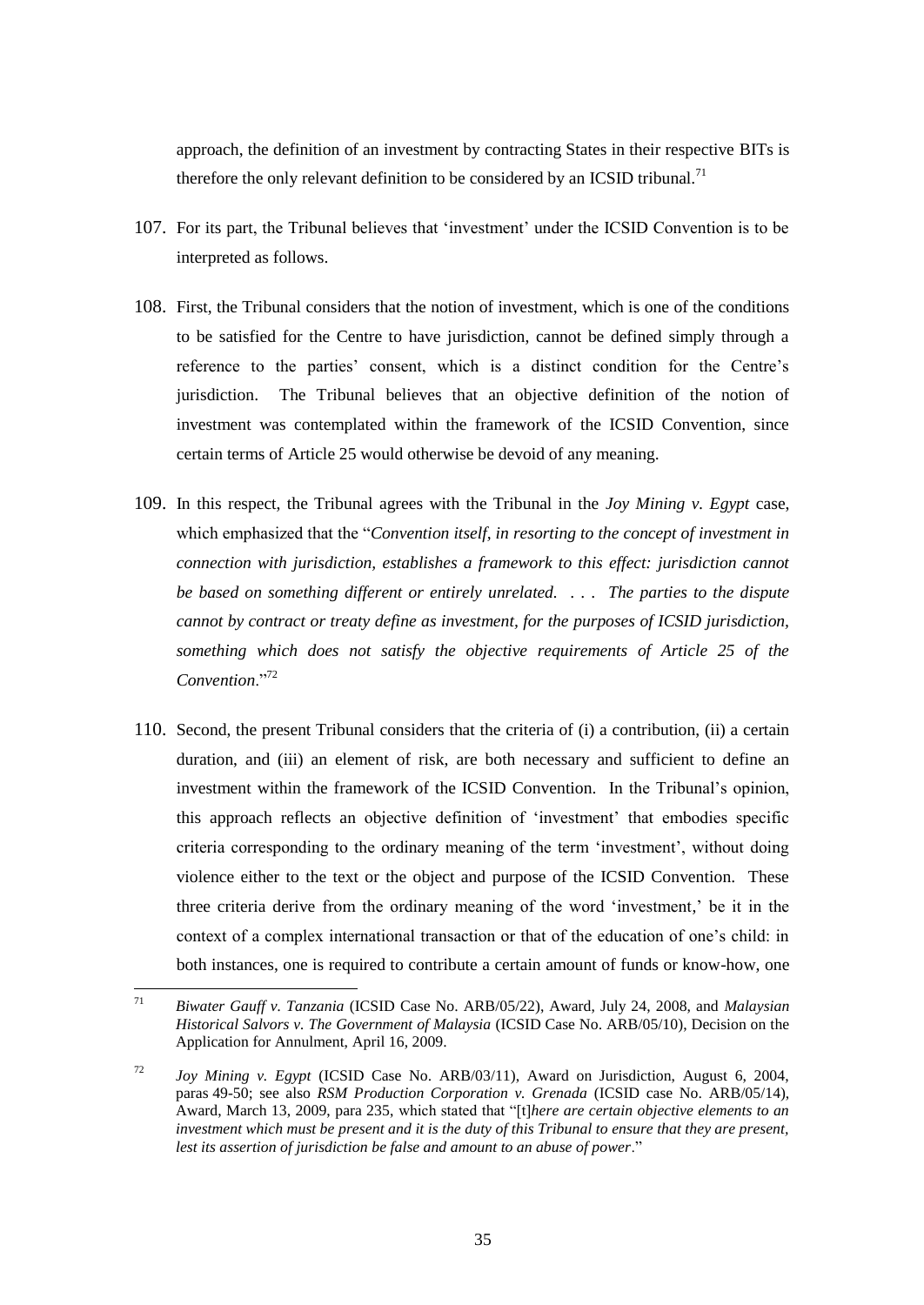cannot harvest the benefits of such contribution instantaneously, and one runs the risk that no benefits would be reaped at all, as a project might never be completed or a child might not be up to his parents' hopes or expectations.

- 111. The Tribunal is not convinced, on the other hand, that a contribution to the host State"s economic development constitutes a criterion of an investment within the framework of the ICSID Convention. Those tribunals that have considered this element as a separate requirement for the definition of an investment, such as the *Salini* Tribunal, have mainly relied on the preamble to the ICSID Convention to support their conclusions. The present Tribunal observes that while the preamble refers to the "*need for international cooperation for economic development*," it would be excessive to attribute to this reference a meaning and function that is not obviously apparent from its wording. In the Tribunal"s opinion, while the economic development of a host State is one of the proclaimed objectives of the ICSID Convention, this objective is not in and of itself an independent criterion for the definition of an investment. The promotion and protection of investments in host States is expected to contribute to their economic development. Such development is an expected consequence, not a separate requirement, of the investment projects carried out by a number of investors in the aggregate. Taken in isolation, certain individual investments might be useful to the State and to the investor itself; certain might not. Certain investments expected to be fruitful may turn out to be economic disasters. They do not fall, for that reason alone, outside the ambit of the concept of investment.
- 112. Likewise, the principles of good faith and legality cannot be incorporated into the definition of Article 25(1) of the ICSID Convention without doing violence to the language of the ICSID Convention: an investment might be 'legal' or 'illegal,' made in "good faith" or not, it nonetheless remains an investment. The expressions "legal investment" or "investment made in good faith" are not pleonasms, and the expressions 'illegal investment' or 'investment made in bad faith' are not oxymorons.<sup>73</sup>

<sup>73</sup> The same goes for the size of an investment. Contrary to what was suggested by some authors (see Ch. Schreuer *et al.*, THE ICSID CONVENTION: A COMMENTARY, 2nd ed., Cambridge University Press 2009, p. 128: "*The forth typical feature is that the commitment is substantial*.") and by some decisions, subsequently annulled (see *Malaysian Historical Salvors v. The Government of Malaysia* (ICSID Case No. ARB/05/10), Award on Jurisdiction, May 17, 2007), small investments are covered by the ICSID Convention in the same way as large investments. An investment can be large or small, or it can be profitable or unprofitable, or it can contribute or not to the economic development of a country. All those propositions make sense and neither the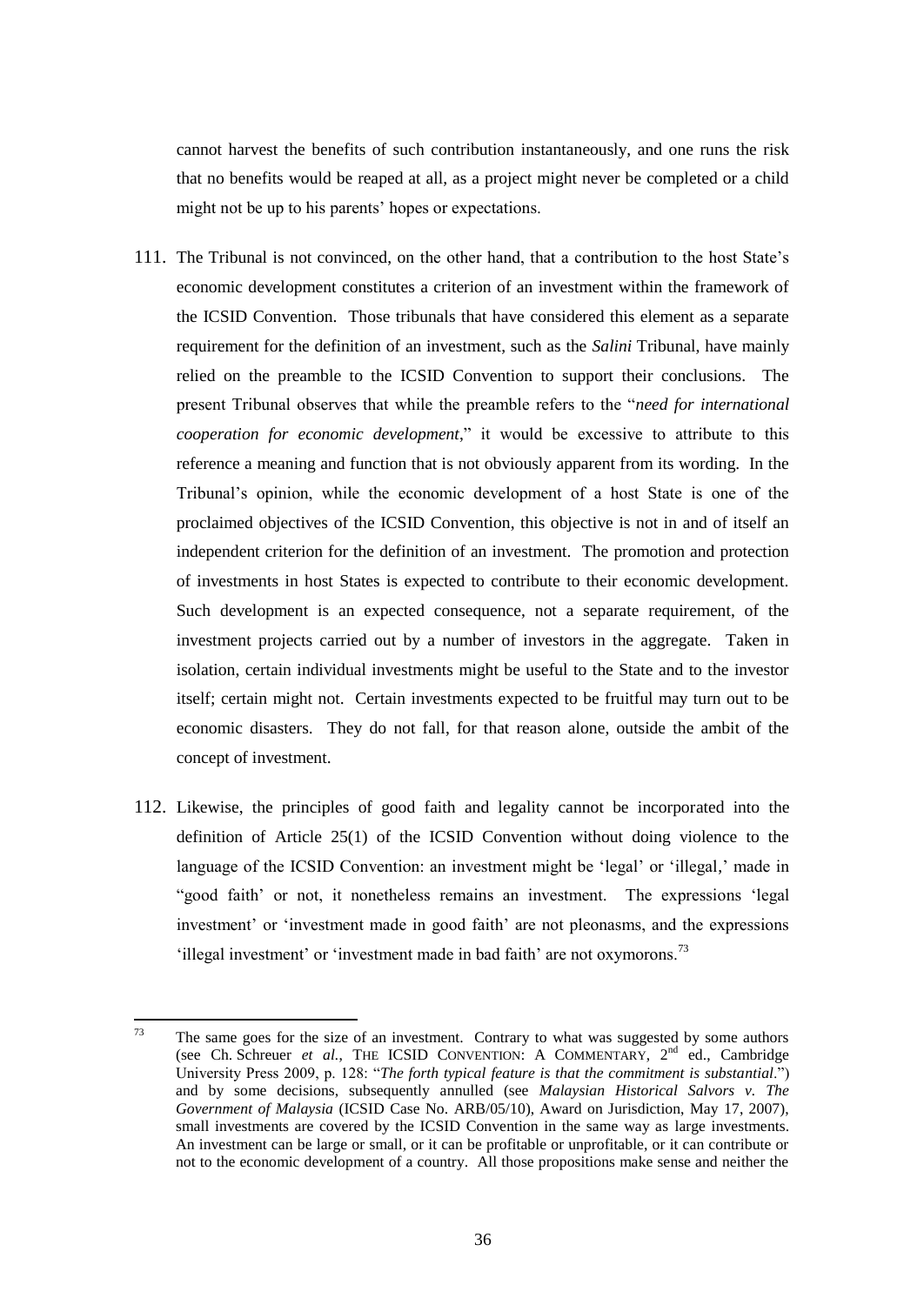- 113. While a treaty should be interpreted and applied in good faith, this is a general requirement under treaty law, from which an additional criterion of "good faith" for the definition of investments, which was not contemplated by the text of the ICSID Convention, cannot be derived.
- 114. As far as the legality of investments is concerned, this question does not relate to the definition of "investment" provided in Article 25(1) the ICSID Convention and in Article 1(b) of the BIT. In the Tribunal"s opinion, while the ICSID Convention remains neutral on this issue, bilateral investment treaties are at liberty to condition their application and the whole protection they afford, including consent to arbitration, to a legality requirement of one form or another. This is precisely the case of the Netherlands-Turkey BIT, which contains such a requirement in its Article 2(2). This question will now be addressed by the Arbitral Tribunal.
	- *(ii) The legality requirement of the Netherlands-Turkey BIT*
- 115. Article 2(2) of the Netherlands-Turkey BIT provides that: "*[t]he present Agreement shall apply to investments owned or controlled by investors of one Contracting Party in the territory of the other Contracting Party which are established in accordance with the*  laws and regulations in force in the latter Contracting Party's territory at the time the *investment was made*." This provision plainly states that the BIT protection shall not apply to investments which have not been established in conformity with the Respondent"s laws and regulations, the term "investment" having been defined in Article 1(b) of the BIT. If this condition is not satisfied, the BIT does not apply. As a result, the Contracting Party cannot be deemed to have given its consent to arbitrate the dispute under Article 8(3) of the BIT and there would therefore be no consent to the Centre"s jurisdiction within the meaning of Article 25(1) of the ICSID Convention.
- 116. That said, the Tribunal must interpret the exact scope of the legality requirement of Article 2(2) of the Netherlands-Turkey BIT. The Parties are in disagreement as to whether all or only certain laws and regulations are covered by this provision, and whether there exists a threshold below which a violation would not be considered as relevant for the purposes of the BIT"s application.

 $\overline{a}$ 

size nor the profitability or the usefulness of investments are included in the ordinary meaning of the word.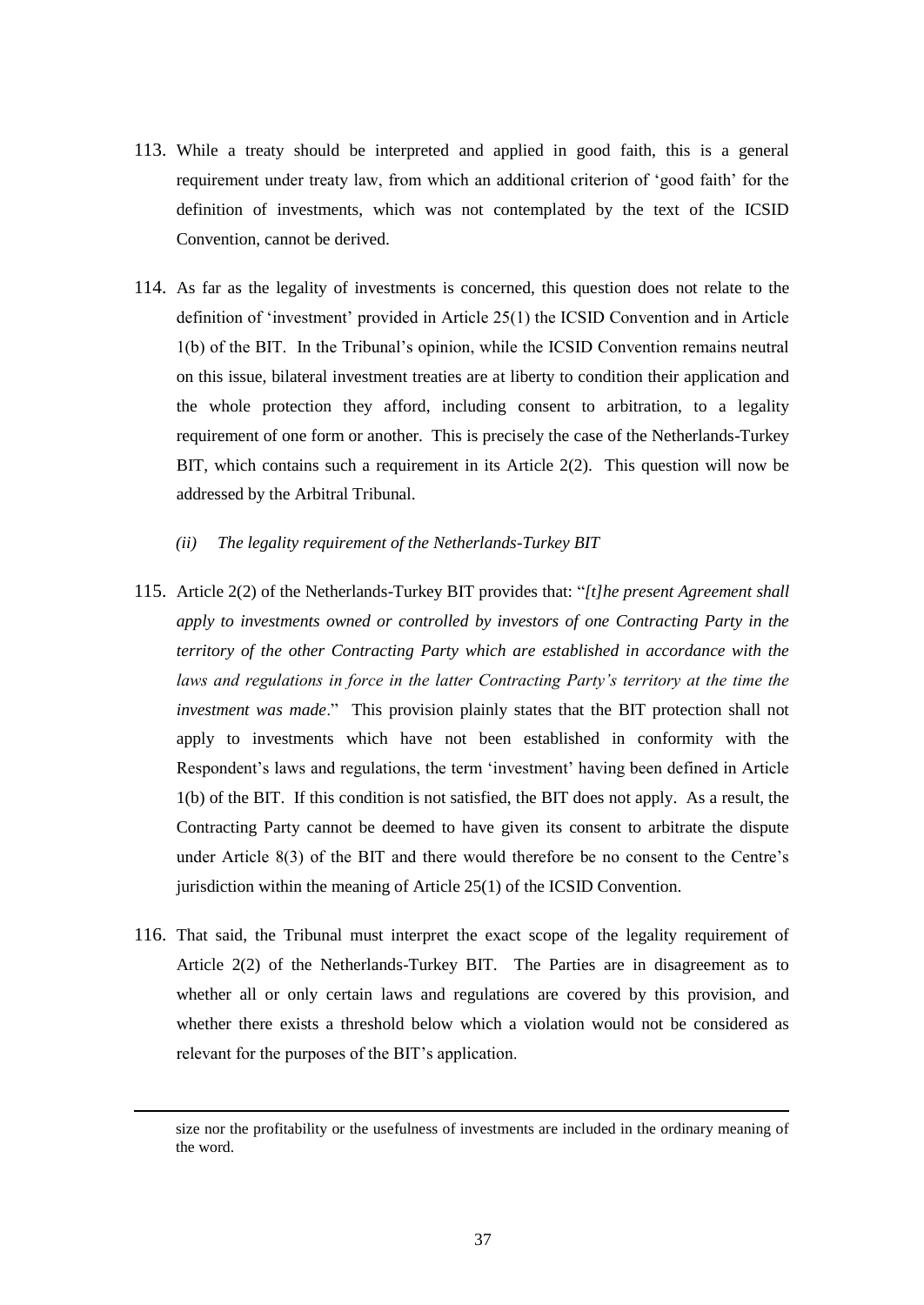- 117. As a general proposition, the Respondent submits that if an investment is made in breach of any of the host State"s laws in any way, such breach would "*taint*" the investment and deprive it of the protection under the BIT and the ICSID Convention. According to this proposition, a violation of any law or regulation should trigger the application of the legality provision, depriving an investment of the protection offered by the BIT.
- 118. The Claimant disagrees with the Respondent"s interpretation of Article 2(2) of the Netherlands-Turkey BIT and submits that a "*certain level of violation*" is required to trigger this provision. According to the Claimant, an investment should be considered "illegal" only if made in violation of a fundamental legal principle.
- 119. The Tribunal is not convinced by the Respondent"s position that any violation of any of the host State"s laws would result in the illegality of the investment within the meaning of the BIT and preclude such investment from benefiting from the substantive protection offered by the BIT. As to the nature of the rules contemplated in Article  $2(2)$  of the Netherlands-Turkey BIT, it is the Tribunal"s view that the legality requirement contained therein concerns the question of the compliance with the host State"s domestic laws governing the admission of investments in the host State. This is made clear by the plain language of the BIT, which applies to "*investments . . . established in accordance with the laws and regulations . . .* ."The Tribunal also considers that it would run counter to the object and purpose of investment protection treaties to deny substantive protection to those investments that would violate domestic laws that are unrelated to the very nature of investment regulation. In the event that an investor breaches a requirement of domestic law, a host State can take appropriate action against such investor within the framework of its domestic legislation. However, unless specifically stated in the investment treaty under consideration, a host State should not be in a position to rely on its domestic legislation beyond the sphere of investment regime to escape its international undertakings vis-à-vis investments made in its territory.
- 120. In the present case, the Respondent alleges that the Claimant"s transaction was made in breach of the Republic of Turkey"s legislation relating to the encouragement of foreign investment, the regulation of the telecommunication sector, as well as Turkish competition law. The first violation, if demonstrated, might be covered by the legality requirement of Article 2(2) of the Netherlands-Turkey BIT and  $-$  as a consequence  $$ might lead the present Tribunal to conclude that the conditions set forth by the BIT for an investment to be protected were not met and, hence, the Respondent did not give its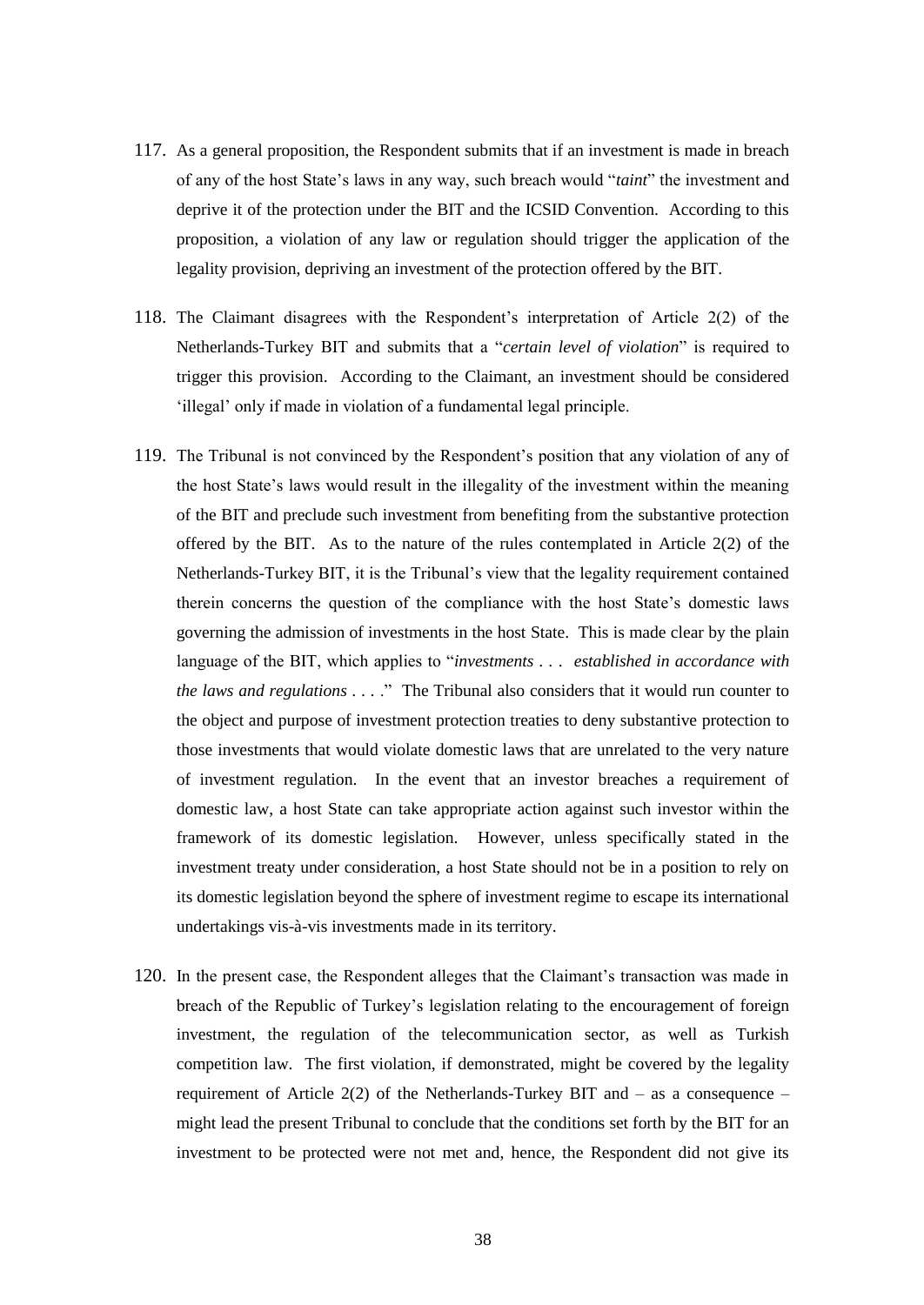consent to arbitration within the meaning of Article 25(1) of the ICSID Convention. On the other hand, the Tribunal believes that a violation of the regulations in the telecommunication sector or of competition law requirements would not trigger the application of the legality requirement in Article 2(2) of the BIT. In the latter case, the violations of Turkish law, if established, are not covered by the language of Article 2(2) of the BIT according to which the BIT applies "*to investments . . . established in accordance with the laws and regulations in force . . . at the time the investment was made*".

- 121. To conclude, the Tribunal considers that while Article 25(1) of the ICSID Convention provides for an objective definition of an investment, this definition is comprised of three criteria, namely (i) a contribution, (ii) a certain duration, and (iii) an element of risk. Neither the text, nor the object and purpose of the Convention commands that any other criteria be read into this definition. The Tribunal also considers that, for the purposes of consent to the Centre"s jurisdiction within the meaning of Article 25(1) of the ICSID Convention, the Claimant's alleged investment must satisfy the legality requirement of Article 2(2) of the Netherlands-Turkey BIT, as interpreted above.
- 122. The Tribunal will now turn to the question whether, in the present case, an investment exists within the meaning of Article  $25(1)$  of the Convention and Article  $1(b)$  of the Netherlands-Turkey BIT, and, in the affirmative, whether such investment meets the legality requirement found in Article 2(2) of the Netherlands-Turkey BIT.
	- *(iii) Is there an investment within the meaning of Article 25(1) of the ICSID Convention and Article 1(b) of the BIT and, if so, is the investment made in accordance with Turkish law pursuant to Article 2(2) of the Netherlands-Turkey BIT?*
- 123. According to the Claimant, his legal ownership of Telsim"s shares results from the transfer of Telsim"s temporary share certificates from Standard Telekom to Masoud and, subsequently, from Masoud to the Claimant. The Respondent not only contests these transfers as a matter of fact and law, but also questions the validity *ab initio* of the temporary share certificates under Turkish law. While the Respondent raised the nullity of the temporary share certificates in relation to the alleged illegality of the Claimant"s investment, the Tribunal considers that this issue should be resolved first, to the extent that any discussion of the consequences of their transfer to Mr. Fakes would be moot, should the Tribunal find that the certificates were not valid at the time of such transfer.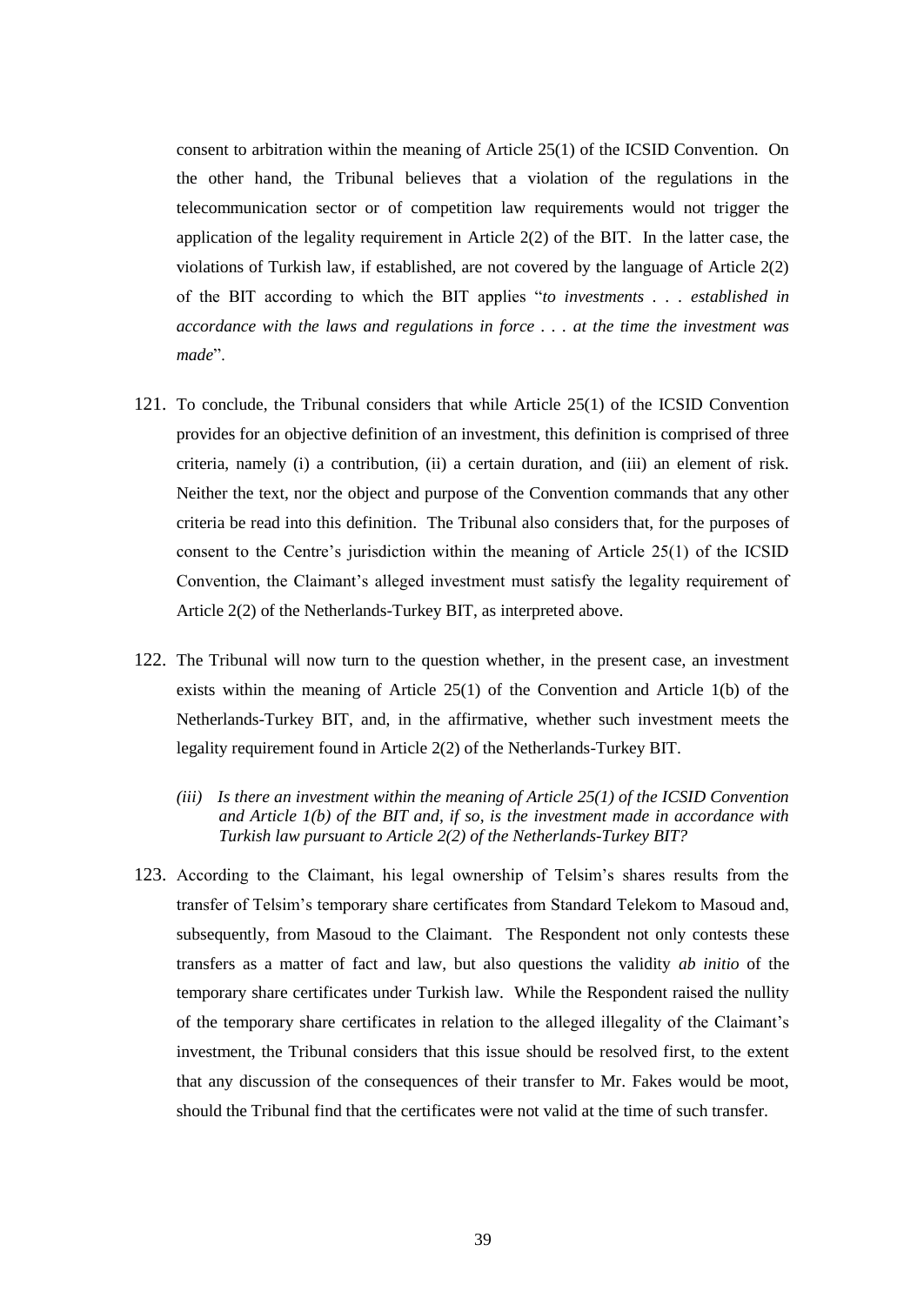- 124. Thus, the Tribunal will rule (*a*) on the issue of the validity of Telsim"s temporary share certificates, and then (*b*) turn to the question of whether any rights, within the meaning of Article 25(1) of the ICSID Convention and Article 1(b) of the Netherlands-Turkey BIT, were transferred to Mr. Fakes by way of endorsement of those certificates.
	- *(a) Are the temporary share certificates valid under Turkish law?*
- 125. The Respondent raised the nullity *ab initio* of Telsim"s temporary share certificates in relation to the alleged illegality of the Claimant's investment.
- 126. To summarize the Respondent"s position, it is submitted that the temporary shares certificates were issued in violation of Article 413 of the Turkish Commercial Code. This provision requires that the share certificates be signed "*by at least two persons authorized to sign on behalf of the company*." The Respondent filed a Legal Opinion by Professor Bahtiyar in support of its proposition that this provision also governs the form of the temporary share certificates, and that a joint signature is a prerequisite for the validity of these temporary certificates under Turkish law. To the extent that the temporary share certificates bear only the signature of Mr. Hakan Uzan, the Respondent argues that these certificates are not valid under Turkish law.
- 127. The Claimant"s expert on Turkish law, Professor Domaniç, disagrees with this interpretation of the relevant provisions of the Turkish Commercial Code and submits that the requirement of a double signature did not apply to the temporary share certificates held by the Claimant.
- 128. While Prof. Bahtiyar was cross-examined by the Claimant"s counsel, Prof. Domaniç was absent from the hearing due to the reasons described above at paragraph 20. As discussed, the Tribunal was satisfied with the evidence presented by both Parties and did not consider it necessary to be briefed further on this issue, in particular through an oral examination of Prof. Domaniç. The Tribunal took particular note of Prof. Bahtiyar's admission, under cross-examination, that the position according to which a joint signature on a temporary share certificate is required was neither expressly contemplated in the Turkish legislation, nor addressed by Turkish courts.
- 129. To the extent that there appears to be no case law or legal provision in Turkish law requiring a double signature on a temporary share certificate, the Tribunal considers that in the present case the Respondent did not meet the burden of proof of the compulsory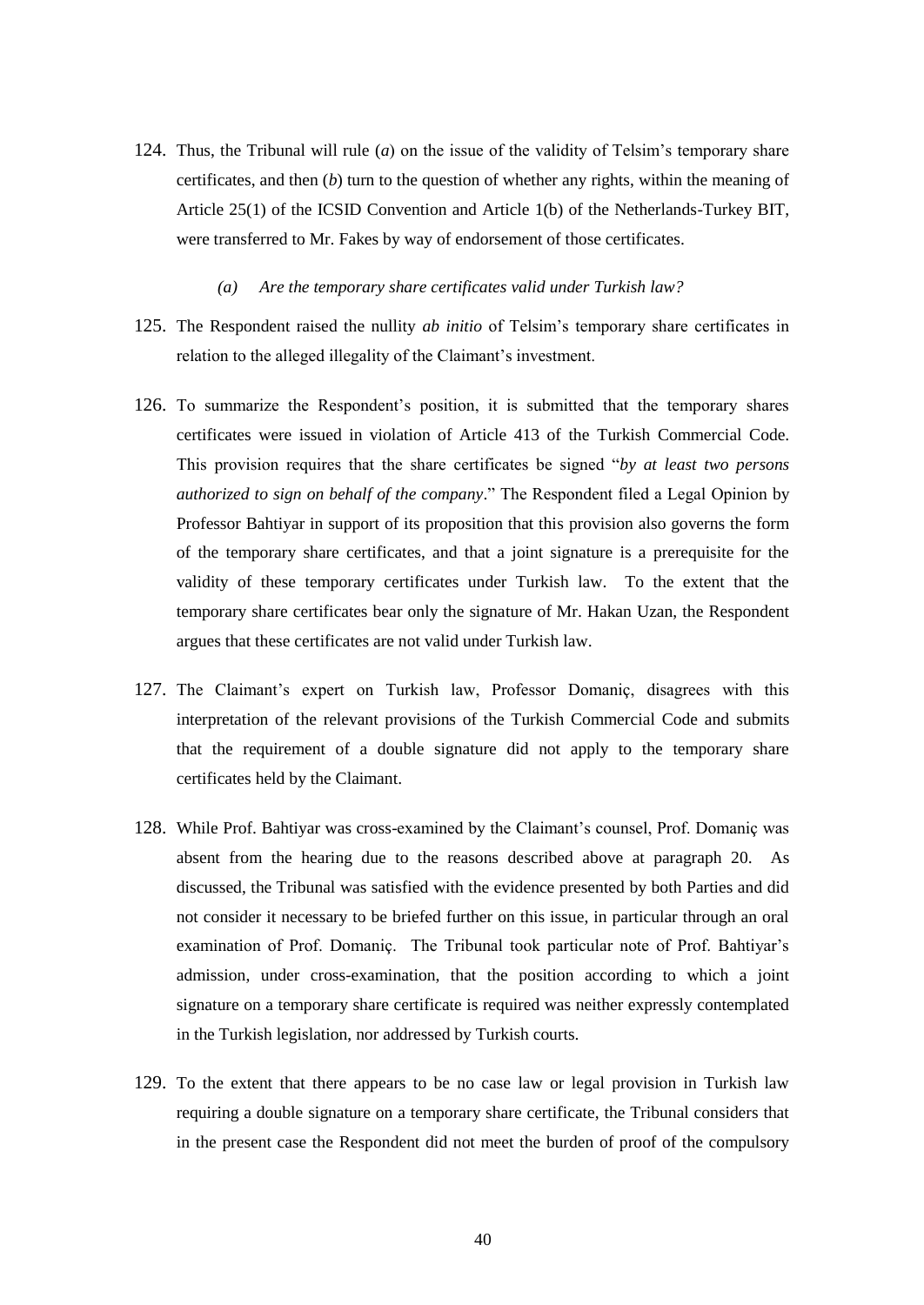nature of such requirement in Turkish law. Thus, the Tribunal considers, for the purposes of its further analysis relating to the existence of an investment, that the temporary share certificates are valid. However, the question remains as to whether these temporary share certificates transferred any rights to the Claimant that would warrant the corresponding shareholding to qualify as an investment within the meaning of Article 25(1) of the ICSID Convention and Article 1(b) of the Netherlands-Turkey BIT.

- *(b) Do the rights, if any, derived by Mr. Fakes from the "arrangement" between himself and Mr. Uzan, meet the criteria of an investment under Article 25(1) of the ICSID Convention and Article 1(b) of the Netherlands-Turkey BIT?*
- 130. The Claimant submits that in late April 2003 he received a proposal to become the legal owner of approximately 67% of Telsim"s shares, to be acquired from Masoud International. Following the signing of the Masoud-Fakes Agreements on June 30 and July 1-2, 2003, Masoud endorsed for the benefit of the Claimant 32 temporary share certificates representing 66.96% of Telsim"s shares. The Respondent questioned the authenticity of the temporary share certificates submitted by the Claimant, suggesting, *inter alia*, that they were postdated for the purposes of bringing the present arbitration. However, the Respondent did not go as far as making a claim of forgery, leaving the Tribunal with a number of allegations based on assumptions drawn from indirect evidence discussed in other arbitrations. When challenged directly by counsel for the Respondent, the Claimant was consistent in his denial of any tempering with the documents.
- 131. The Tribunal considers that the burden of proof of any allegations of impropriety is particularly heavy. This burden of proof was not met in the present case. Consequently, the Tribunal accepts the Claimant"s submission as to the dates of the transfer of the temporary certificates to the Claimant.
- 132. The Tribunal will now address the question whether any property and rights corresponding thereto were actually transferred to the Claimant on July 3, 2003 or on any other date.
- 133. The Claimant explained both in his written statements and during his examination before the Tribunal that he entered into an oral agreement with Mr. Hakan Uzan regarding the scope of the Claimant's ownership of the shares to be transferred through the Uzan-Masoud-Fakes transaction. According to the Claimant, pursuant to the Uzan-Fakes oral agreement, which was concluded prior to the signing of the Masoud-Fakes Agreements,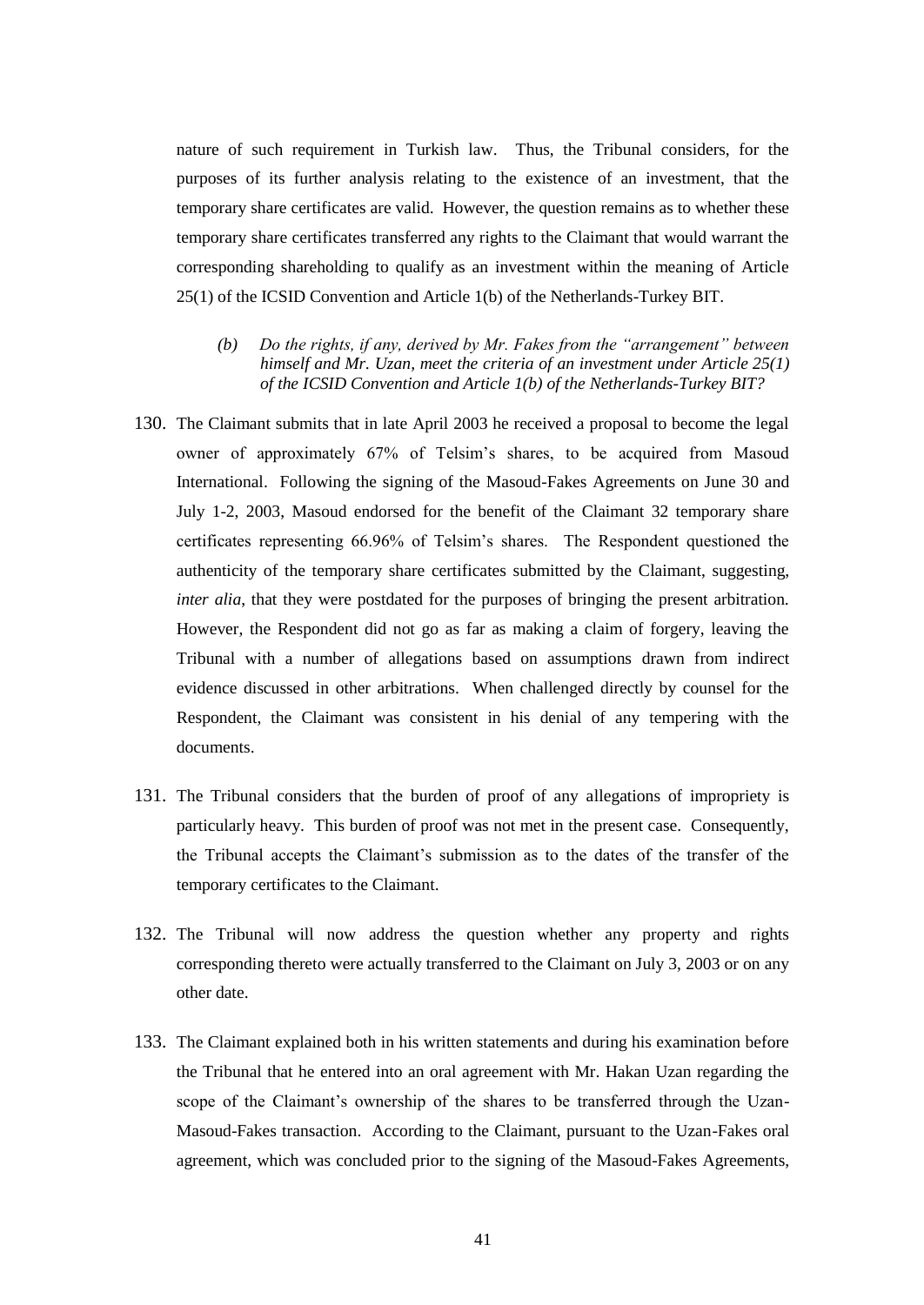the Claimant holds legal title to Telsim"s shares and Mr. Uzan has the beneficial ownership of such shares. Furthermore, the Claimant "*would vote [his] shares as instructed by Mr. Uzan, and Mr. Uzan would make any final decision as to when and to*  whom the shares in Telsim would be sold."<sup>74</sup> The Respondent does not take issue with this allegation while questioning the transfer of the legal title itself.

- 134. The Tribunal observes, in this respect, that the division of property rights amongst several persons or the separation of legal and beneficial ownership is commonly accepted in a number of legal systems, be it through a trust, a *fiducie* or any other similar structure. Such structures are in no way indicative of a sham or a fraudulent conveyance, and no such presumption should be entertained without convincing evidence to the contrary. The separation of legal title and beneficial ownership rights does not deprive such ownership of the characteristics of an investment within the meaning of the ICSID Convention or the Netherlands-Turkey BIT. Neither the ICSID Convention, nor the BIT make any distinction which could be interpreted as an exclusion of a bare legal title from the scope of the ICSID Convention or from the protection of the BIT.
- 135. However, upon careful examination of the evidence before it, the Tribunal reached the conclusion that the Claimant does not hold legal title over the share certificates in Telsim and, thus, does not have an investment within the meaning of Article 25(1) of the ICSID Convention and Article 1(b) of the Netherlands-Turkey BIT. This conclusion is based primarily on the Claimant"s own statements and explanations provided to the Tribunal during the hearing on jurisdiction. While the Tribunal is not convinced that the Claimant disclosed every aspect of his "arrangement" with Messrs. Uzan and Masoud, those details that the Claimant chose to discuss before the Tribunal suffice to conclude as to the absence of an investment in the present case.<sup>75</sup>
- 136. In the Tribunal"s opinion, the Claimant"s statements unequivocally indicate that the parties to the Masoud-Fakes and the Uzan-Fakes transactions never had any intention to

<sup>74</sup> Fakes Witness Statement II, para 5.

<sup>&</sup>lt;sup>75</sup> The Tribunal wishes to emphasize, in this respect, that Mr. Hakan Uzan's witness statement, which was kept in the record and was taken at face value by the Arbitral Tribunal, does not advance the Claimant's case. To the contrary, this witness statement corroborates the Claimant's oral submissions relating to his arrangement with Mr. Uzan, such submissions ultimately leading the Tribunal to conclude that no protected rights were actually transferred to the Claimant under the Uzan-Masoud-Fakes arrangement.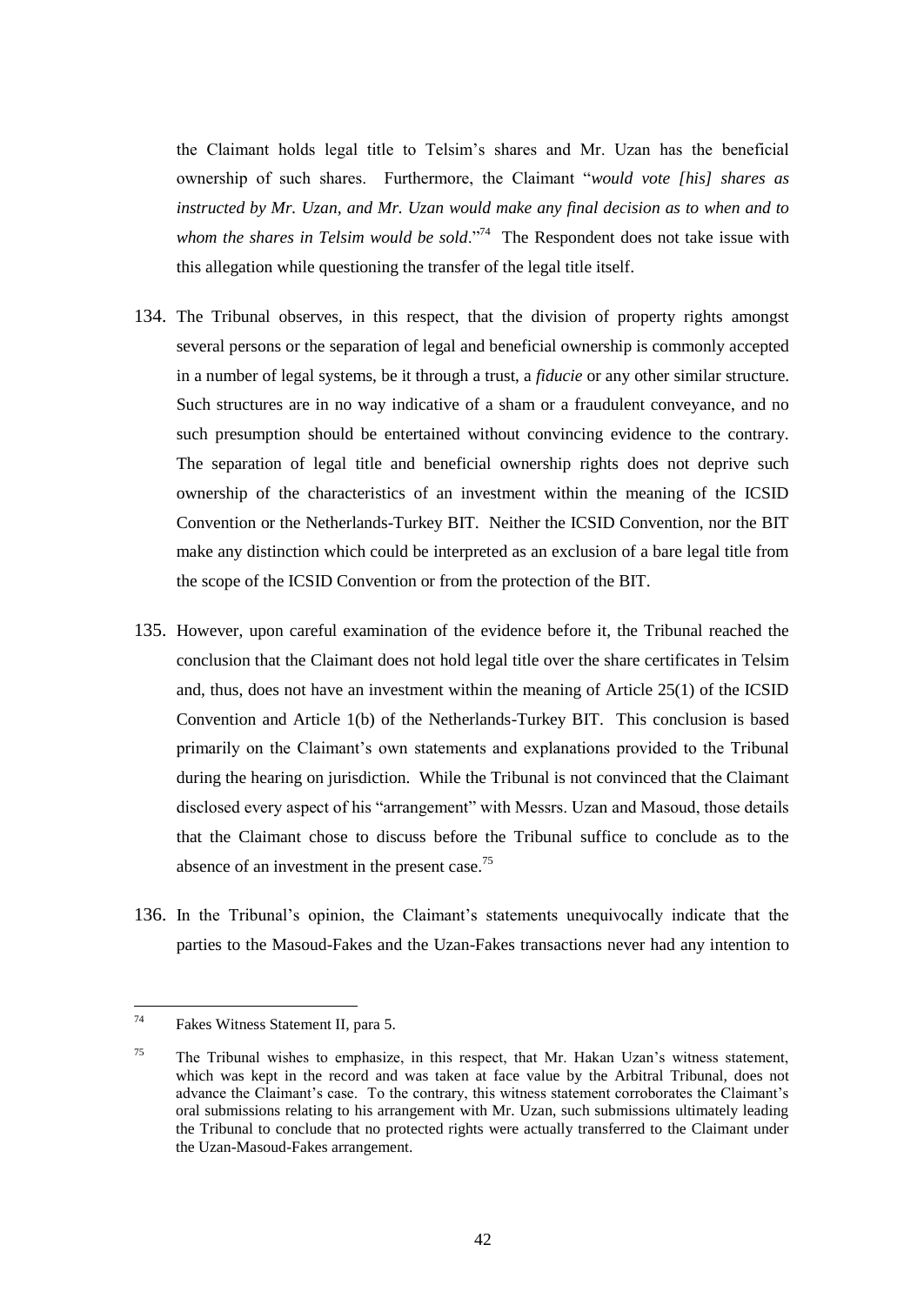transfer any rights to the Claimant in relation to Telsim"s shares, nor did they actually transfer such rights.

- 137. First, by the Claimant"s own admission, the self-proclaimed purpose of the Uzan-Masoud-Fakes arrangement was to use the name of the legal owner of Telsim"s shares (be it Masoud or Fakes) as "*bait*" to attract potential buyers of those shares who would be hesitant to deal with Mr. Uzan in view of the pending lawsuits against him and his family members. Had a potential buyer become interested in purchasing Telsim"s shares, Mr. Uzan"s name would have been disclosed to such buyer to pursue the negotiations. While in his subsequent explanations the Claimant attempted to give some substance to his role as the alleged legal owner of Telsim"s shares, the Tribunal is not persuaded that this role went beyond the Claimant"s eloquent description of "*bait*." When questioned by the Tribunal, Mr. Fakes conceded that the name of the beneficial owner would have to be disclosed to potential buyers in order for any negotiations to proceed further.<sup>76</sup> Indeed, it is hardly conceivable that any potential buyer of shares in Turkey"s second largest telecommunication company would not conduct due diligence as to the identity of the owner of the shares.
- 138. The Claimant further conceded that he had no role in contacting or selecting potential buyers of Telsim"s shares, something that would have given some substance to his role as a "*bait*" allegedly holding legal title to those shares. Mr. Gosheh, an advisor who introduced Mr. Fakes to Mr. Uzan and who acted in the interests of both Mr. Uzan and

 $76$ <sup>76</sup> Transcript of Hearing, October 5, 2009, at 175-178: "THE PRESIDENT: *So the idea is that if you say you are the owner of the shares, it would help a potential buyer to have confidence and to buy the shares from you whereas if it was Mr. Uzan selling the shares directly, the buyer would be scared of something? Is that your testimony?* A [Mr. Fakes]: *Yes. . . .* THE PRESIDENT: *What makes you think that dealing with you instead of dealing with the former owners would help? Because with all due respect you are not known to have had a past in the telecom business, or running of your – your former job was not to run France Telecom or a big telecom business, you know? So we want to understand how a potential buyer would have been reassured by dealing with you as opposed to dealing with, say, Mr. Uzan.* A: *Because his name, in the meantime, while there were too many objections against Mr. Uzan and the Uzan family, so the intention was to have a kind of a bait to get people interested in acquiring those shares.* THE PRESIDENT: *Okay, but would a potential buyer worry about dealing with someone who is not known in the telecom industry?* A: *Possibly. Could be. . . .* THE PRESIDENT: *So you would assume for yourself that at some point you would have to disclose that the beneficial owners are Mr. Uzan? Or the Uzan family?* A: *Yes*."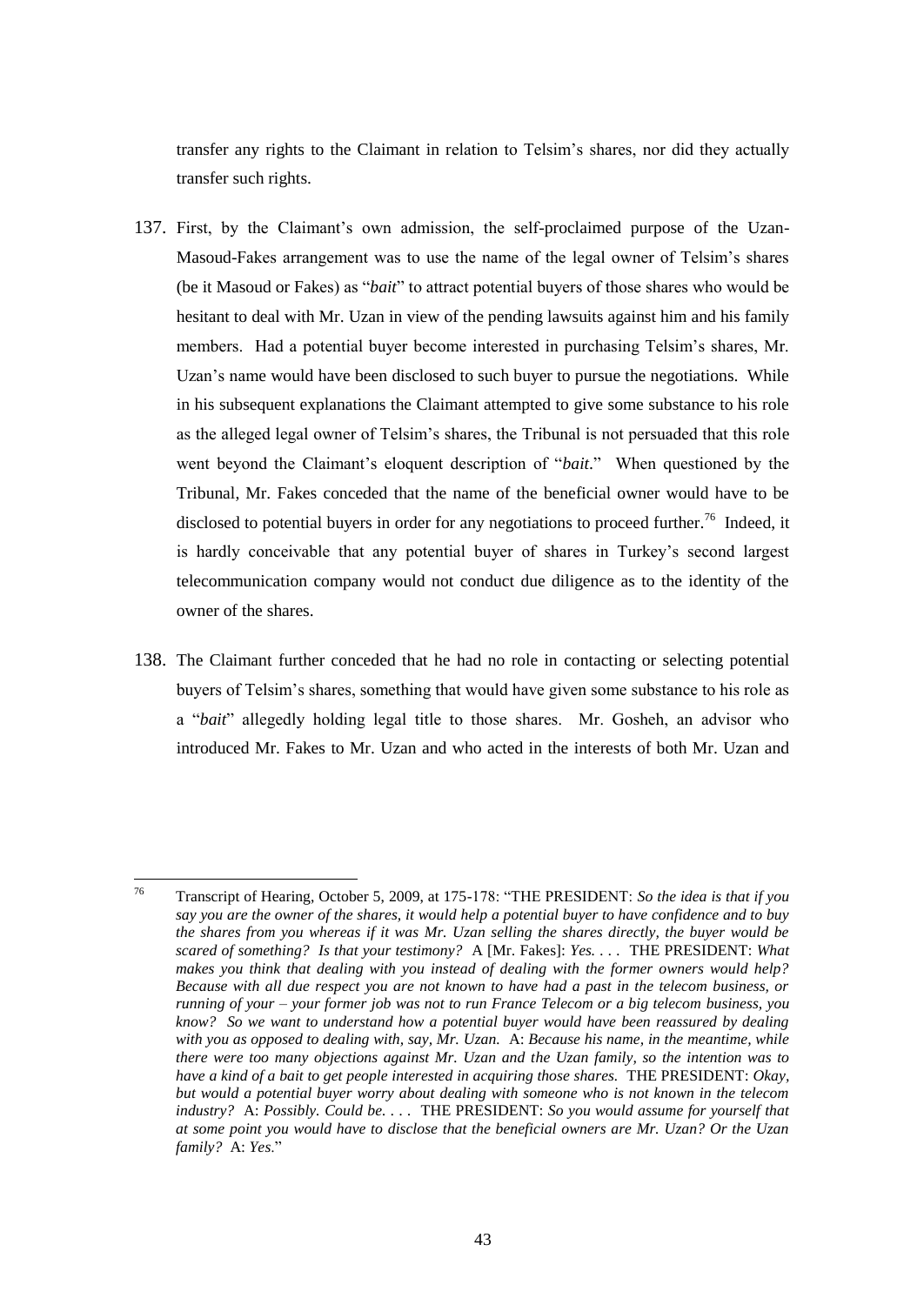Mr. Fakes (but most likely, in the Tribunal's opinion, primarily as Mr. Uzan's advisor), was apparently tasked with that role.<sup>77</sup>

- 139. Second, the lack of any meaningful role played by the Claimant within the structure explains, in the Tribunal"s opinion, the very low purchase price requested of the Claimant at the time of the transfer of shares between Masoud and Mr. Fakes. Had the Claimant acquired any genuine legal rights in the transactions, no doubt he would have been expected to make a contribution (either financial or managerial) beyond the US\$ 3,800 cash payment allegedly made in July  $2003<sup>78</sup>$  Such figure cannot be reconciled with the significance of the underlying business and the Claimant's valuation of his alleged shareholding at US\$ 19 billion for the purposes of his claim in this arbitration.
- 140. The Tribunal notes that no further contribution was in fact expected of the Claimant either by Mr. Uzan (who specifically retained the beneficial ownership of the shares within the framework of the Uzan-Masoud-Fakes transaction) or Mr. Masoud. While the Masoud-Fakes Agreements provided for a further total payment of US\$ 17.6 million, no such payment was made by the Claimant within the stipulated 5-year period from the date of the transfer of shares. Although the Claimant submitted that he was still under the obligation to make this payment, the Tribunal is convinced that he was never expected (nor did he expect) to make any payments beyond the initial US\$ 3,800, even assuming that this initial down payment has actually been made. Mr. Masoud never

 $77$ <sup>77</sup> Transcript of Hearing, October 5, 2009, at 173/14-25 through 174/1-9: "THE PRESIDENT: *So as of September 2003 Mr. Gosheh says, "Do not do anything." Before then you had no time to do any research for a potential buyer and afterwards, after September 03 you are told, "Stop doing that." That is your testimony?* A [Mr. Fakes]: *Correct. Yes. That"s right.* THE PRESIDENT: *Now, do you know if Mr. Gosheh has made some investigations to find a potential buyer for Telsim?* A*: He assured me that he was busy, even before I bought the shares, that he had made some contacts possibly to find a buyer.* THE PRESIDENT: *Are you aware of any contacts? . . .* A: *No, I do not know*."

<sup>&</sup>lt;sup>78</sup> The Claimant failed to provide any evidence of payment of his purported contribution of US\$ 3,800, simply stating that this amount was first withdrawn from his bank account, converted into dollars and then handed to Masoud in US\$ 100 bank notes (see Transcript of Hearing, October 5, 2009, at 122/3-25 through 123/1-7). The Tribunal is not convinced by this explanation. In the Tribunal"s opinion, one would have requested documentary confirmation of such payment to the extent that it resulted in the acquisition of a 66.96% stake in a company now valued by the Claimant at US\$ 19,000,000,000. It seems highly implausible that an individual acquiring a majority shareholding in a leading telecommunications company would forego documenting his payment for this shareholding.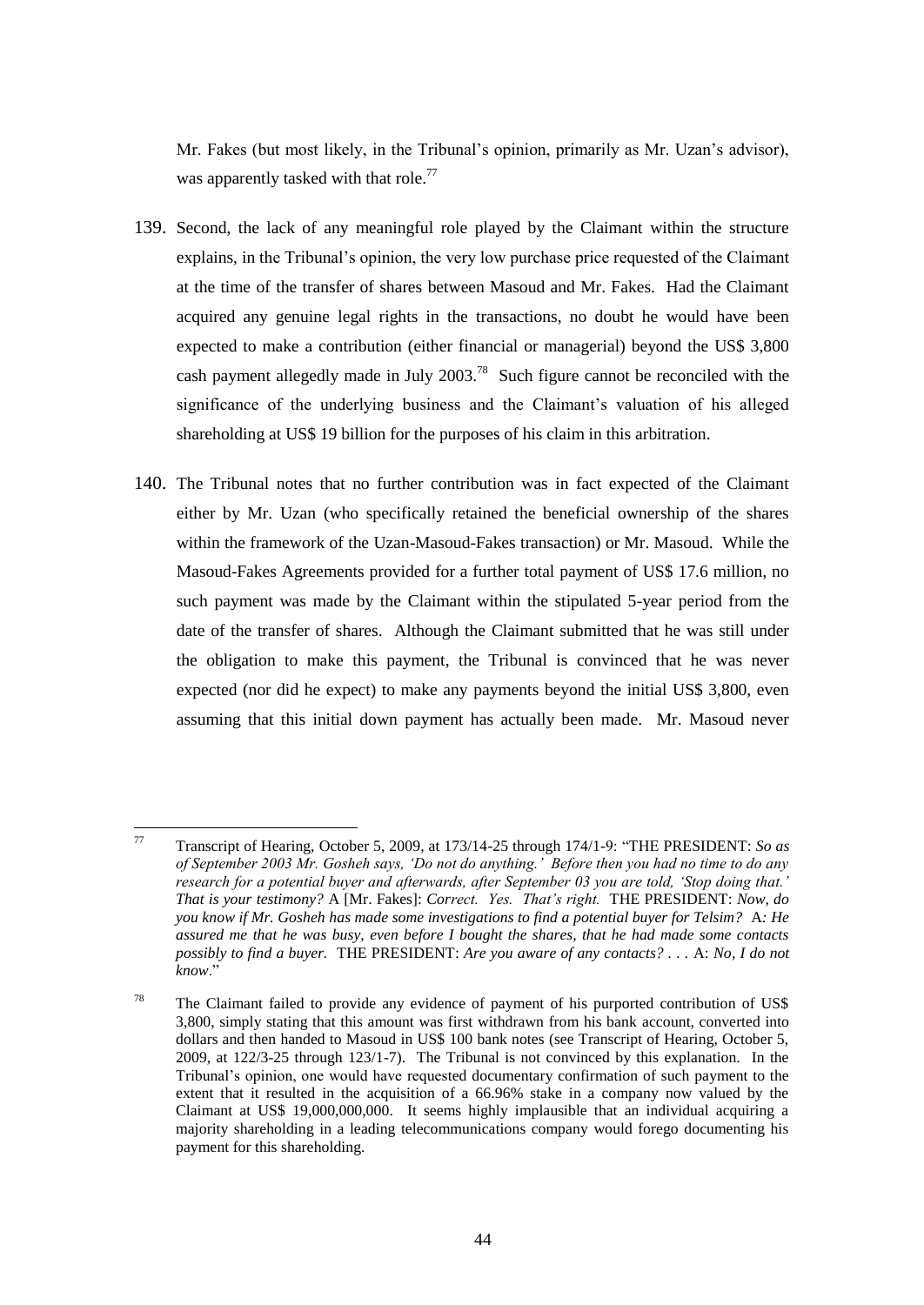requested the payment of the full purchase price, and the Claimant felt no need to renegotiate his obligations.<sup>79</sup>

- 141. Third, it results from the Claimant's explanations that not only the parties to the Uzan-Masoud-Fakes transaction never intended to transfer any rights to Mr. Fakes alongside the alleged transfer of legal title over Telsim"s shares, but that Mr. Fakes never actually came into possession of those shares following their endorsement by Masoud. Contrary to Mr. Fakes" written submission that Mr. Masoud "*endorsed and delivered*" to him the 32 temporary share certificates, it results from Mr. Fakes" oral examination that those temporary share certificates never left the offices of Mr. Gosheh, where they were kept in a safe.<sup>80</sup> The Tribunal is of the opinion that Mr. Fakes was at no point put in a position to exercise his alleged "legal ownership" over Telsim"s shares as he had no independent access to those shares. Had he intended to transfer those temporary share certificates to a different place or person, he would have had to obtain Mr. Gosheh"s prior approval and cooperation to such transfer. Considering that Mr. Gosheh acted as Mr. Uzan"s advisor well before Mr. Fakes became involved in the arrangements at the request of Mr. Gosheh himself, it is reasonable to conclude that Mr. Gosheh would not have acted without Mr. Uzan"s prior knowledge and consent and that Mr. Fakes was not even entrusted with the legal title over the share certificates.
- 142. Fourth, the Tribunal is not convinced by the Claimant's argument that Telsim acknowledged the transfer of 66.96% of shares in Telsim to the Claimant and undertook "all requirements for the recording of the new shareholding in the Records" of Telsim.<sup>81</sup> This argument is based on the text of the two letters that the Claimant purports to have received from Telsim on July 15,  $2003$ .<sup>82</sup> According to the Claimant, this is the only correspondence that he had received from Telsim during the period that he held shares in Telsim. It also appears to be the Claimant"s only direct proof of registration of his shareholding in Telsim"s records, since the Claimant did not provide any other evidence that would demonstrate that his shareholding was known to and recorded by Telsim.

<sup>79</sup> Transcript of Hearing, October 5, 2009, at 125/20-25 and 126/1-13.

<sup>80</sup> Transcript of Hearing, October 5, 2009, at 163/16-20: "THE PRESIDENT: *Can you tell us exactly where these certificates were kept? Their life, starting from the beginning, as far as you know?* A. [Mr. Fakes]: *Always stayed in Mr. Gosheh"s office*."

<sup>81</sup> Letter from Telsim to Mr. Saba Fakes dated July 15, 2003, **Exhibit C-26**.

<sup>82</sup> **Exhibit C-26**.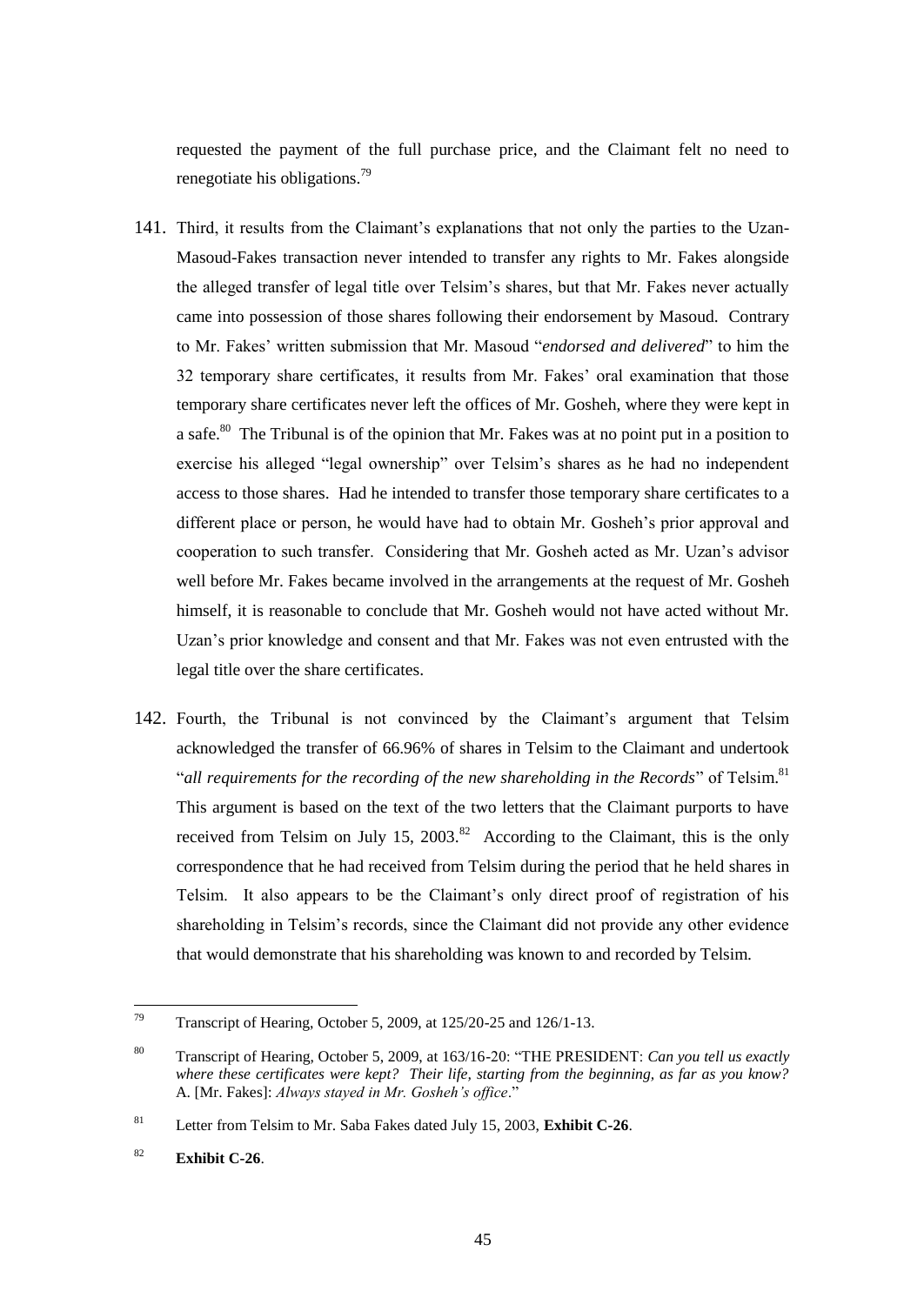- 143. It emerged during the hearing that the Claimant never received the originals of the two Telsim letters submitted as Exhibit C-26, that he considered as sufficient – and only – evidence of Telsim"s knowledge of Mr. Fakes" alleged shareholding in Telsim. While the Claimant"s counsel holds an original of one of the two letters in a safe at its offices in Rotterdam,<sup>83</sup> the Claimant unequivocally stated that he "*never received the originals*" of the two letters in Exhibit  $C-26$ .<sup>84</sup> This statement seems particularly meaningful to the Tribunal, especially in light of the Claimant"s further statement that he was "*surprised*" to have received only a copy of the letters on which he subsequently relied to support his argument that Telsim was duly put on notice of the changes in its shareholding structure.<sup>85</sup>
- 144. It also emerged during the hearing that the Claimant never directly corresponded with Telsim, all purported correspondence having been sent by or received from Mr. Gosheh. While there is nothing unusual in corresponding through one"s advisor or counsel, the Tribunal finds it perplexing that a shareholder holding almost 67% of Telsim"s shares would simply content himself with Mr. Gosheh"s oral explanation that the originals of the two Telsim letters would be forthcoming, without pursuing the matter further with Telsim.
- 145. Moreover, the two letters submitted in Exhibit C-26 as evidence of Telsim"s confirmation of the Claimant"s alleged shareholding in Telsim are patently contradicted by Telsim"s

<sup>83</sup> <sup>83</sup> Letter from Mr. Dirk Knottenbelt (Houthoff Buruma) to Ms. Martina Polasek (ICSID) dated October 12, 2009, advising that Exhibits C-24, C-25 and C-26 "*are being preserved in the safe of my law firm*" and confirming that Houthoff Buruma holds "*the original copies of Exhibits C-24*  and C-25, an original copy of the first letter of Exhibit C-26 and a copy of the second letter of *Exhibit C-26*."

<sup>84</sup> Transcript of Hearing, October 5, 2009, at 165/9-21: "THE PRESIDENT: *The first one . . . is, we understand, in Mr. Knottenbelt"s safe. Correct?* A [Mr. Fakes]: *Yes. He has a copy.* THE PRESIDENT: *He has a copy or he has the original?* A: *He has no original.* THE PRESIDENT: *He has a copy which comes from where?* A: *From me. Because I never received the originals*." See also Transcript of Hearing, October 5, 2009, at 167/10-21: "THE PRESIDENT: . . . *What about the other letter . . . Have you received this letter?* A [Mr. Fakes]: *Also a copy.* THE PRESIDENT: *You received a copy?* A: *Yes.*"

<sup>85</sup> Transcript of Hearing, October 5, 2009, at 216/14-25: "Q [Mr. Gharavi]: *When you opened the envelope, the mail, were you surprised that the original was not there and you found only a copy?* A [Mr. Fakes]: *Yes, I was surprised. They had assured me that I would receive the original afterwards*. Q: *Who is, "They"? "They assured you." Who assured you?* A: *Mr. Gosheh.* Q: *Gosheh. Did you send a fax to Telsim or Mr. Gosheh saying, "Where is the original? I received only a copy", or was that oral as well?* A: *That was oral*."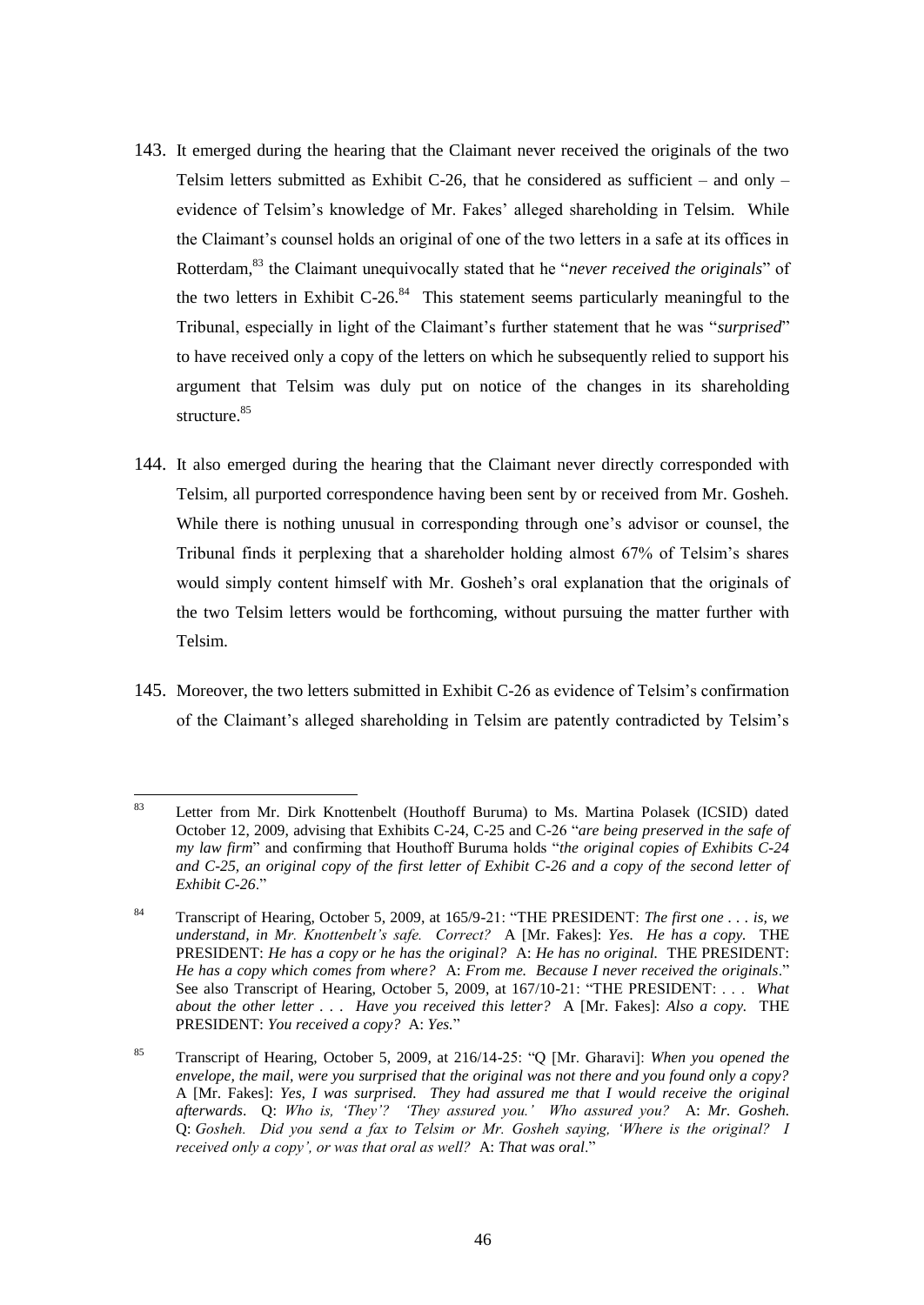letters of August 14 and 20, 2003 addressed to the Turkish Telecommunications Authority.<sup>86</sup>

- 146. The letters of August 14 and 20, 2003 were sent by Telsim in reply to the Telecommunications Authority"s queries relating to Telsim"s shareholding in August 2003. The Telecommunications Authority inquired on the alleged changes in Telsim"s ownership structure that were reported at the time in the Turkish press. Telsim"s reply – supported by detailed tables of its shareholding structure and changes thereto – was unequivocal: "*no attempt has been made to transfer our companies" shares to either national or foreign entities. The news released regarding such transfers is entirely*  groundless."<sup>87</sup> The Tribunal sees no reason for Telsim to have misrepresented its shareholding structure to the Telecommunications Authority in August 2003. Moreover, in light of the fact that Telsim"s shares were seized by the Turkish authorities on August 26, 2003, it is only reasonable to assume that the authorities would have raised the issue of the alleged changes in Telsim"s ownership structure had the authorities uncovered any such changes in Telsim"s register of shareholders at the time of its arrest. However, no such issue was raised by the authorities at the time of the relevant events. This adds further credibility to Telsim"s letters of August 14 and 20, 2003 and contradicts the statements, attributed to Telsim in Exhibit C-26, that Telsim "*registered … Saba Fakes under number 21 with our companies [sic] Share Register*."
- 147. In light of the foregoing, the Tribunal concludes that the parties to the Uzan-Masoud-Fakes "arrangement" never intended to give effect to the alleged transfer of shares from Masoud to Mr. Fakes and, instead, agreed to implement an agreement which did not transfer even the legal ownership of the share certificates in Telsim to Mr. Fakes. As a result, the Tribunal concludes that Mr. Fakes" arrangement does not meet the requirement of a contribution (see *supra* paras 140-141), nor the requirements of duration and risk, since no rights were actually transferred to the Claimant through the Uzan-Masoud-Fakes arrangement (see *supra* para 137 *et seq*.). In other words, Mr. Fakes has not made any investment in Telsim which would satisfy any of the three criteria for an investment to exist within the meaning of Article 25(1) of the ICSID Convention.

<sup>86</sup> <sup>86</sup> Telsim Letter No. 2083 to the Telecommunications Authority (August 20, 2003), **Exhibit R-34**; and Telsim Letter No. 1987 to the Telecommunications Authority (August 14, 2003), **Exhibit R-76**.

<sup>87</sup> Telsim Letter No. 1987 to the Telecommunications Authority (August 14, 2003), **Exhibit R-76**.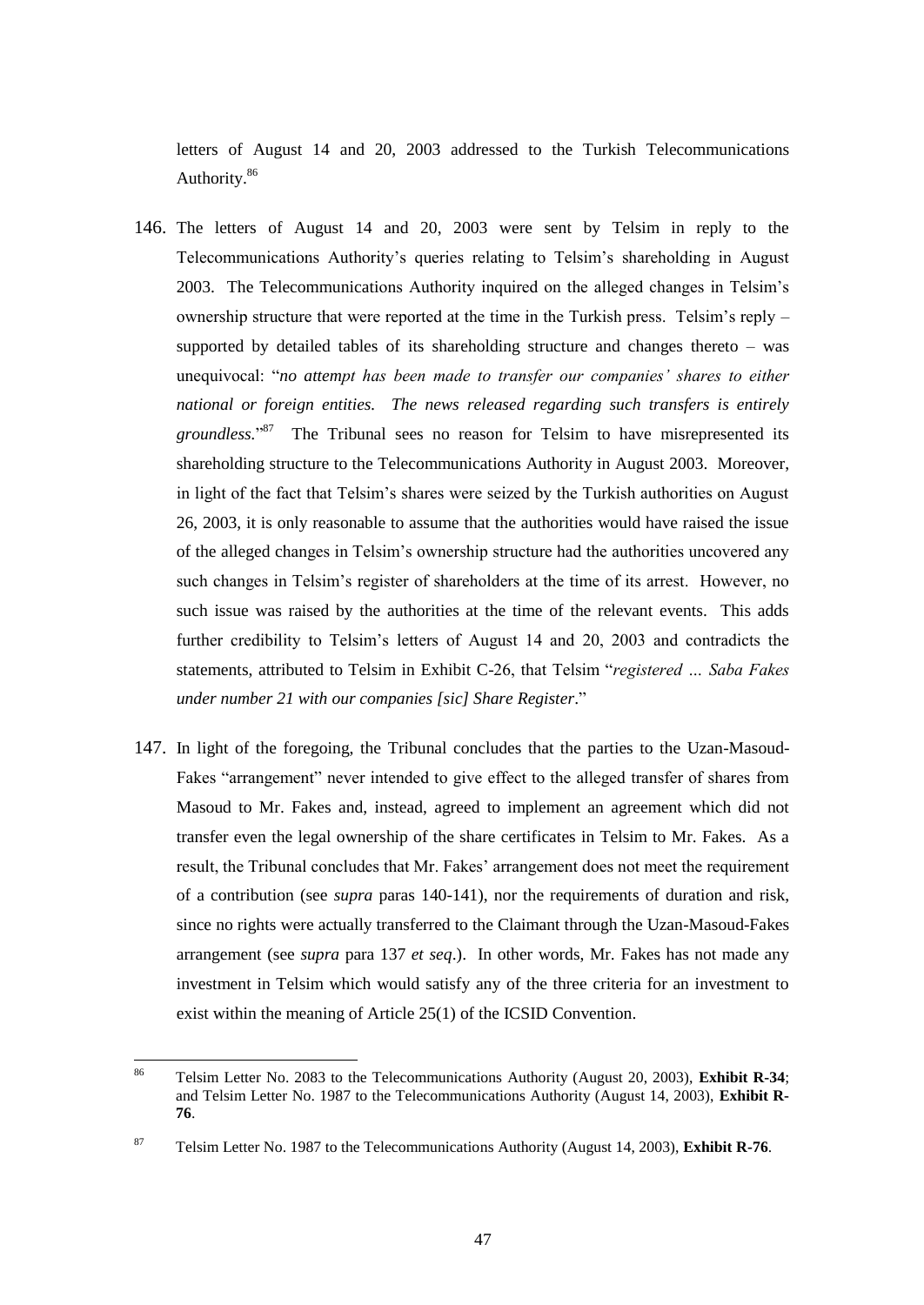- 148. To the extent that Mr. Fakes does not hold an investment in the present case, there is no need for this Tribunal to consider whether Mr. Fakes" transaction was conducted in accordance with the Respondent"s laws and regulations relating to the admission of investments in Turkey and, thus, satisfied the requirement of legality set forth by the BIT to qualify as an investment protected by that instrument.
- 149. It results from the foregoing that the present dispute brought by Mr. Saba Fakes against the Republic of Turkey is not within the jurisdiction of the Centre and of this Tribunal.

# **C. Allocation of Costs**

88

- 150. On December 2, 2009, the Parties filed their respective Statements of Costs. The Respondent further amended its Statement by letter of December 11, 2009.
- 151. The Claimant submits that he incurred a total of  $\epsilon$  756,156.10 in legal fees and expenses. He paid an advance on costs to ICSID and the Tribunal in the amount of US\$ 239,970. The Respondent submits that it incurred a total of US\$ 1,496,248.49 in legal fees and expenses. Its contribution to ICSID to cover the costs of the proceedings was US\$ 239,880.
- 152. Pursuant to Article 61(2) of the ICSID Convention, as well as Rule 28 of the ICSID Arbitration Rules, an arbitral tribunal has discretionary power to allocate the arbitration costs and the legal fees and expenses between the parties, including by ordering the losing party to bear in full the costs of the arbitration and the entirety of the legal fees and expenses incurred by both parties.
- 153. In light of the Tribunal"s finding that the Claimant"s claim was brought before the Centre on the basis of a transaction that did not correspond to an arrangement that was meant to deploy any legal consequences other than on paper and, as a result, plainly could not fulfil the requirements of an investment within the meaning of Article 25(1) of the ICSID Convention and Article 1(b) of the Netherlands-Turkey BIT, the Tribunal considers it appropriate that the Claimant bear in full his legal fees and expenses, as well as the arbitration costs which are estimated to US\$ 365,000.<sup>88</sup>

The ICSID Secretariat will in due course provide the Parties with a financial statement of the case account.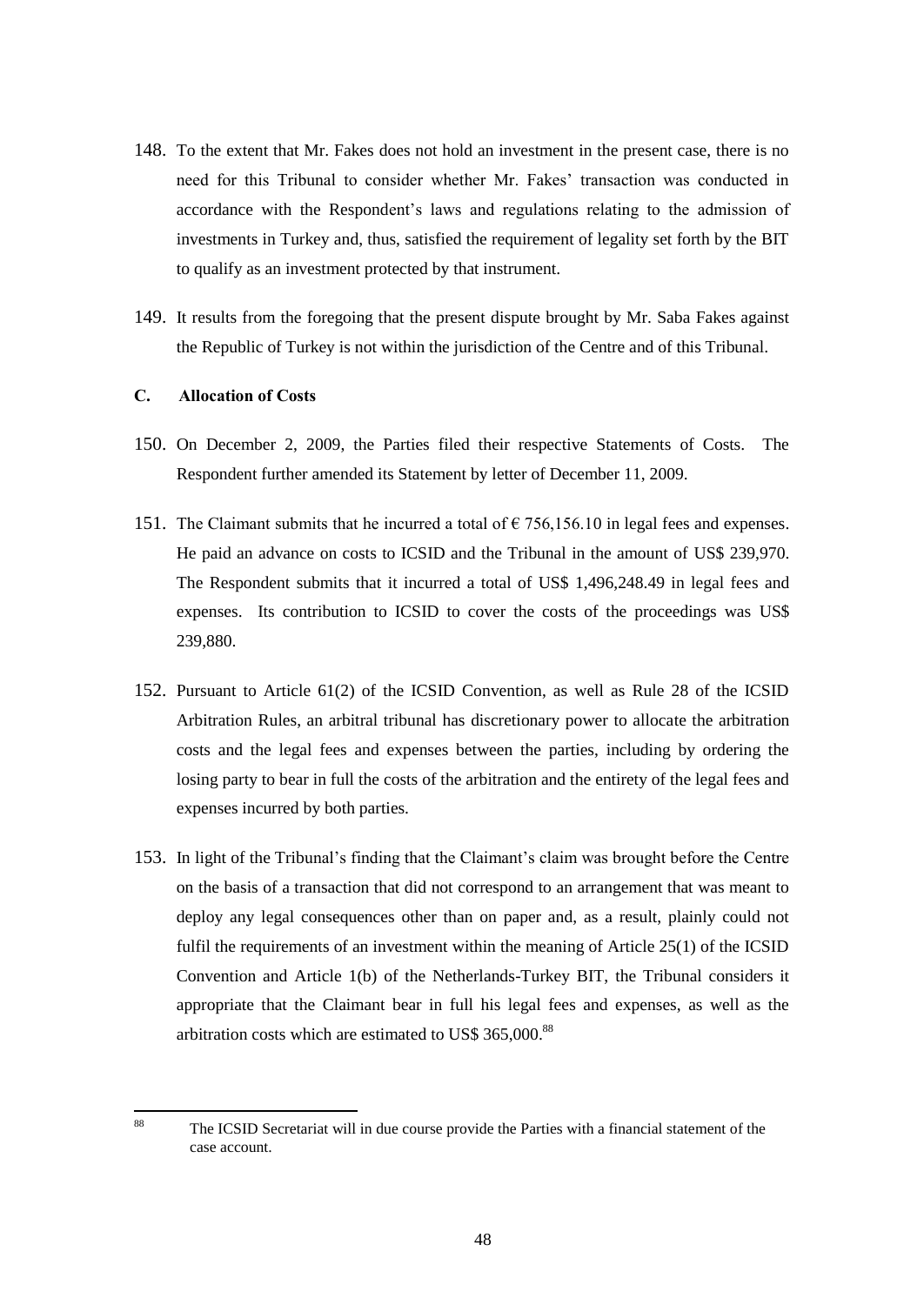- 154. For the same reasons, the Tribunal also considers it appropriate that the Claimant bear the Respondent's legal fees and expenses. A party pursuing a claim which is clearly outside the scope of the Centre's jurisdiction should not be encouraged, and should bear the risk of paying the full costs of such frivolous proceedings. In light of the amount in dispute, as well as the nature of the arguments raised by both Parties, the Tribunal considers the Respondent"s legal costs reasonable and orders the Claimant to pay to the Respondent the amount of US\$ 1,496,248.49.
- 155. Consequently, the Claimant is ordered to pay to the Respondent the amount of US\$ 182,500.00, representing the Respondent"s share of the ICSID costs, as well as the amount of US\$ 1,496,248.49, representing the Respondent"s legal fees and expenses.